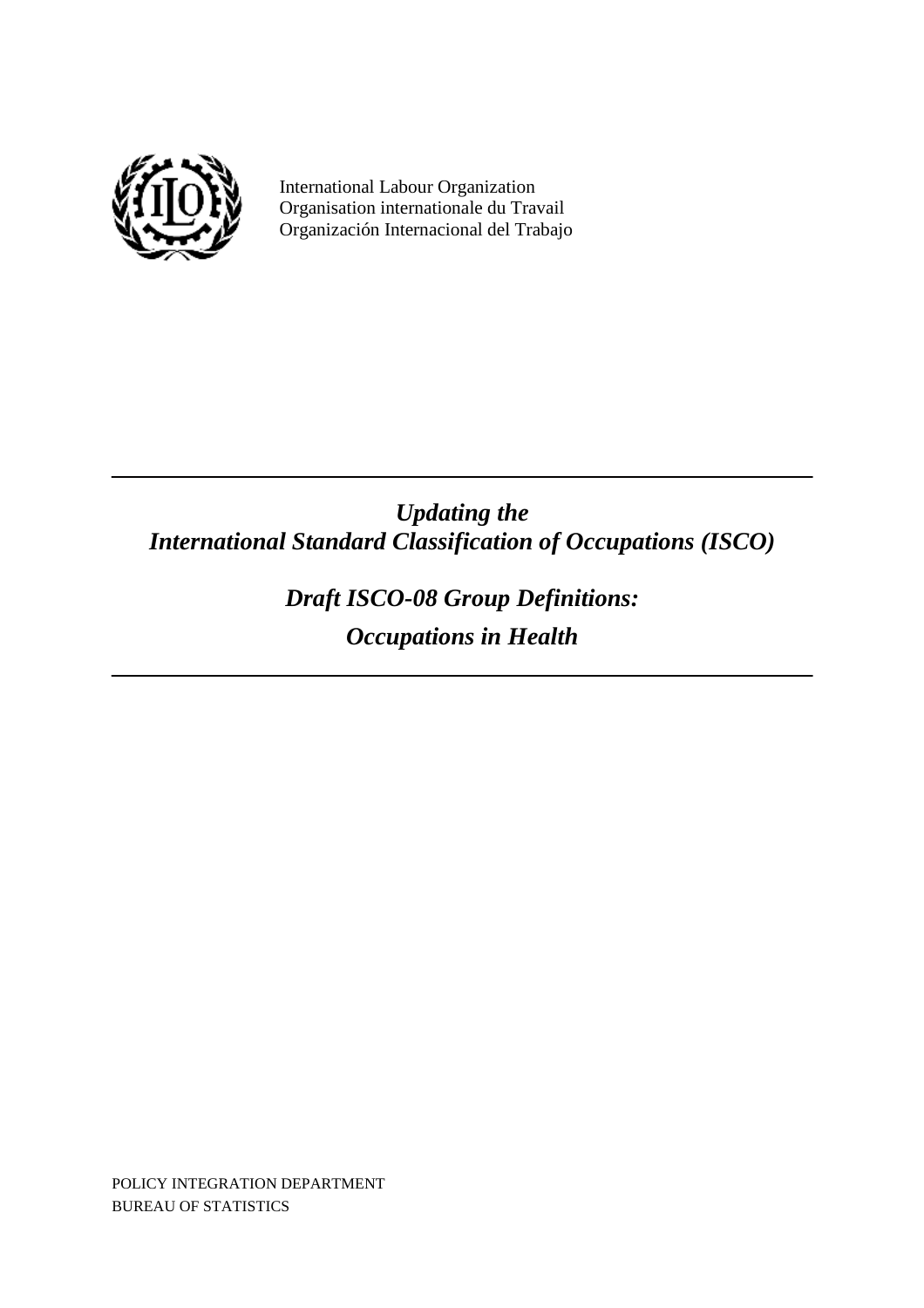# **ISCO-08 Draft Definitions – Health**

## **Issues for resolution or consideration**

5321 and 5322 – boundary between health care assistants and home –based care personal care workers with respect to residential facilities - aged care homes, nursing homes, retirement villages.

Bonesetters: (setting and healing fractured and dislocated bones using traditional methods of manipulation, herbal preparations and oils) should they be classified in 3230, Traditional and complementary medicine practitioners, in 3255, Physiotherapy technicians and assistants, or together with chiropractors and osteopaths in 3259, Health associate professionals not elsewhere classified. Currently they are included in 3230.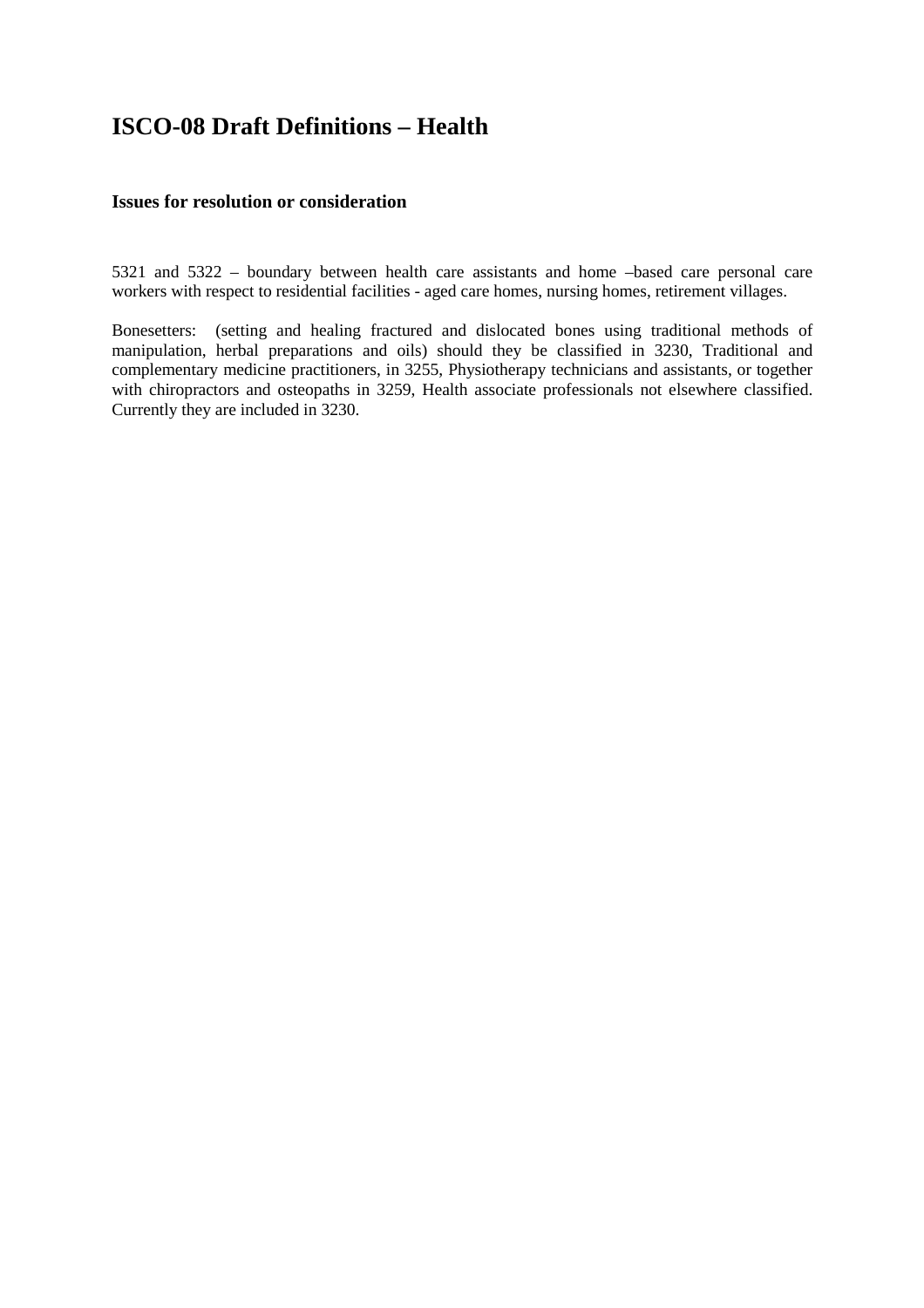**ISCO 08 Code 1342 Title EN Health service managers**

## **Lead Statement**

 Health service managers plan, organise, direct, control and coordinate medical and health services in hospitals, clinics, public health agencies and similar organizations.

## **Task statement**

- Tasks Include:
- (a) Providing overall direction and management for the service, facility, organisation or centre;
- (b) Directing, supervising and evaluating the work activities of medical, nursing, technical, clerical, service, maintenance, and other personnel;
- (c) Establishing objectives and evaluative or operational criteria for units they manage;
- (d) Directing or conducting recruitment, hiring and training of personnel;
- (e) Developing, implementing and monitoring procedures, policies and standards for medical, nursing, technical and administrative staff;
- (f) Monitoring the use of diagnostic services, inpatient beds, facilities, and staff to ensure effective use of resources and assess the need for additional staff, equipment, and services;
- (g) Controlling administrative operations such as budget planning, report preparation and expenditure on supplies, equipment and services;
- (h) Liaising with other health and welfare service providers, boards and funding bodies to coordinate the provision of services;
- (i) advising government bodies about measures to improve health and welfare services and facilities;
- (j) representing the organisation in negotiations, and at conventions, seminars, public hearings and forums.

## **Included occupations**

Medical Administrator Clinical Director Director of Nursing Hospital Matron

**Excluded occupations** 

Aged care service manager - 1343

#### **Notes**

**ISCO 88 Code(s)**  1229,part - 1319, part - 2230, part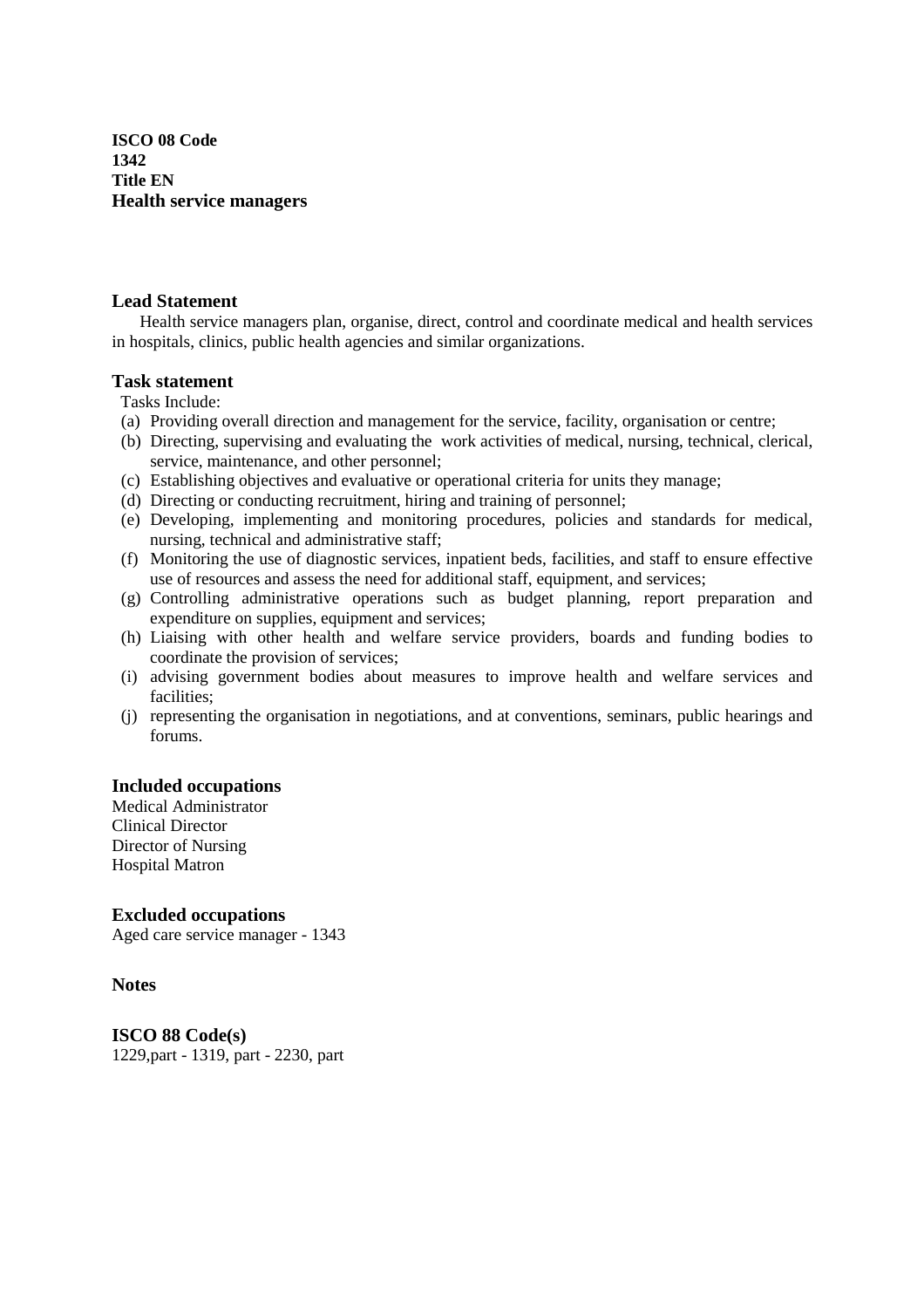**ISCO 08 Code 1343 Title EN Aged care service managers**

## **Lead Statement**

Aged care service managers plan, organise, direct, control and coordinate the provision of services for the elderly in the community and in nursing homes, retirement villages and similar aged care facilities.

# **Task statement**

Tasks Include:

- (a) Providing overall direction and management for the service, facility, organisation or centre;
- (b) Directing, supervising and evaluating the work activities of medical, nursing, technical, clerical, service, maintenance, and other personnel;
- (c) Establishing objectives and evaluative or operational criteria for units they manage;
- (d) Directing or conducting recruitment, hiring and training of personnel;
- (e) Developing, implementing and monitoring procedures, policies and standards for nursing, personal care, technical, and administrative staff;
- (f) Coordinating and administering welfare programs and care services for the elderly;
- (g) Controlling administrative operations such as budget planning, report preparation, expenditure on supplies, equipment and services;
- (h) Liaising with other health and welfare providers, boards and funding bodies to coordinate the provision of services;
- (i) Advising government bodies about measures to improve health and welfare services and facilities;
- (j) Representing the organisation in negotiations, and at conventions, seminars, public hearings and forums.

## **Included occupations**

Medical Administrator (Aus) / Medical Superintendent (NZ) Nursing Clinical Director Primary Health Organisation Manager Welfare Centre Manager Health and Welfare Services Managers nec

## **Excluded occupations**

Nurse Managers are excluded from this unit group. Nurse Managers are included in Unit Group 2543 Nurse Managers.

## **Notes**

**ISCO 88 Code(s)**  1229,part - 1319, part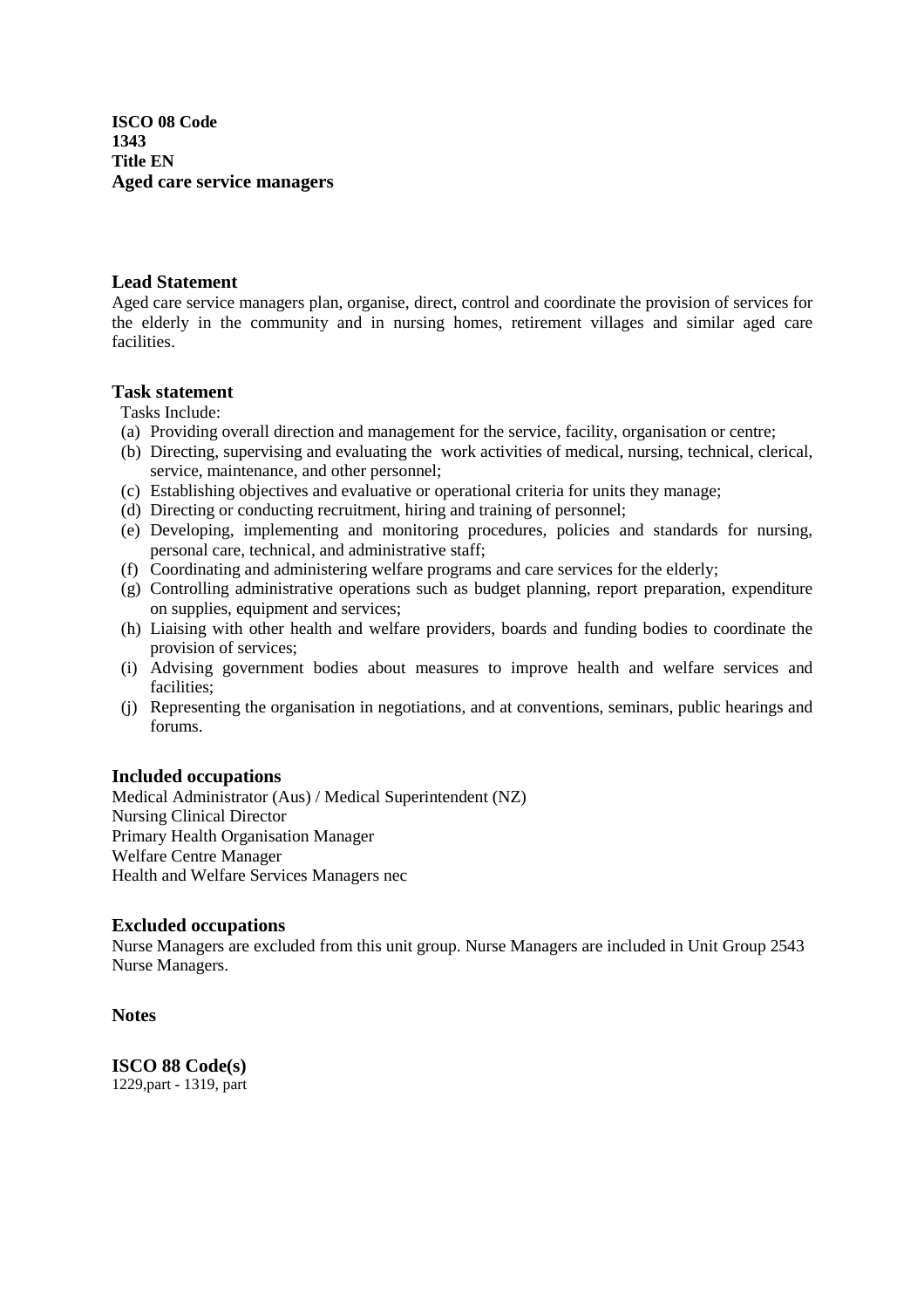**ISCO 08 Code 22 Title EN Health professionals**

**Lead Statement** 

**Task statement** 

**Included occupations** 

**Excluded occupations** 

**Notes**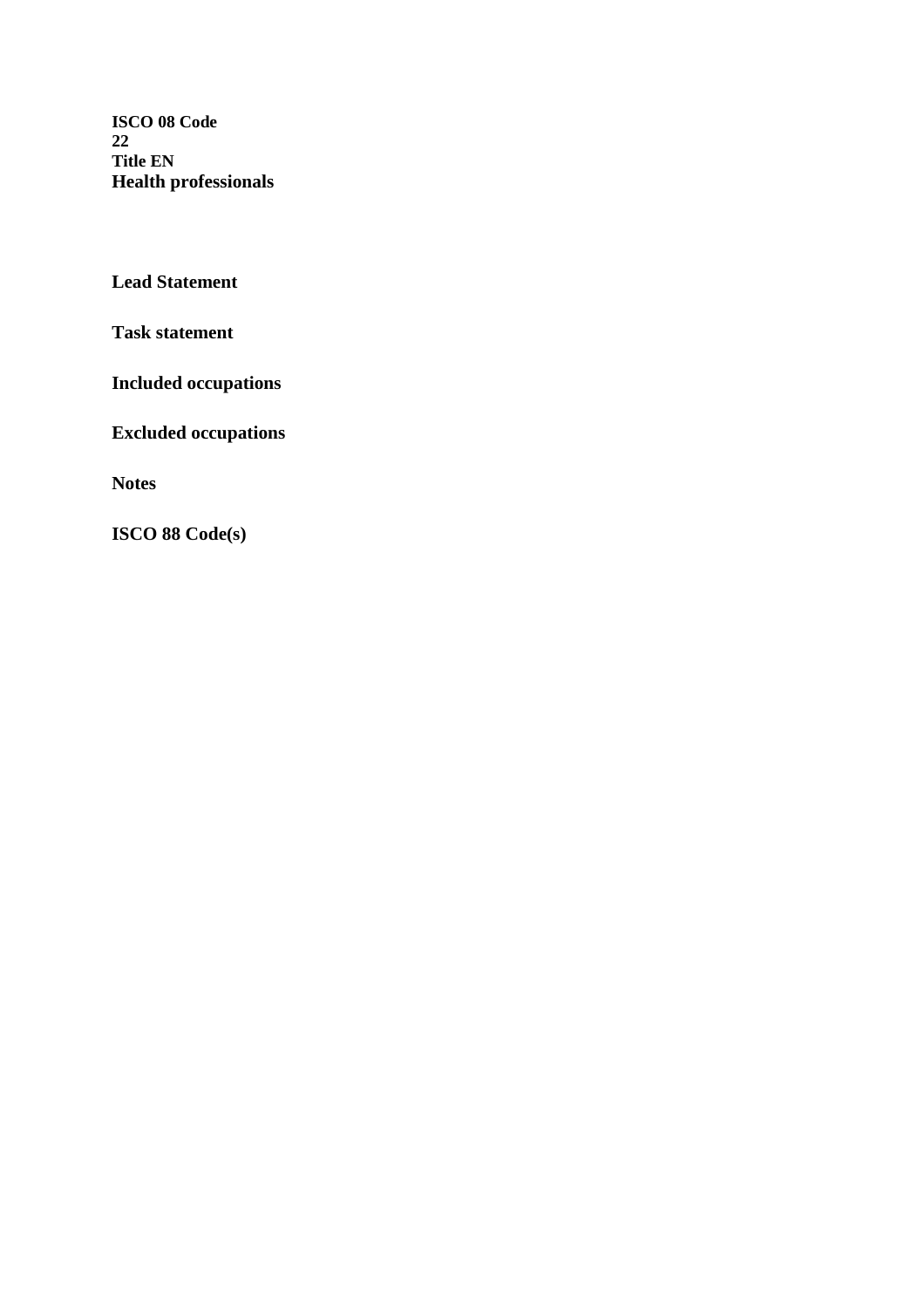**ISCO 08 Code 221 Title EN Medical doctors**

#### **Lead Statement**

Medical doctors diagnose and treat human physical and mental illnesses, disorders and injuries, and recommend preventive action, based on the scientific principles of modern medicine. They may specialise in certain disease categories or methods of treatment, or assume responsibility for the provision of continuing and comprehensive medical care to individuals, families and communities.

#### **Task statement**

 Tasks performed usually include: conducting examinations and questioning patients to determine the nature of disorders or illnesses; ordering tests, and analysing findings; prescribing and administering treatments, medications and other remedial measures performing surgery and other clinical procedures; monitoring patients' progress and response to treatment; inoculating patients against communicable diseases; advising on diet, exercise and other habits which aid prevention or treatment of disease and disorders; providing pre-natal and post-natal care and during childbirth; referring patients to, and exchanging medical information with other health professionals; reporting births, deaths and notifiable diseases to government authorities; arranging the admission of patients to hospital; conducting research into human disorders and illnesses and preventive or curative methods.

## **Included occupations**

**Excluded occupations** 

**Notes**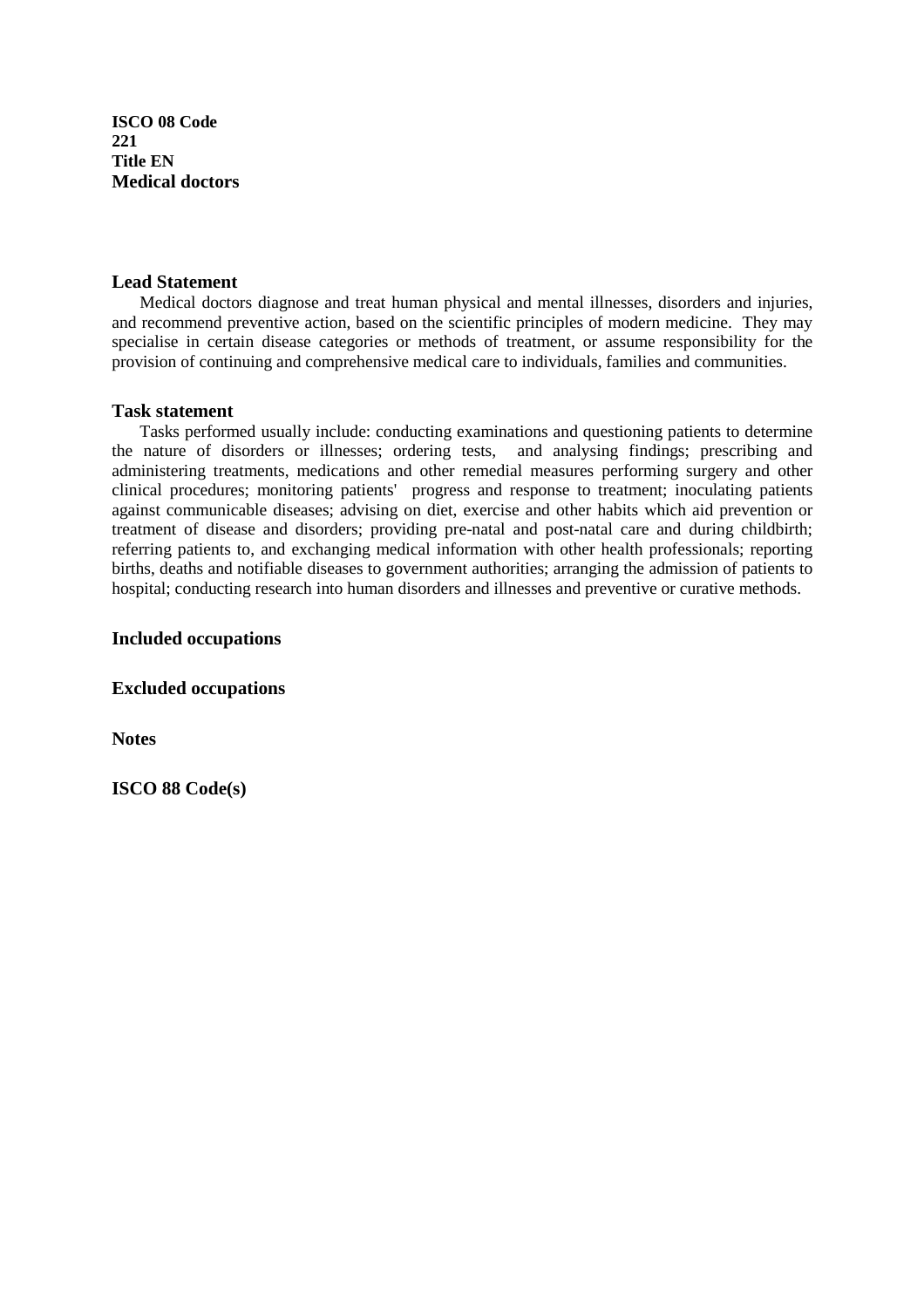**ISCO 08 Code 2211 Title EN Generalist medical practitioners** 

#### **Lead Statement**

 Generalist medical practitioners diagnose and treat human physical and mental illnesses, disorders and injuries, and recommend preventive action, based on the scientific principles of modern medicine. They do not limit their practice to certain disease categories or methods of treatment and may be employed as medical officers or interns in a hospital or other institutional setting, or assume responsibility for the provision of continuing and comprehensive medical care to individuals and families as general practitioners working in a community setting.

## **Task statement**

Tasks include:

- (a) conducting examinations and questioning patients to determine the nature of disorders or illnesses and recording patients' medical information;
- (b) ordering laboratory tests, X-rays and other diagnostic procedures and analysing findings;
- (c) providing overall care for patients and prescribing and administering treatments, medications and other remedial measures;
- (d) performing surgery and other clinical procedures in the absence of a specialist surgeon;
- (e) monitoring patients' progress and response to treatment;
- (f) inoculating patients against communicable diseases;
- (g) advising on diet, exercise and other habits which aid prevention or treatment of disease and disorders;
- (h) providing pre-natal and post-natal care;
- (i) referring patients to, and exchanging medical information with, specialists and other health professionals:
- (j) reporting births, deaths and notifiable diseases to government authorities;
- (k) arranging the admission of patients to hospital.

#### **Included occupations**

Examples of the occupations classified here:

- Medical doctor (general)
- Medical officer (general)
- General practitioner
- Medical intern
- Resident medical officer
- Physician (general)

#### **Excluded occupations**

Specialist physician - 2212  $S$ urgeon – 2212 Psychiatrist – 2212 Clinical officer – 2240 Feldscher - 2240

#### **Notes**

Although in some countries 'general practitioner' may be considered as a specialisation, this occupation should always be classified in unit group 2211, Generalist medical practitioners.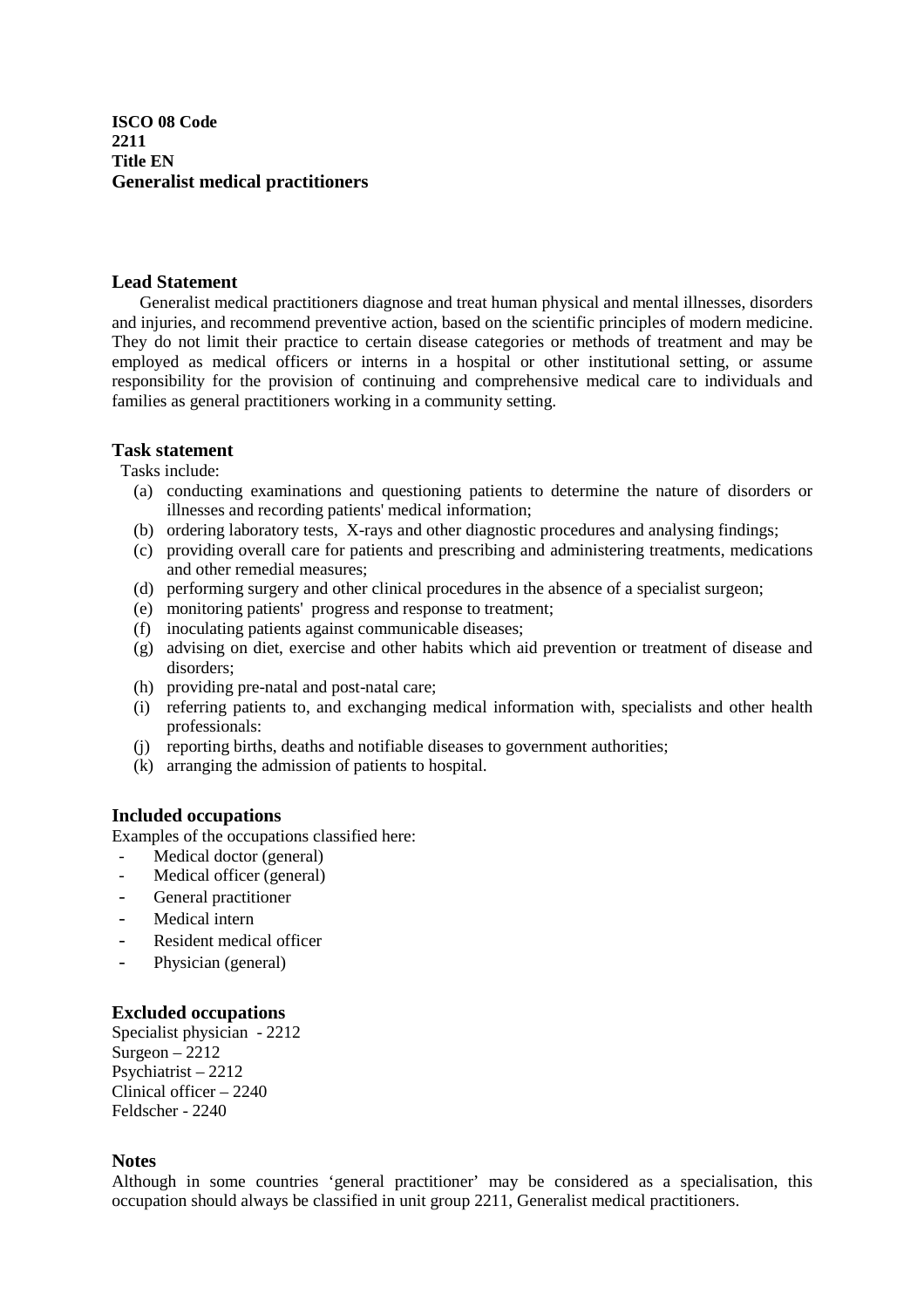# **ISCO 88 Code(s)**  2221, part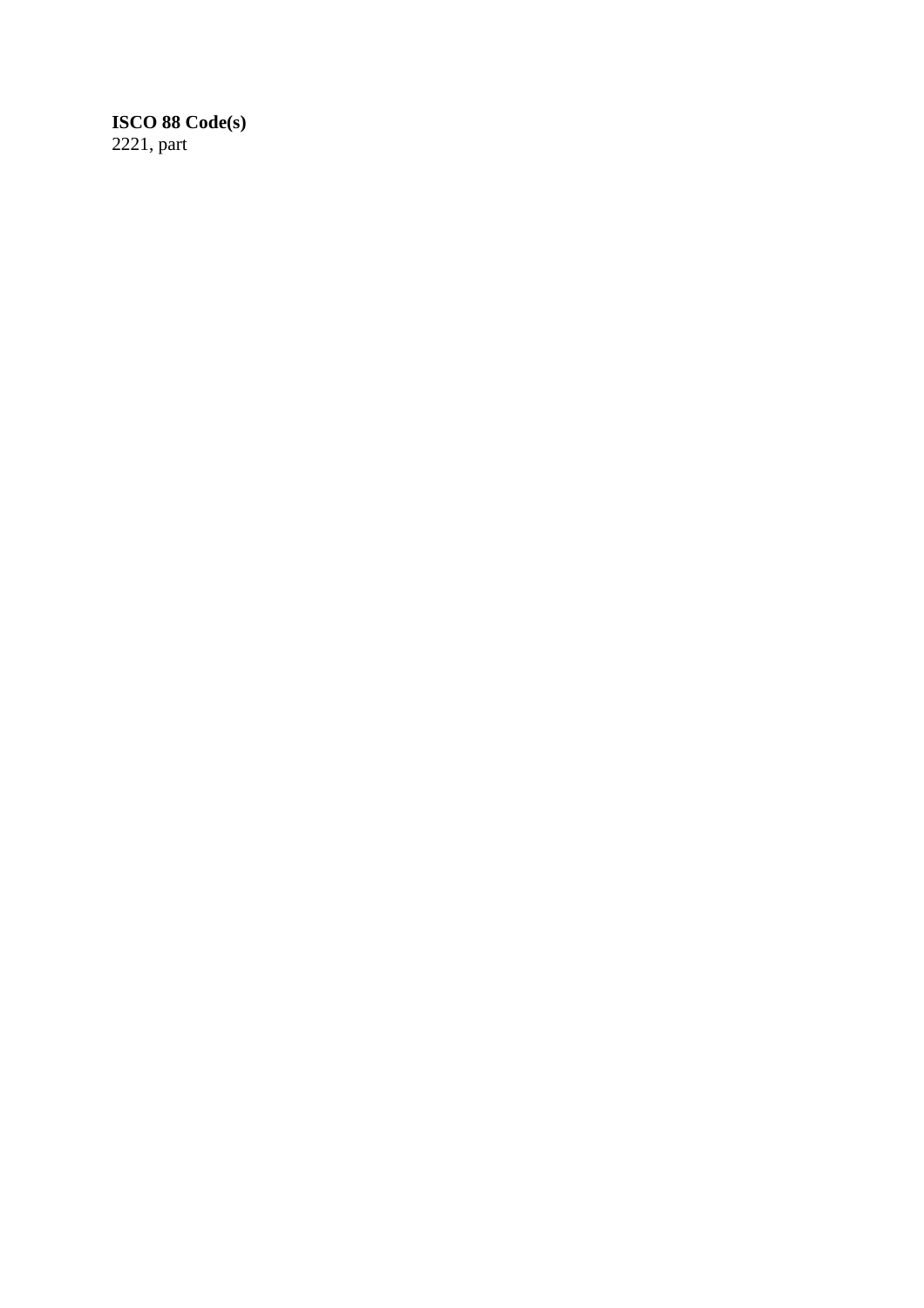**ISCO 08 Code 2212 Title EN Specialist medical practitioners** 

## **Lead Statement**

 Specialist medical practitioners diagnose and treat human physical and mental illnesses, disorders and injuries using specialised testing, diagnostic, medical and surgical techniques based on the scientific principles of modern medicine. They specialise in certain disease categories, types of patient or methods of treatment and may conduct research in their chosen areas of specialisation.

## **Task statement**

Tasks include:

- (a) conducting examinations, considering notes provided by referring doctor, and questioning patients to determine the nature of disorders or illnesses and recording patients' medical information;
- (b) prescribing and administering specialised treatments, medications, anaesthetics;
- (c) psychotherapy, rehabilitation programmes and other remedial measures;
- (d) Performing surgery of a general or specialised nature;
- (e) providing specialised pre-natal and post-natal care and during childbirth;
- (f) referring patients to, and exchanging medical information with, other health professionals;
- (g) reporting births, deaths and notifiable diseases to government authorities;
- (h) arranging the admission of patients to hospital;
- (i) conducting research into human disorders and illnesses and preventive or curative methods and preparing scientific papers and reports.

## **Included occupations**

Examples of the occupations classified here:

- Anaesthetist
- Emergency medicine specialist
- **Ophthalmologist**
- Obstetrician
- **Gynaecologist**
- Cardiologist
- Specialist physician (internal medicine)
- Paediatrician
- Pathologist
- Psychiatrist
- Radiologist
- **Surgeon**
- Medical Registrar

## **Excluded occupations**

General practitioner - 2211

#### **Notes**

Medical registrars training as specialist medical practitioners are included in Unit group 2212, Specialist medical practitioners

## **ISCO 88 Code(s)**

2221, part -2212, part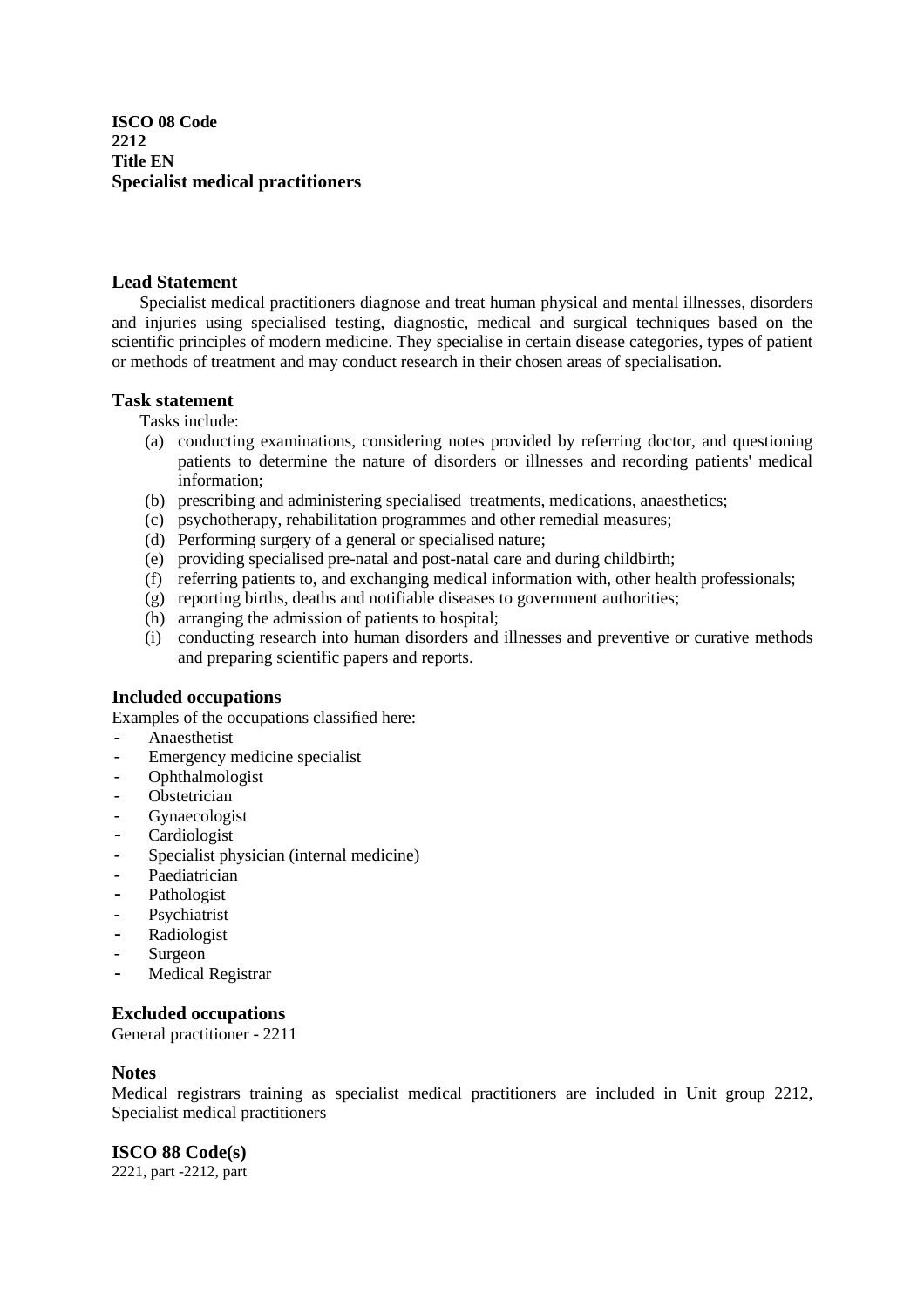**ISCO 08 Code 222 Title EN Nursing and midwifery professionals**

#### **Lead Statement**

Nursing and midwifery professionals treat and care for the physically or mentally ill, the elderly, and mothers and their babies. They assume responsibility for the planning and management of the care of patients, including the supervision of other health care workers, working in teams with medical doctors and others in the practical application of preventive and curative measures, and dealing with emergencies as appropriate.

#### **Task statement**

Tasks performed usually include: assessing, planning, providing and evaluating nursing and midwifery care for patients according to accepted practice and standards; coordinating the care of patients in consultation with other health professionals and members of health teams; developing and implementing care plans for the biologica1, social, and psychological treatment of patients; providing personal care, treatments and therapies including medications, and monitoring responses to treatment or care plan; monitoring and alleviating pain and discomfort experienced by patients by administering drugs (including narcotics) or using other therapies; promoting health and assisting in the prevention of ill health by participating in health education and other health promotion activities; answering questions and providing information to patients and families about treatment and care; supervising and coordinating the work of other nursing and midwifery professionals, associate professional nurses and other health care workers; conducting research and preparing scientific papers and reports.

#### **Included occupations**

**Excluded occupations** 

**Notes**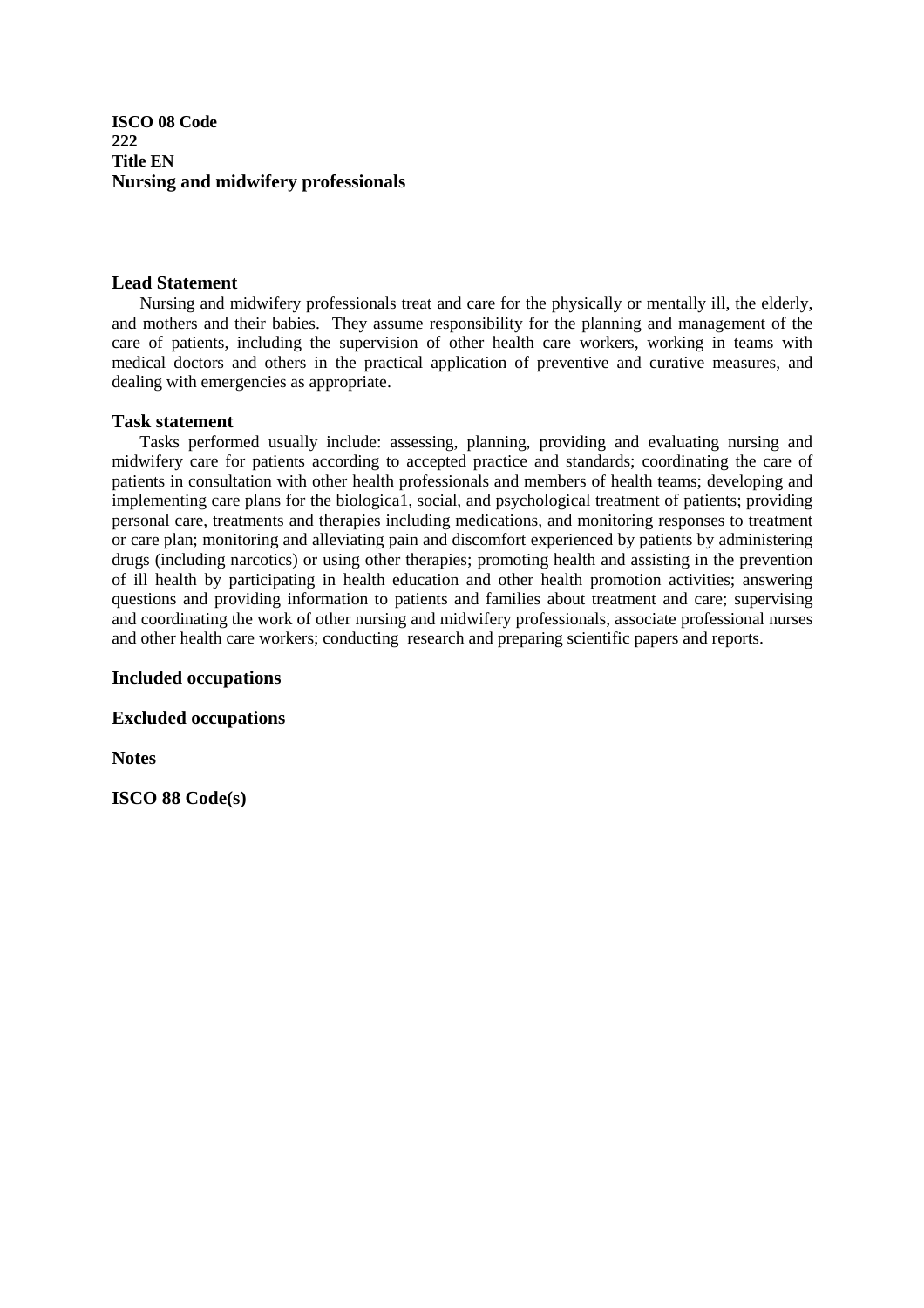**ISCO 08 Code 2221 Title EN Nursing professionals**

#### **Lead Statement**

 Nursing professionals treat and provide care for people who are physically or mentally ill, the elderly, the injured or physically or mentally disabled. They assume responsibility for the planning and management of the care of patients, including the supervision of other health care workers, working in teams with medical doctors and others in the practical application of preventive and curative measures, dealing with emergencies as appropriate.

## **Task statement**

Tasks include:

- (a) assessing, planning, providing and evaluating nursing care for patients according to accepted practice and standards;
- (b) coordinating the care of patients in consultation with other health professionals and members of health teams;
- (c) developing and implementing care plans for the biologica1, social, and psychological treatment of patients;
- (d) providing personal care, treatments and therapies including medications, and monitoring responses to treatment or care plan;
- (e) cleaning wounds and applying surgical dressings and bandages
- (f) monitoring and alleviating pain and discomfort experienced by patients by administering drugs (including narcotics) or using other therapies;
- (g) promoting health and assisting in the prevention of ill health by participating in health education and other health promotion activities;
- (h) answering questions and providing information to patients and families about treatment and care;
- (i) supervising and coordinating the work of other nursing professionals, associate professional nurses, personal care and other health care workers;
- (j) conducting research and preparing scientific papers and reports.

## **Included occupations**

Examples of the occupations classified here:

- Nurse, professional
- Nursing sister/ professional Specialist nurse Clinical nurse consultant

## **Excluded occupations**

Some related occupations classified elsewhere:

- Nursing aid (hospital) 5321
- Midwife, associate professional 3222 Midwife, professional - 2222
- Nurse, associate professional 3231

## **Notes**

**ISCO 88 Code(s)**  2230, part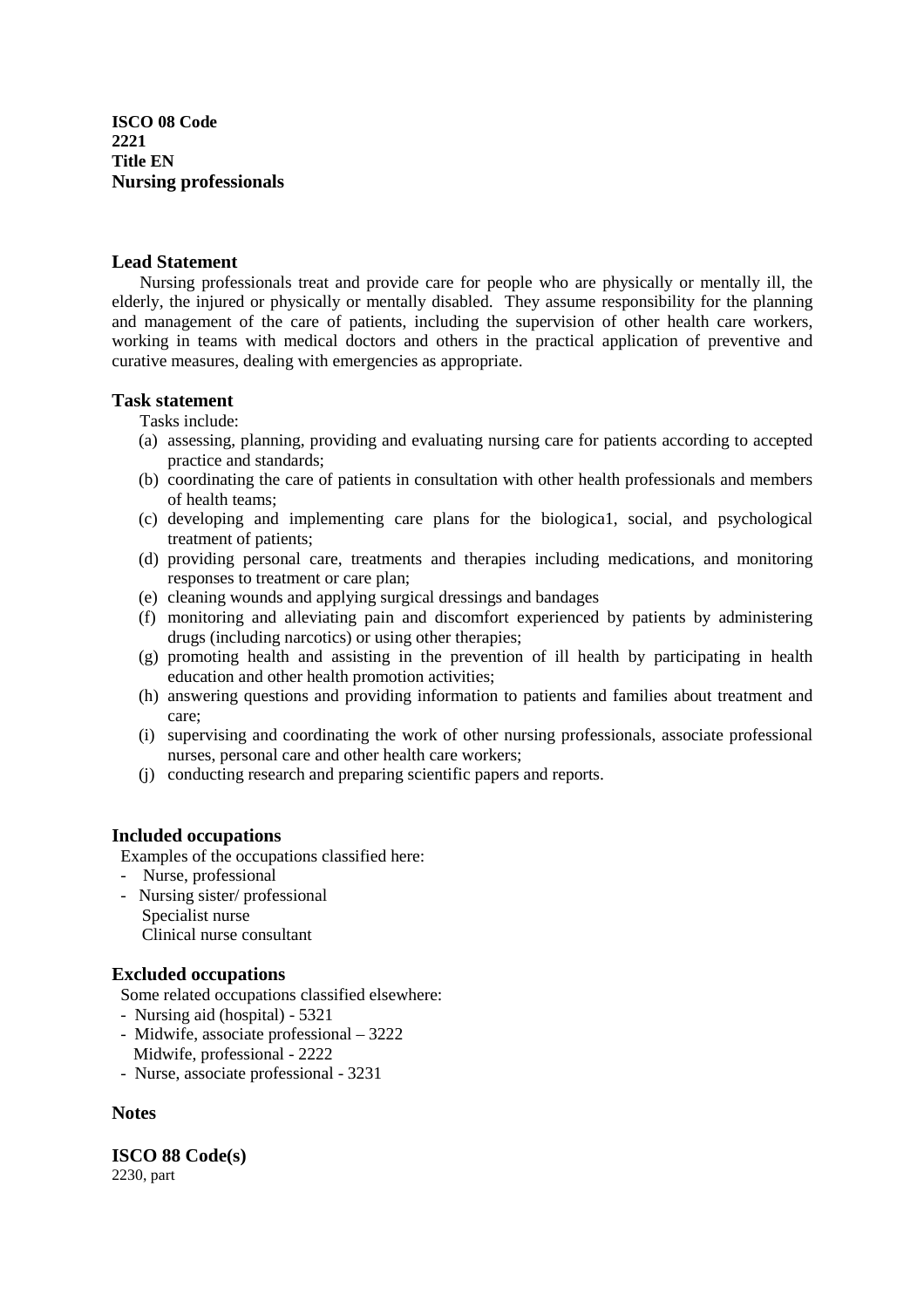**ISCO 08 Code 2222 Title EN Midwifery professionals**

#### **Lead Statement**

 Midwifery professionals provide care and advice to women during pregnancy, labour and childbirth and the post-natal period. They deliver babies working independently or in collaboration with medical doctors, nurses and other health care workers and provide advice and assistance to parents in relation to baby care.

#### **Task statement**

Tasks include:

- (a) assessing, planning, providing and evaluating care for mothers and babies according to accepted practice and standards;
- (b) providing advice and support during pre-conception, intrapartum, antenatal and postnatal periods;
- (c) providing care and management of pregnancy and childbirth;
- (d) assessing progress during pregnancy and childbirth and recognising warning signs of abnormal and potentially abnormal pregnancies requiring referral to an Obstetrician or involvement of other health professionals;
- (e) monitoring the condition of women and foetuses during pregnancy and throughout labour;
- (f) monitoring pain and discomfort experienced before, during and after childbirth and alleviating pain using a variety of therapies, including the use of pain-killing drugs, if required:
- (g) conducting health education classes and seminars to promote the health of mothers and babies covering topics such as reproductive health, antenatal education, preparation for parenthood and breastfeeding;
- (h) providing advice to individuals and families on nutrition, childcare and family planning
- (i) conducting research and preparing scientific papers and reports.

#### **Included occupations**

Examples of the occupations classified here:

- Matron
- Midwife, professional
- Nurse, professional
- Sister, nursing/professional

#### **Excluded occupations**

Some related occupations classified elsewhere:

- Aid, nursing/hospital 5132
- Midwife, associate professional 3232
- Nurse, associate professional 3231

#### **Notes**

**ISCO 88 Code(s)**  2230, part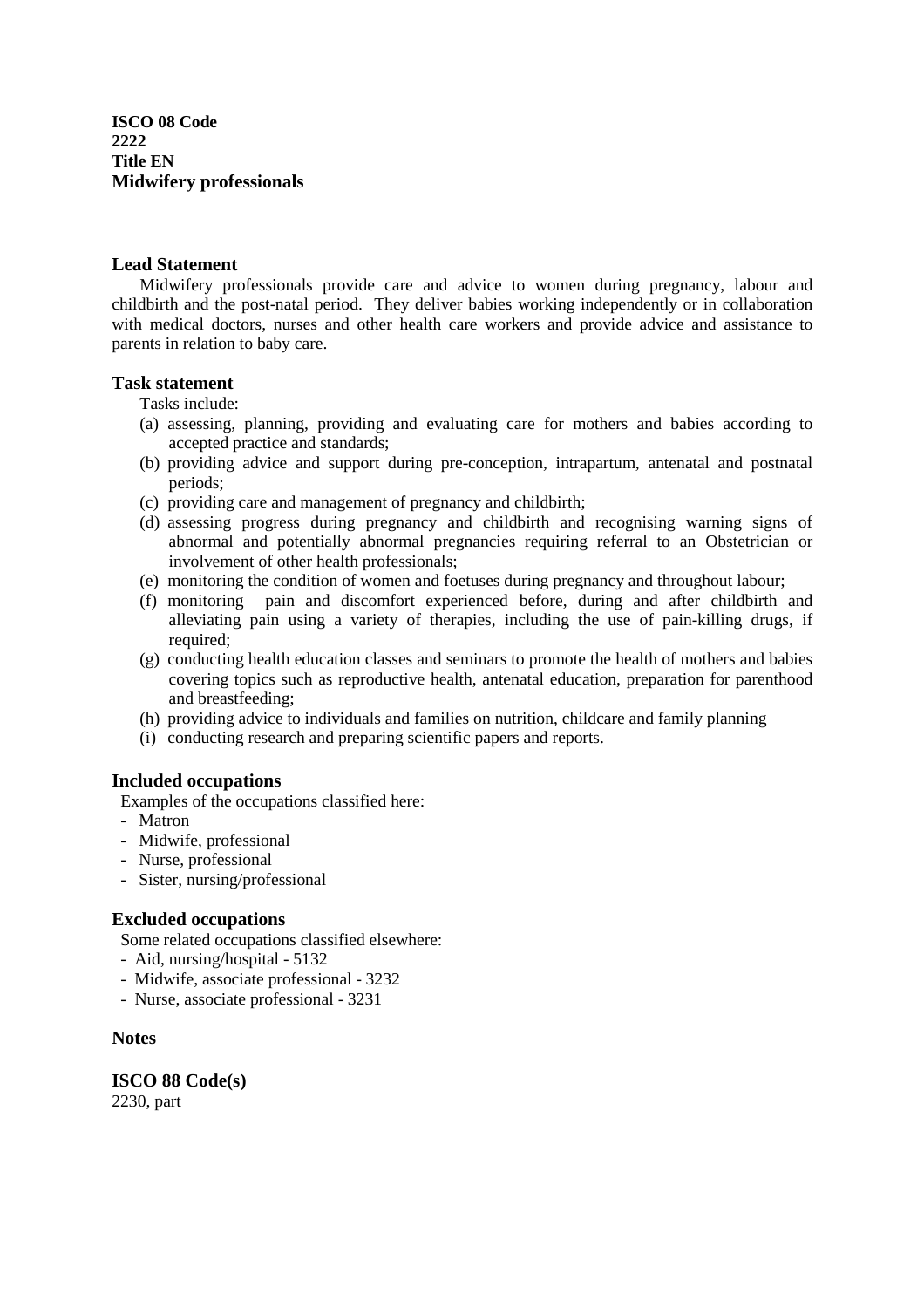## **ISCO 08 Code 223 Title EN Traditional and complementary medicine professionals**

## **Lead Statement**

 Traditional and complementary medicine professionals diagnose and treat human physical and mental illnesses, disorders and injuries using methods based on extensive study of specific cultural traditions and approaches towards medicine. Treatment and remedies provided may substitute or complement those based on the principles of modern medicine.

#### **Task statement**

 Tasks performed usually include: assessing patients to diagnose the nature of the disorder, illness, problem or need by questioning, examining and observing; developing and implementing treatment plans using applications such as acupuncture, ayurvedic, homoeopathic and herbal medicine; evaluating and documenting patients' progress through treatment plans; providing dietary and lifestyle advice and guidelines; prescribing natural medicines, such as herbal, mineral and animal extracts, to stimulate the body's capacity for self-healing; referring patients to, and exchanging medical information with, other health professionals and associate professionals; conducting research into human disorders and illnesses and preventive or curative methods and preparing papers and reports.

## **Included occupations**

## **Excluded occupations**

**Notes** 

**ISCO 88 Code(s)**  3421, 3229 part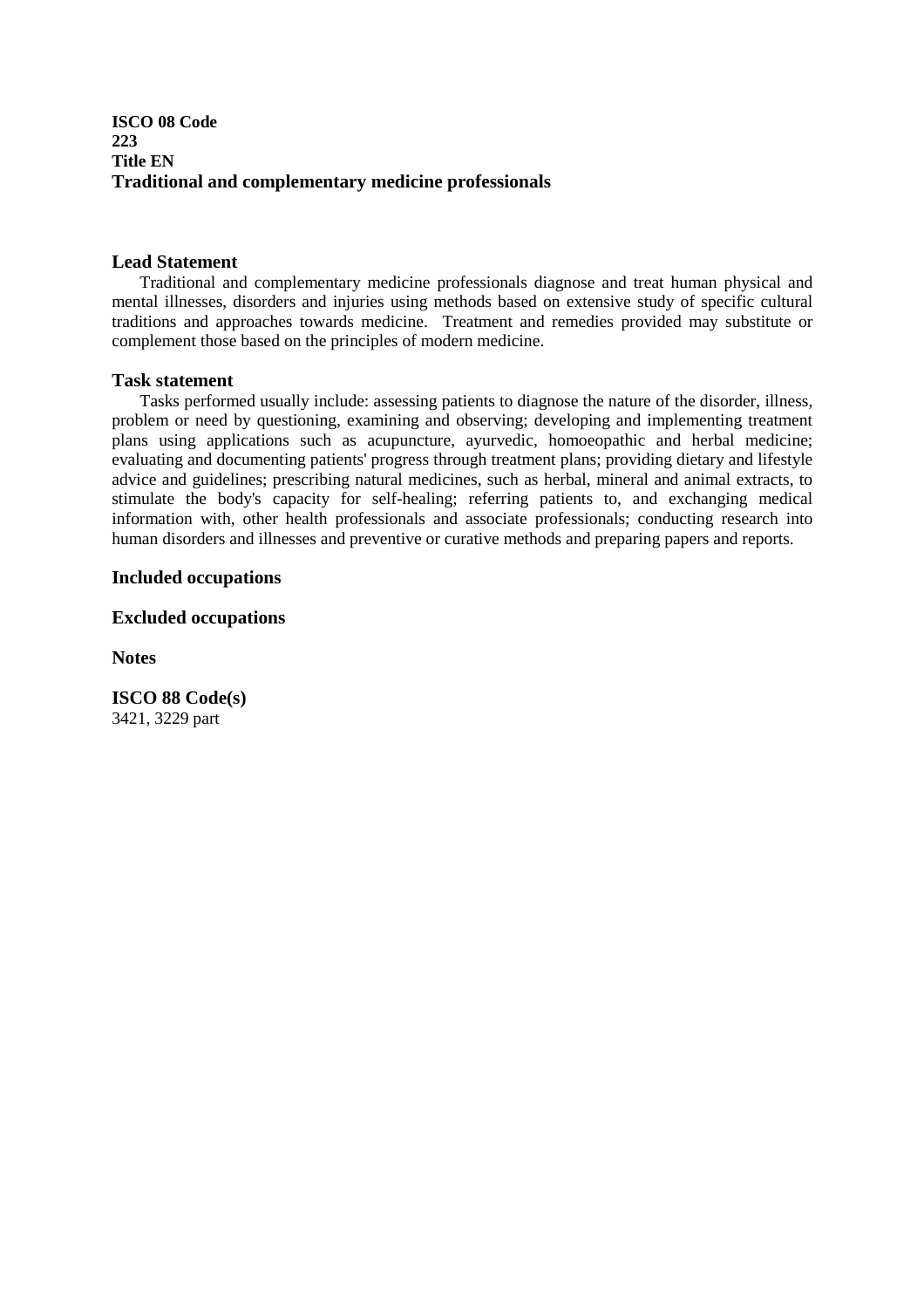## **ISCO 08 Code 2230 Title EN Traditional and complementary medicine professionals**

#### **Lead Statement**

 Traditional and complementary medicine professionals diagnose and treat human physical and mental illnesses, disorders and injuries using methods based on extensive study of specific cultural traditions and approaches towards medicine. Treatment and remedies provided may substitute or complement those based on the principles of modern medicine.

## **Task statement**

- (a) assessing patients to diagnose the nature of the disorder, illness, problem or need by questioning, examining and observing;
- (b) developing and implementing treatment plans using applications such as acupuncture, ayurvedic, homoeopathic and herbal medicine;
- (c) evaluating and documenting patients' progress through treatment plans;
- (d) providing dietary and lifestyle advice and guidelines;
- (e) prescribing natural medicines, such as herbal, mineral and animal extracts, to stimulate the body's capacity for self-healing;
- (f) referring patients to, and exchanging medical information with, other health professionals and associate professionals;
- (g) conducting research into human disorders and illnesses and preventive or curative methods and preparing papers and reports.

## **Included occupations**

Acupuncturist, Ayurvedic practitioner, Chinese herbal medicine practitioner, Homeopath, Naturopath.

## **Excluded occupations**

Herbalist, - 3230 Witch doctor, - 3230 Village healer, - 3230 Scraping and cupping therapist. - 3230 Acupressure therapist - 3255 Shiatsu therapist – 3255 Hydrotherapist – 3255 Chiropractor - 3259 Osteopath - 3259

#### **Notes**

Occupations in traditional and complementary medicine whose practice requires an extensive understanding of the benefits and applications of traditional and complementary therapies, developed as the result of extended formal study of these techniques as well as human anatomy and elements of modern medicine, are classified in Unit group 2230, Traditional and complementary medicine professionals. Those whose practice requires a less extensive understanding based on relatively short periods of formal or informal education and training, or on knowledge passed on informally from generation to generation are included in Unit group 3230, Traditional and complementary medicine associate professionals.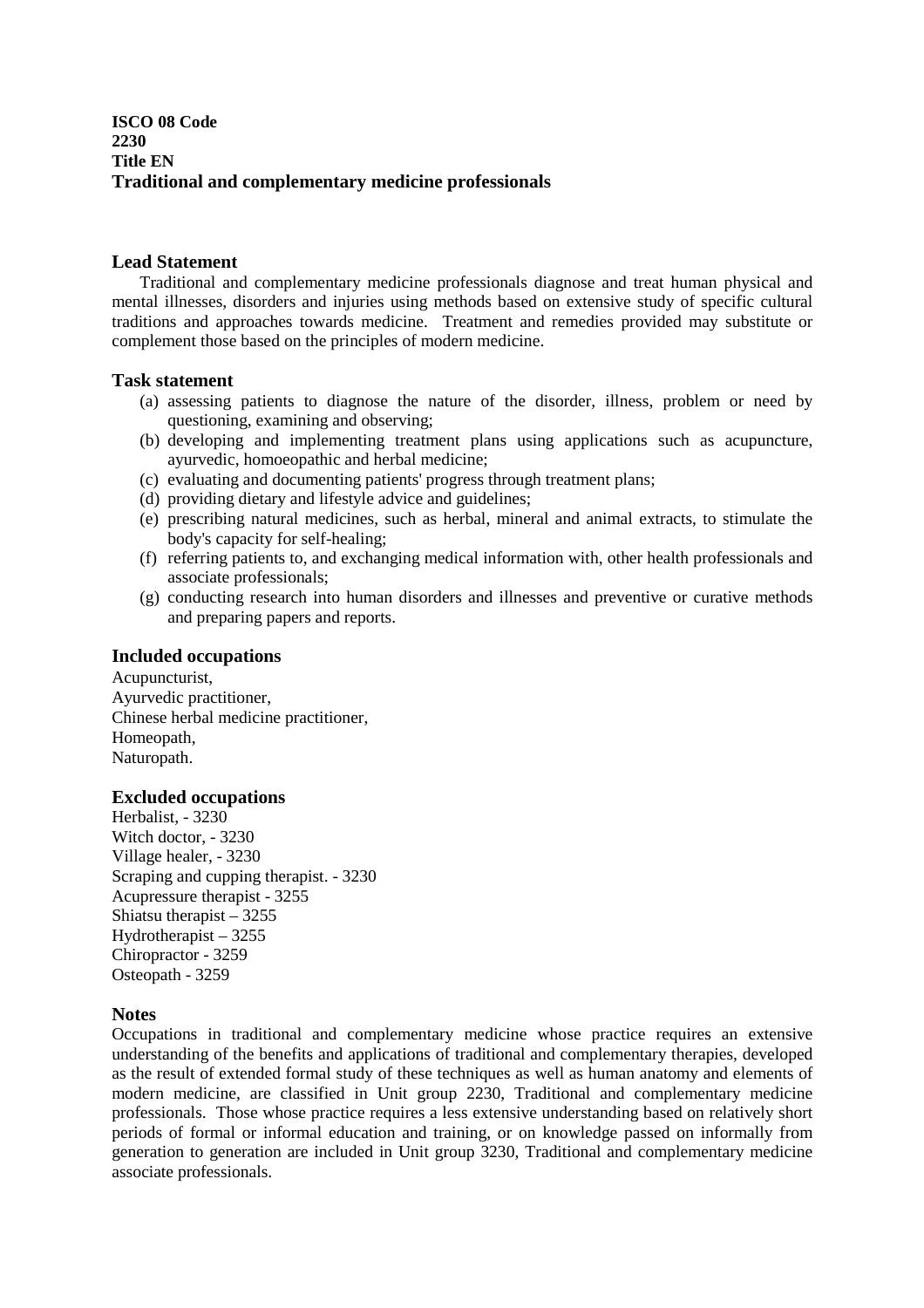# **ISCO 88 Code(s)**

3241, 3229 part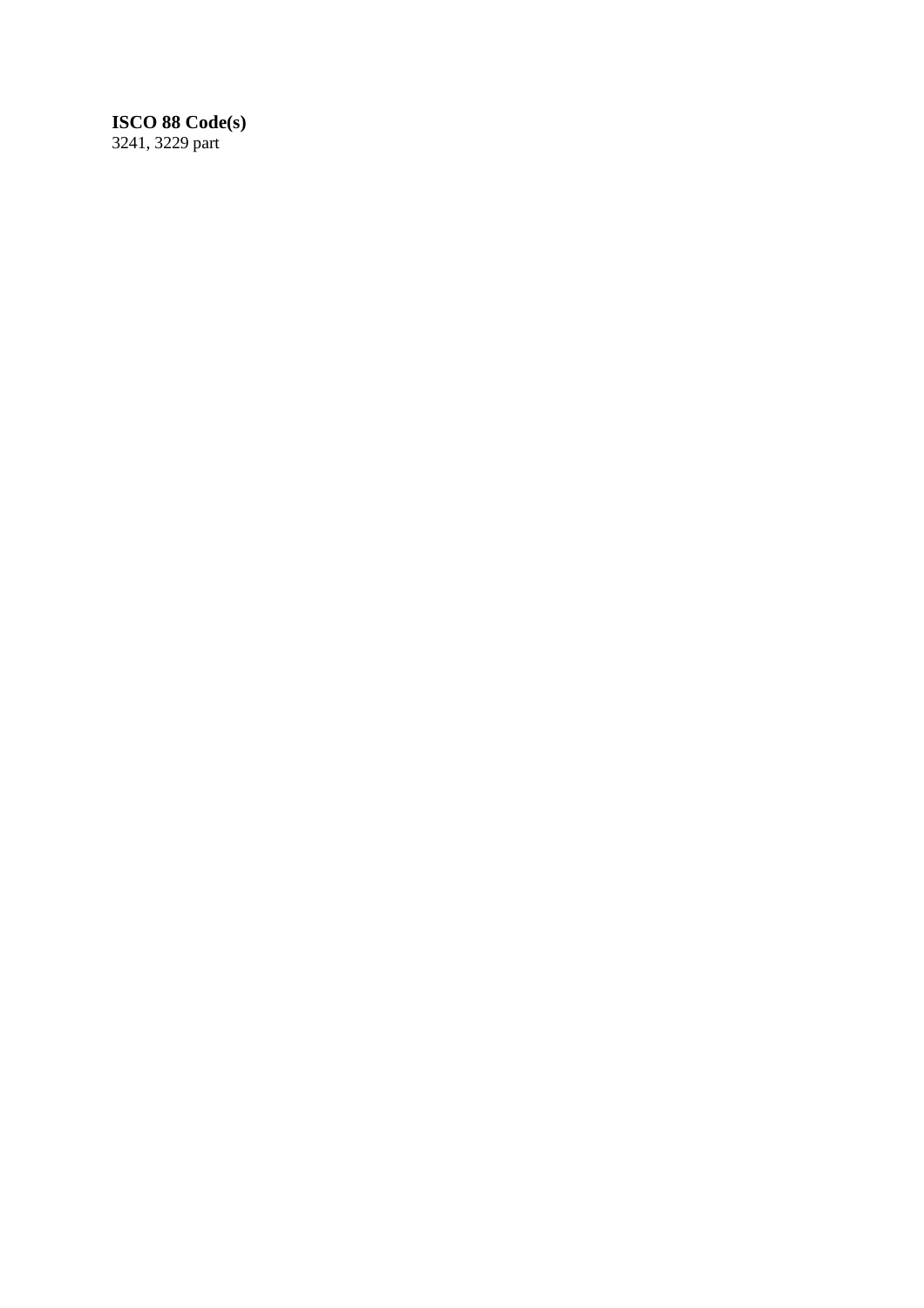**ISCO 08 Code 224 Title EN Paramedical practitioners**

#### **Lead Statement**

 Paramedical practitioners provide advisory, diagnostic, curative and preventive medical services more limited in scope and complexity than those carried out by medical doctors. They work independently or with limited supervision of medical doctors, either in the field or in institutions, and may work mainly with diseases or disorders common in their region, or apply specific types of treatment

#### **Task statement**

 Tasks performed usually include: conducting medical examinations and questioning patients to determine the nature of disorders or illnesses and recording patients' medical information; prescribing and administering treatments, medications and other remedial measures of a more restricted scope and complexity than medical doctors; administering or ordering diagnostic tests, such as x-ray, electrocardiogram, and laboratory tests; performing therapeutic procedures, such as injections, immunizations, suturing and wound care, and infection management; performing less complex, routine or specific surgical and other clinical procedures, or assisting medical doctors with more complex procedures; monitoring patients' progress and response to treatment; inoculating persons against communicable diseases; advising on diet, exercise and other habits which aid prevention or treatment of disease and disorders; referring complex or unusual cases medical doctors, hospitals or other health workers if necessary and possible; reporting births, deaths and notifiable diseases to government authorities.

#### **Included occupations**

**Excluded occupations** 

**Notes**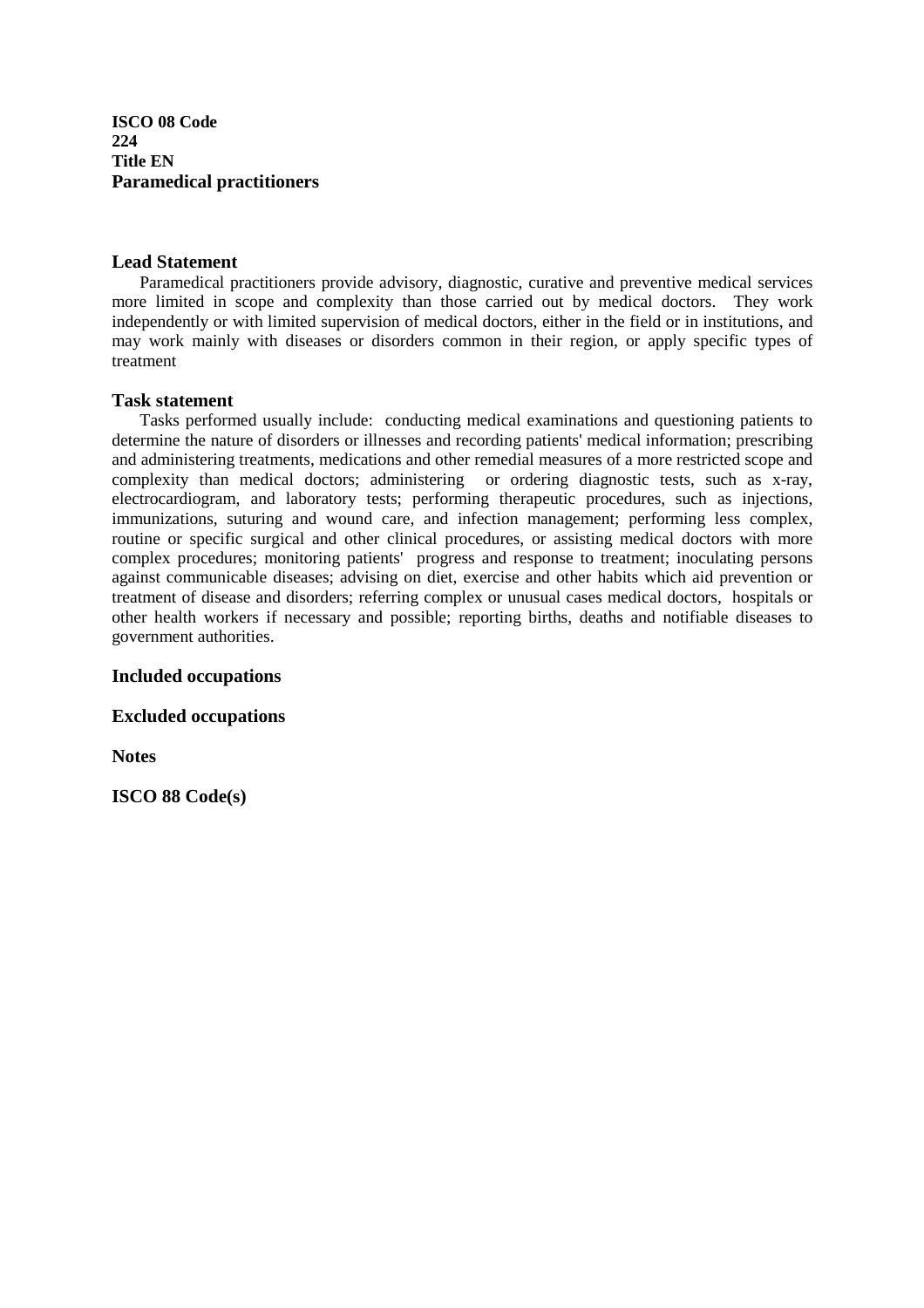**ISCO 08 Code 2240 Title EN Paramedical practitioners**

#### **Lead Statement**

 Paramedical practitioners provide advisory, diagnostic, curative and preventive medical services more limited in scope and complexity than those carried out by medical doctors. They work independently or with limited supervision of medical doctors, either in the field or in institutions, and may work mainly with diseases or disorders common in their region, or apply specific types of treatment.

#### **Task statement**

Tasks include:

- (a) Conducting medical examinations and questioning patients to determine the nature of disorders or illnesses and recording patients' medical information;
- (b) Prescribing and administering treatments, medications and other remedial measures of a more restricted scope and complexity than medical doctors;
- (c) Administering or ordering diagnostic tests, such as x-ray, electrocardiogram, and laboratory tests;
- (d) Performing therapeutic procedures, such as injections, immunizations, suturing and wound care, and infection management;
- (e) Performing less complex, routine or specific surgical and other clinical procedures, or assisting medical doctors with more complex procedures;
- (f) Monitoring patients' progress and response to treatment;
- (g) Inoculating persons against communicable diseases;
- (h) Advising on diet, exercise and other habits which aid prevention or treatment of disease and disorders;
- (i) Referring complex or unusual cases medical doctors, hospitals or other health workers if necessary and possible;
- (j) Reporting births, deaths and notifiable diseases to government authorities.

#### **Included occupations**

Clinical officer (paramedical) Surgical technician, Feldscher

#### **Excluded occupations**

Emergency paramedic – 3258 Medical assistant – 3256 General practitioner – 2211 Surgeon - 2212

**Notes** 

**ISCO 88 Code(s)**  3221, part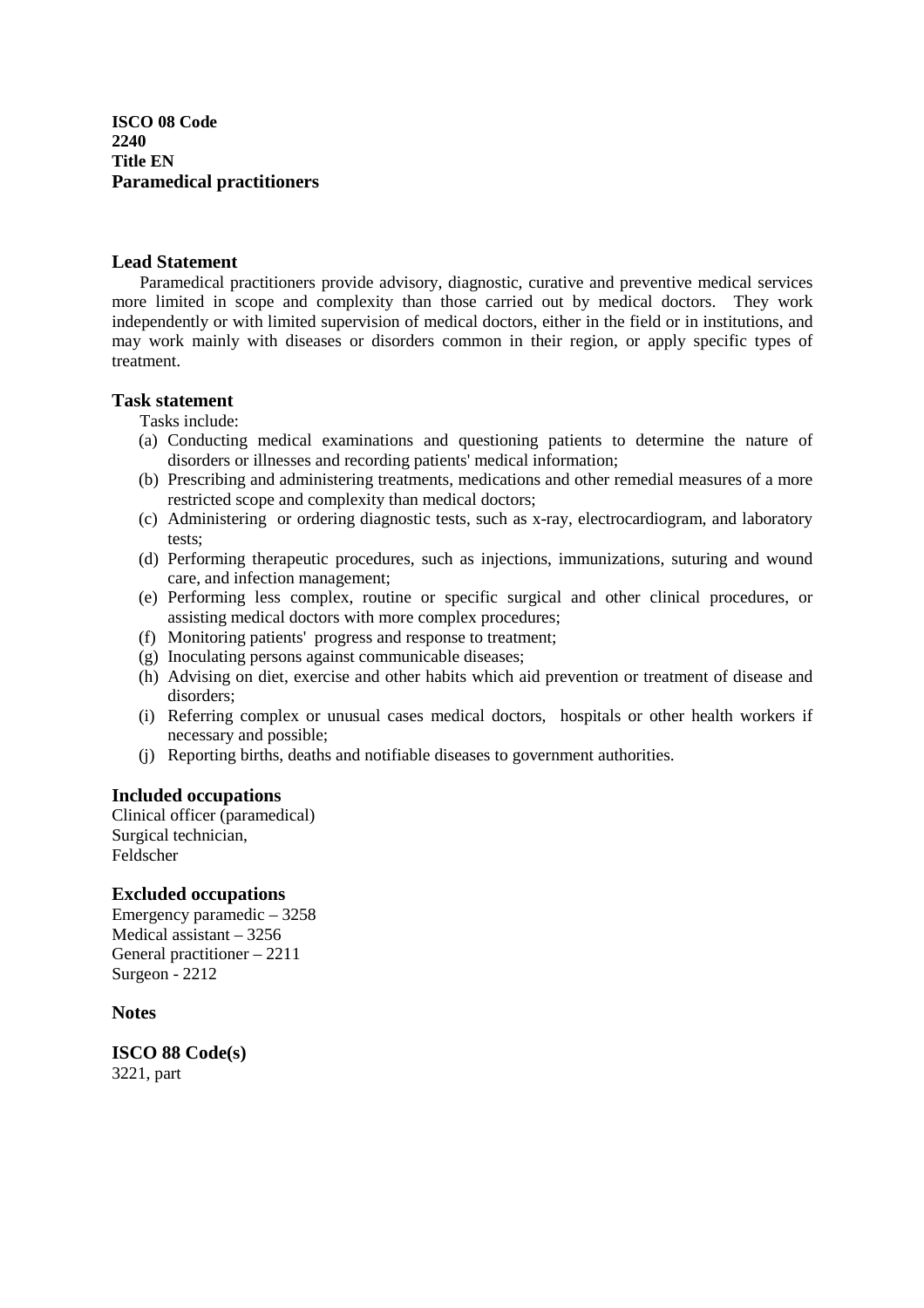**ISCO 08 Code 225 Title EN Veterinarians**

#### **Lead Statement**

Veterinarians diagnose, prevent and treat diseases, injuries and dysfunctions of animals. They may provide care to a wide range of animals or specialise in the treatment of a particular animal group or in a particular specialty area, or provide professional services to commercial firms producing biological and pharmaceutical products

#### **Task statement**

 Tasks performed usually include: determining the presence and nature of abnormal conditions by physical examination, laboratory testing and through diagnostic imaging techniques including radiography and ultrasound; treating animals medically and surgically, and administering and prescribing drugs, analgesics, and general and local anaesthetics; performing surgery, dressing wounds and setting broken bones; rendering obstetric services to animals; participating in programs designed to prevent the occurrence and spread of animal diseases; inoculating animals against, and testing for, infectious diseases and notifying authorities of outbreaks of infectious animal diseases; performing autopsies to determine cause of death; advising clients on health, nutrition and feeding, hygiene, breeding and care of animals

#### **Included occupations**

## **Excluded occupations**

**Notes**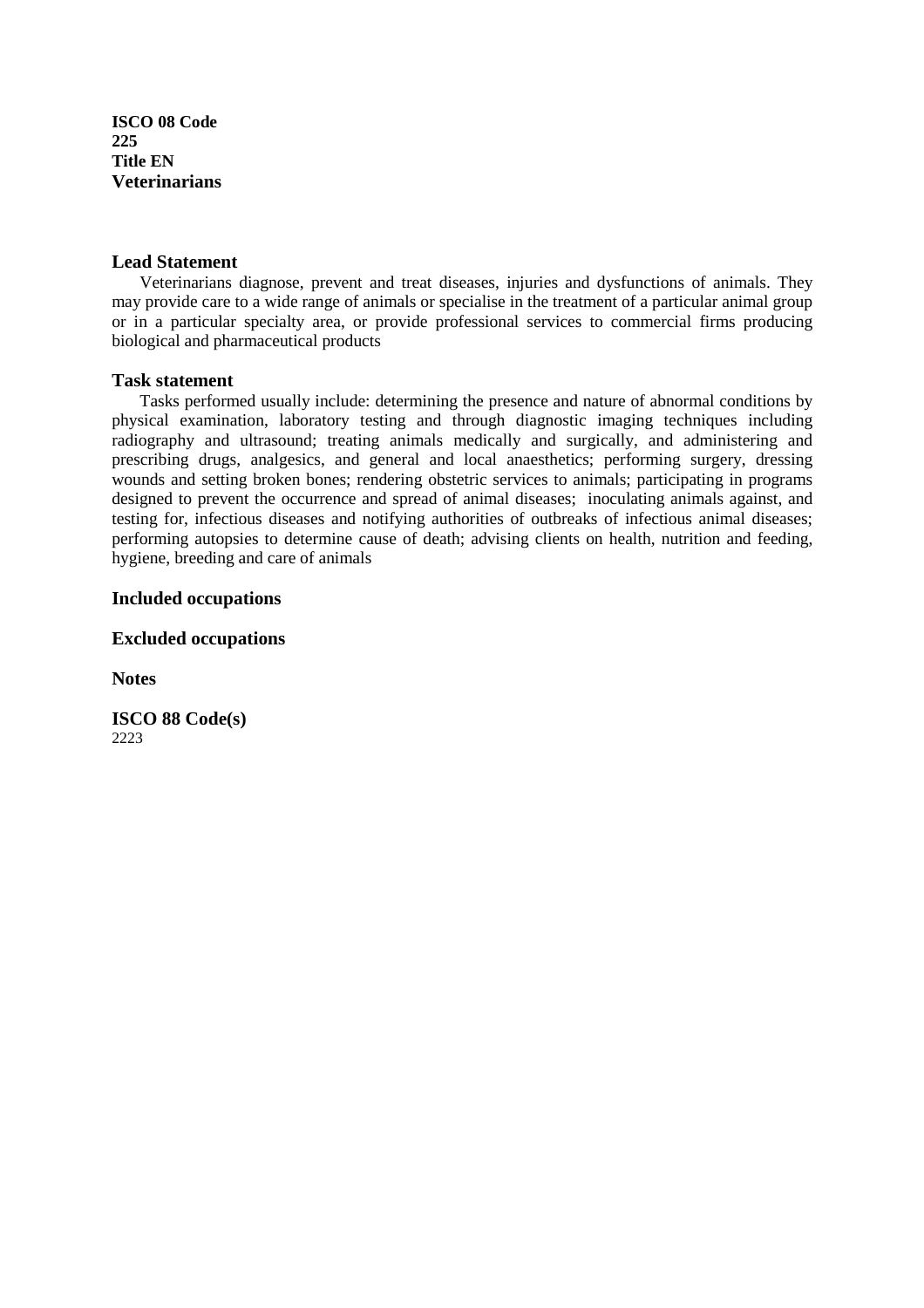**ISCO 08 Code 2250 Title EN Veterinarians**

#### **Lead Statement**

 Veterinarians diagnose, prevent and treat diseases, injuries and dysfunctions of animals. They may provide care to a wide range of animals or specialise in the treatment of a particular animal group or in a particular specialty area, or provide professional services to commercial firms producing biological and pharmaceutical products.

#### **Task Statement**

Tasks include:

- (a) determining the presence and nature of abnormal conditions by physical examination, laboratory testing and through diagnostic imaging techniques including radiography and ultrasound;
- (b) treating animals medically and surgically, and administering and prescribing drugs, analgesics, and general and local anaesthetics;
- (c) performing surgery, dressing wounds and setting broken bones;
- (d) rendering obstetric services to animals;
- (e) participating in programs designed to prevent the occurrence and spread of animal diseases;
- (f) inoculating animals against, and testing for, infectious diseases and notifying authorities of outbreaks of infectious animal diseases;
- (g) performing autopsies to determine cause of death;
- (h) advising clients on health, nutrition and feeding, hygiene, breeding and care of animals.

#### **Included occupations**

Examples of the occupations classified here:

- Veterinarian
- Veterinary surgeon
- Veterinary intern

## **Excluded occupations**

**Notes** 

 **ISCO 88 Code(s)**  2223 - 2212, part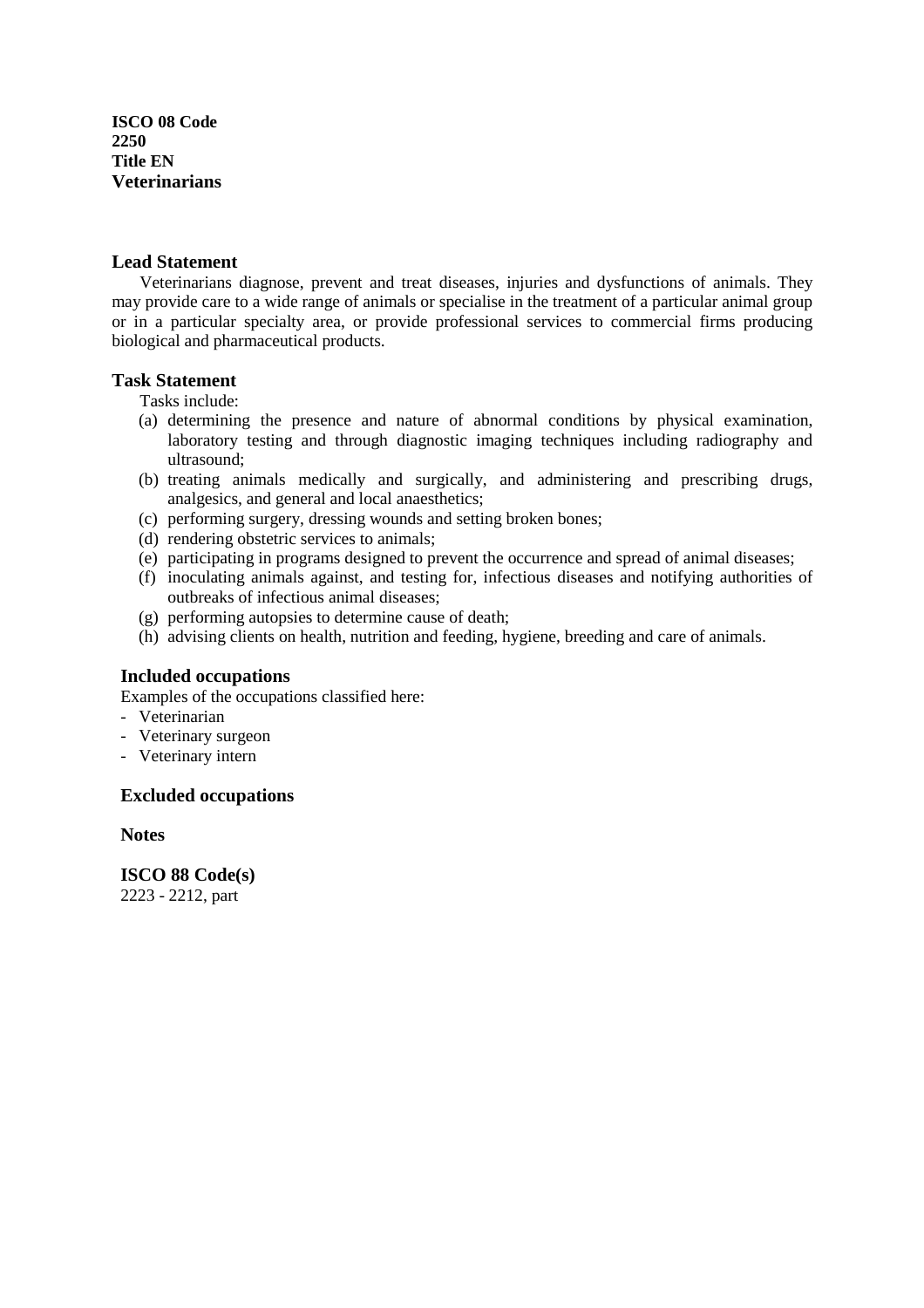**ISCO 08 Code 226 Title EN Other health professionals**

**Lead Statement** 

**Task statement** 

**Included occupations** 

**Excluded occupations** 

**Notes**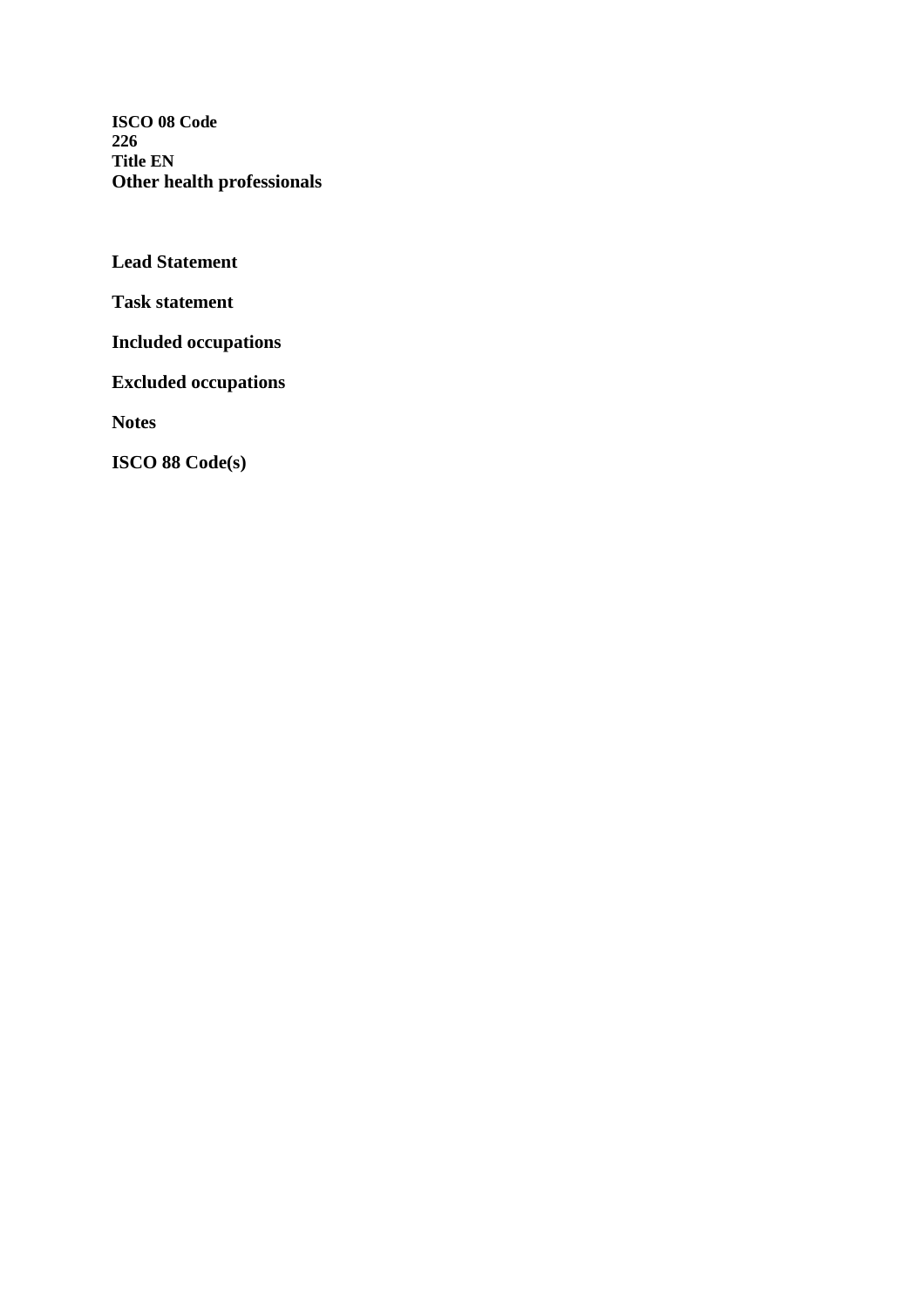**ISCO 08 Code 2261 Title EN Dentists**

#### **Lead Statement**

Dentists diagnose and treat diseases, injuries and malformations of the teeth gums and related oral structures. They restore normal oral function using a broad range of treatments, such as surgery and other specialist techniques, and advise on oral health.

#### **Task statement**

Tasks include -

- (a) diagnosing diseases, injuries, irregularities and malformations of teeth and associated structures in the mouth and jaw using a range of methods such as radiographs, salivary tests and medical histories;
- (b) providing preventative oral health care such as periodontal treatments, fluoride applications and oral health promotion;
- (c) administering anesthetics to limit the amount of pain experienced by patients during procedures;
- (d) providing restorative oral care such as implants, complex crown and bridge restorations, and orthodontics, and repairing damaged and decayed teeth;
- (e) providing surgical treatments such as extraction of teeth, biopsy of tissue and prescription of medication and performing orthodontic treatment;
- (f) measuring and taking impressions of patients' jaws and teeth in order to determine the shape and size of dental prostheses;
- (g) designing , making, and fitting prosthodontic appliances such as space maintainers, bridges, and dentures, or writing fabrication instructions or prescriptions for dental prosthetic technicians;
- (h) restoring oral function with removable and fixed oral prostheses;
- (i) assisting in diagnosing general diseases having oral manifestations such as diabetes;
- (j) educating patients to take care of their mouth and teeth.

#### **Included occupations**

Examples of the occupations classified here:

- Dentist
- Dental Practitioner
	- Dental Surgeon
- Endodontist Oral and Maxillofacial Surgeon Oral Pathologist **Orthodontist** Paedodontist Periodontist Prosthodontist

#### **Excluded occupations**

**Notes**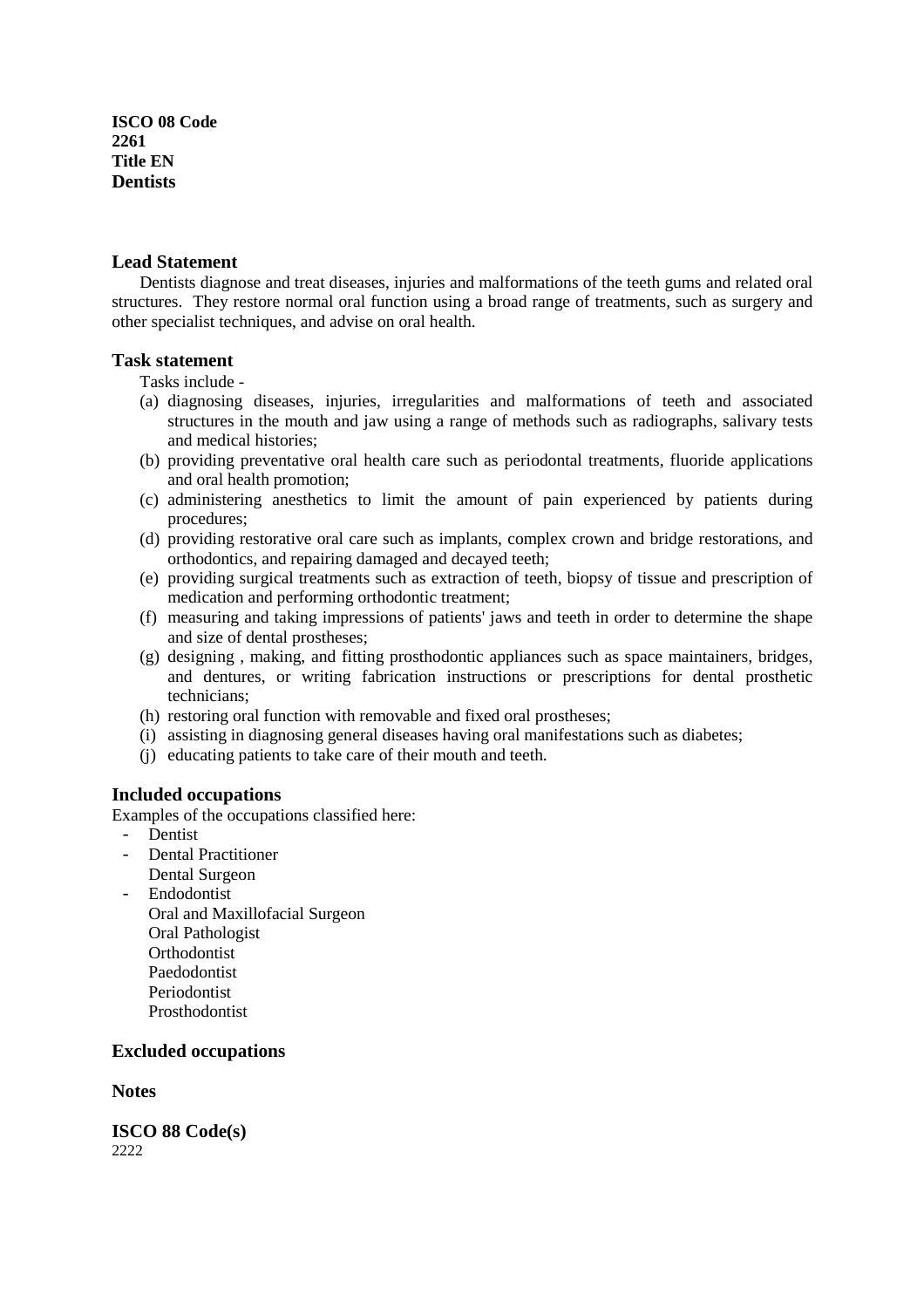**ISCO 08 Code 2262 Title EN Pharmacists**

#### **Lead Statement**

 Pharmacists compound and dispense medications following prescriptions issued by physicians, dentists, or other authorized health practitioners. They ensure safe and quality use of medicines, and optimise health outcomes by contributing to selecting, prescribing, monitoring and evaluating medicine therapy, and researching, testing and developing pharmaceuticals and medical products..

#### **Task statement**

Tasks include:

- (a) receiving prescriptions, checking patients' medicine histories, and ensuring optimal dosage and methods of administration and drug compatibility before dispensing;
- (b) preparing or supervising the preparation and labelling of liquid medicines, ointments, powders, tablets and other medications to fill prescriptions;
- (c) Providing information and advice to prescribers and clients regarding drug interactions, incompatibility and contra-indications, side effects, dosage and proper medication storage;
- (d) Collaborating with other health care professionals to plan, monitor, review, and evaluate the quality and effectiveness of the medicine therapy of individual patients, and the effectiveness of particular drugs or therapies;
- (e) maintaining prescription files and recording issue of narcotics, poisons and habit-forming drugs;
- (f) storing and preserving vaccines, serums and other drugs subject to deterioration;
- (g) supplying non-prescription medicines, and diagnostic and therapeutic aids;
- (h) supervising and coordinating the work of pharmacy technicians, pharmacy interns and pharmacy Sales Assistants;
- (i) conducting research to develop and improve pharmaceuticals, cosmetics and related chemical products;
- (j) conferring with Chemists, Engineering Professionals and other professionals about manufacturing techniques and ingredients;
- (k) testing and analysing drugs to determine their identity, purity and strength in relation to specified standards.

#### **Included occupations**

Examples of the occupations classified here: Hospital pharmacist Industrial pharmacist Retail pharmacist

#### **Excluded occupations**

Some related occupations classified elsewhere: Pharmacologist – 2131

**Notes**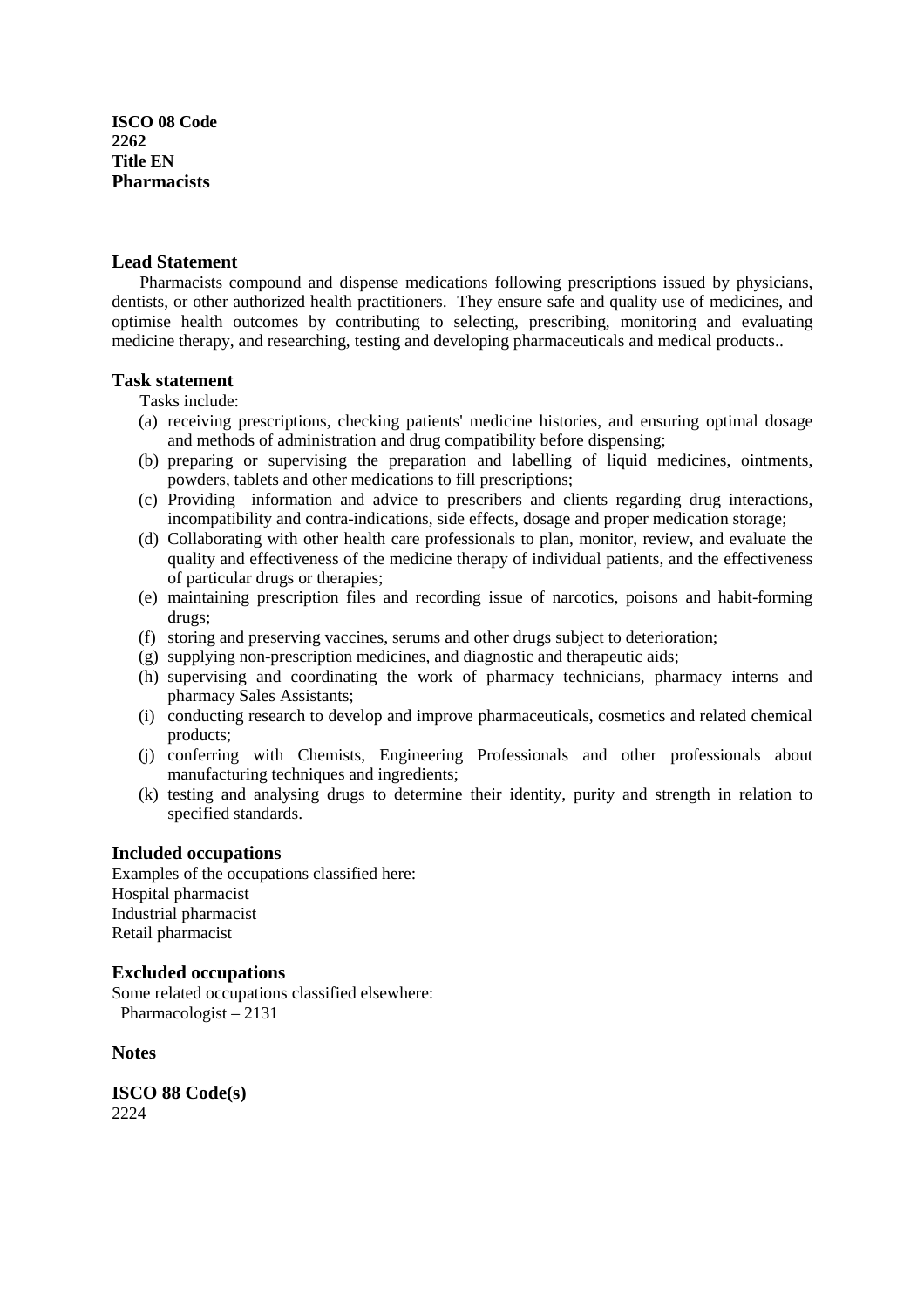## **ISCO 08 Code 2263 Title EN Environmental and occupational health and hygiene professionals**

## **Lead Statement**

Environmental and occupational health and hygiene professionals evaluate work and other environments and develop and implement programs to monitor environmental health and occupational health and safety, to ensure safe and healthy working conditions, and prevent disease or injury caused by chemical, physical, radiological and biological agents or ergonomic factors.

## **Task statement**

- Tasks include:
- (a) developing, implementing and reviewing programs and policies to promote environmental health and occupational health and safety;
- (b) preparing and implementing plans and strategies for the safe, economic and suitable disposal of commercial, industrial, medical and household wastes;
- (c) implementing prevention programs and strategies for communicable diseases, food safety, waste water treatment and disposal systems, recreation and domestic water quality, contaminated and hazardous substances;
- (d) identifying hazards, and assessing and controlling risks in the environment and workplace and advising on compliance with relevant law and regulations;
- (e) developing, implementing and monitoring programs to minimise workplace and environmental pollution involving chemical, physical and biological hazards;
- (f) prescribing methods to prevent, eliminate, control, or reduce the exposure of workers, patients, the public and/or the environment to radiological and other hazards;
- (g) promoting ergonomic principles within the workplace such as matching furniture, equipment and work activities to the needs of employees;
- (h) providing education, information, training, and advice to persons at all levels on aspects of occupational hygiene and environmental health;
- (i) recording and investigating injuries and equipment damage, and reporting safety performance;
- (j) coordinating arrangements for the compensation, rehabilitation and return to work of injured workers.

## **Included occupations**

Examples of the occupations classified here:

- Environmental Health Officer
- Occupational Health and Safety Adviser
- Occupational Hygienist
- Radiation Protection Expert

## **Excluded occupations**

## **Notes**

**ISCO 88 Code(s)**  2229, part - 3152, part - 2412, part, - 3222, part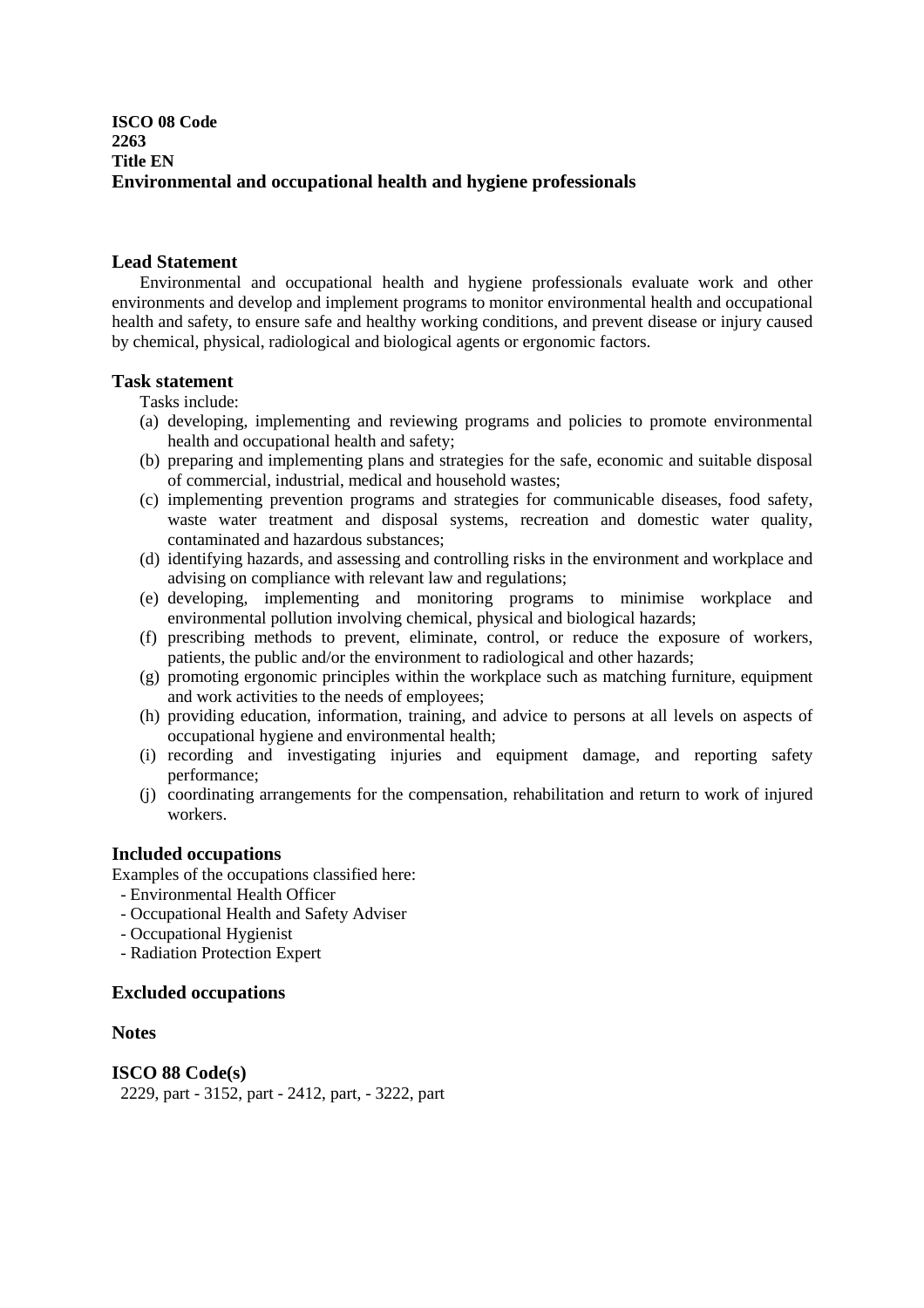**ISCO 08 Code 2264 Title EN Physiotherapists** 

#### **Lead Statement**

 Physiotherapists assess, plan, organize, and participate in rehabilitative programs that improve mobility, relieve pain, increase strength, and decrease or prevent deformity of patients suffering from disease or injury. They use manipulative methods, and ultrasound, heating, laser or similar techniques

#### **Task statement**

Tasks include:

- (a) administering muscle, nerve, joint and functional ability tests to identify and assess physical problems of patients;
- (b) designing treatment programs to address patients' problems;
- (c) treating patients to reduce pain, improve circulation, strengthen muscles, improve cardiothoracic, cardiovascular and respiratory functions, restore joint mobility, and improve balance and coordination;
- (d) using the therapeutic properties of exercise, heat, cold, massage, manipulation, hydrotherapy, electrotherapy, ultraviolet and infra-red light and ultrasound in the treatment of patients;
- (e) reviewing, continually monitoring, assessing and evaluating programs and treatments;
- (f) consulting with other Health Professionals as required about patients' problems, needs and progress;
- (g) instructing patients and their families in procedures to be continued at home;
- (h) recording treatments given and patients' responses and progress;
- (i) developing and implementing screening and preventative health promotion programs.

## **Included occupations**

Examples of the occupations classified here: Physiotherapist

#### **Excluded occupations**

Some related occupations classified elsewhere: Acupressure therapist - 3255 Shiatsu therapist- 3255 Hydrotherapist- 3255 Massage therapist- 3255 Physiotherapy technician - 3255 Occupational therapist 2269 Osteopath - 3259 Chiropractor - 3259 Podiatrist - 2269

## **Notes**

**ISCO 88 Code(s)**  3226, part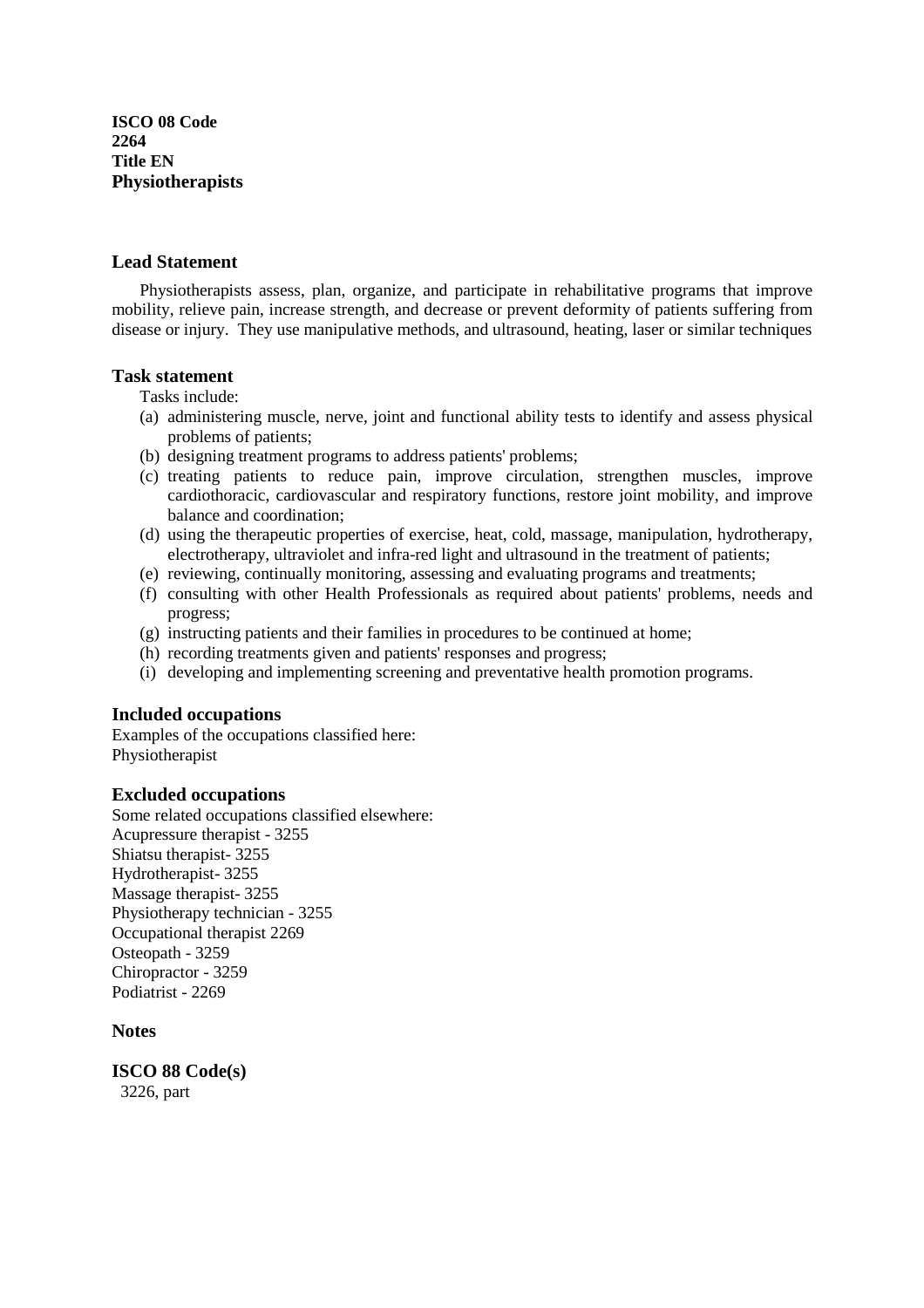**ISCO 08 Code 2265 Title EN Dieticians and nutritionists**

## **Lead Statement**

Dieticians and nutritionists plan and conduct food service or nutritional programs to promote and maintain health and to prevent and treat illness and disease.

## **Task statement**

Tasks include:

- (a) planning diets and menus, and instructing people on the requirements and importance of diet and on the planning and preparation of food;
- (b) supervising the preparation and serving of meals;
- (c) collecting, organising and assessing data relating to health and nutritional status of individuals, groups and communities;
- (d) monitoring food intake and quality to provide nutritional care;
- (e) calculating nutritional values of food served;
- (f) planning, conducting and evaluating nutrition intervention programs and compiling educational material;
- (g) providing nutrition assessments, nutrition management, and nutrition education, research and training;
- (h) consulting with other Health Professionals and related workers to manage the dietary and nutritional needs of patients.

## **Included occupations**

Examples of the occupations classified here:

- Consultant, dietetic
- Dietician
- Nutritionist

## **Excluded occupations**

**Notes**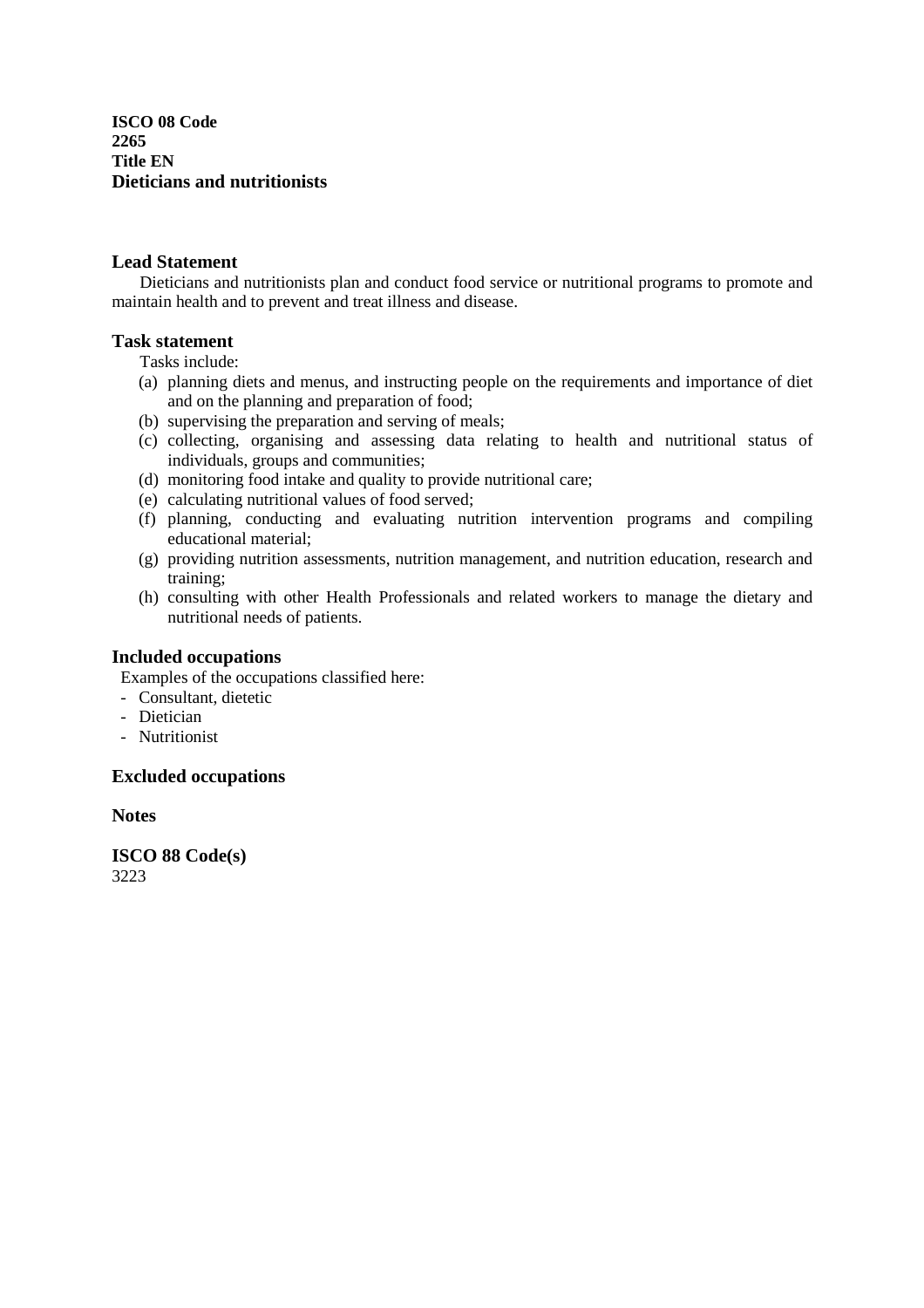**ISCO 08 Code 2266 Title EN Audiologists and speech therapists**

#### **Lead Statement**

 Audiologists and speech therapists diagnose, assess, treat and provide rehabilitation services related to human hearing, speech and language disorders. They assess and treat people with communication disorders and physical problems associated with eating and swallowing.

#### **Task statement**

Tasks include.

- (a) evaluating hearing and speech/language disorders to determine diagnoses and courses of treatment;
- (b) administering hearing or speech/language evaluations, tests, or examinations to patients to collect information on type and degree of impairment, using specialized instruments and electronic equipment;
- (c) interpreting audiometric test results alongside other medical, social and behavioural diagnostic data;
- (d) planning, directing and participating in counselling, speech reading and other rehabilitation programs;
- (e) recommending hearing aids and other assistive devices according to clients' needs and instructing them in their use;
- (f) planning and conducting programs of remedial exercise to correct disorders such as stuttering and abnormal articulation;
- (g) counselling and guiding hearing and/or language-handicapped individuals, their families, teachers and employers;
- (h) referring clients to additional medical or educational services if needed.

#### **Included occupations**

Examples of the occupations classified here:

- Audiologist
- Speech therapist, Speech pathologist Language therapist

#### **Excluded occupations**

#### **Notes**

**ISCO 88 Code(s)**  3229, part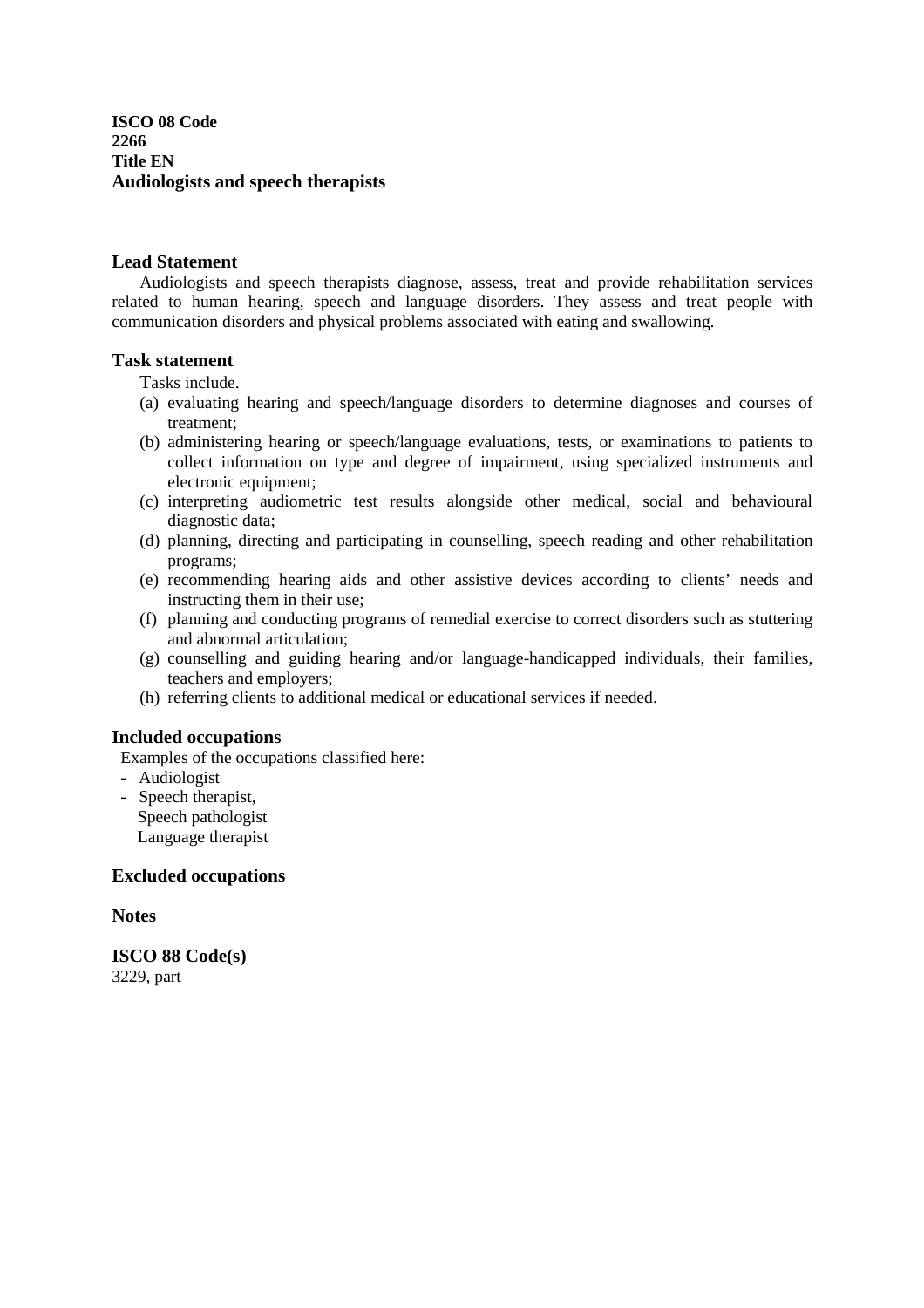## **ISCO 08 Code 2267 Title EN Optometrists and ophthalmic opticians**

## **Lead Statement**

 Optometrists and ophthalmic opticians perform eye examinations and vision tests, prescribe lenses, other optical aids and therapy, and diagnose and manage eye movement disorders and associated sensory problems.

## **Task statement**

Tasks include:

- (a) examining patients' eyes and setting tests to determine the nature and extent of vision problems and abnormalities;
- (b) assessing ocular health and visual function by measuring visual acuity and refractive error, and testing the function of visual pathways, visual fields, eye movements, freedom of vision and intraocular pressure, and performing other tests using special eye test equipment;
- (c) detecting, diagnosing and managing eye disease, and prescribing medications for the treatment of eye disease;
- (d) consulting with and referring patients to ophthalmologist or other health care practitioner if additional medical treatment is determined necessary;
- (e) diagnosing eye movement disorders and defects of binocular function;
- (f) prescribing lenses, contact lenses and low vision aids, and checking suitability and comfort;
- (g) prescribing exercises to coordinate movement and focusing of eyes;
- (h) managing programs for eye movement disorders, and instructing and counselling patients in the use of corrective techniques and eye exercises;
- (i) advising on visual health matters such as contact lens care, vision care for the elderly, optics, visual ergonomics, and occupational and industrial eye safety.

## **Included occupations**

Optometrist, Ophthalmic Optician, **Orthoptist** 

## **Excluded occupations**

Dispensing optician - 3254 Ophthalmologist - 2312

#### **Notes**

**ISCO 88 Code(s)**  3224, part - 3229, part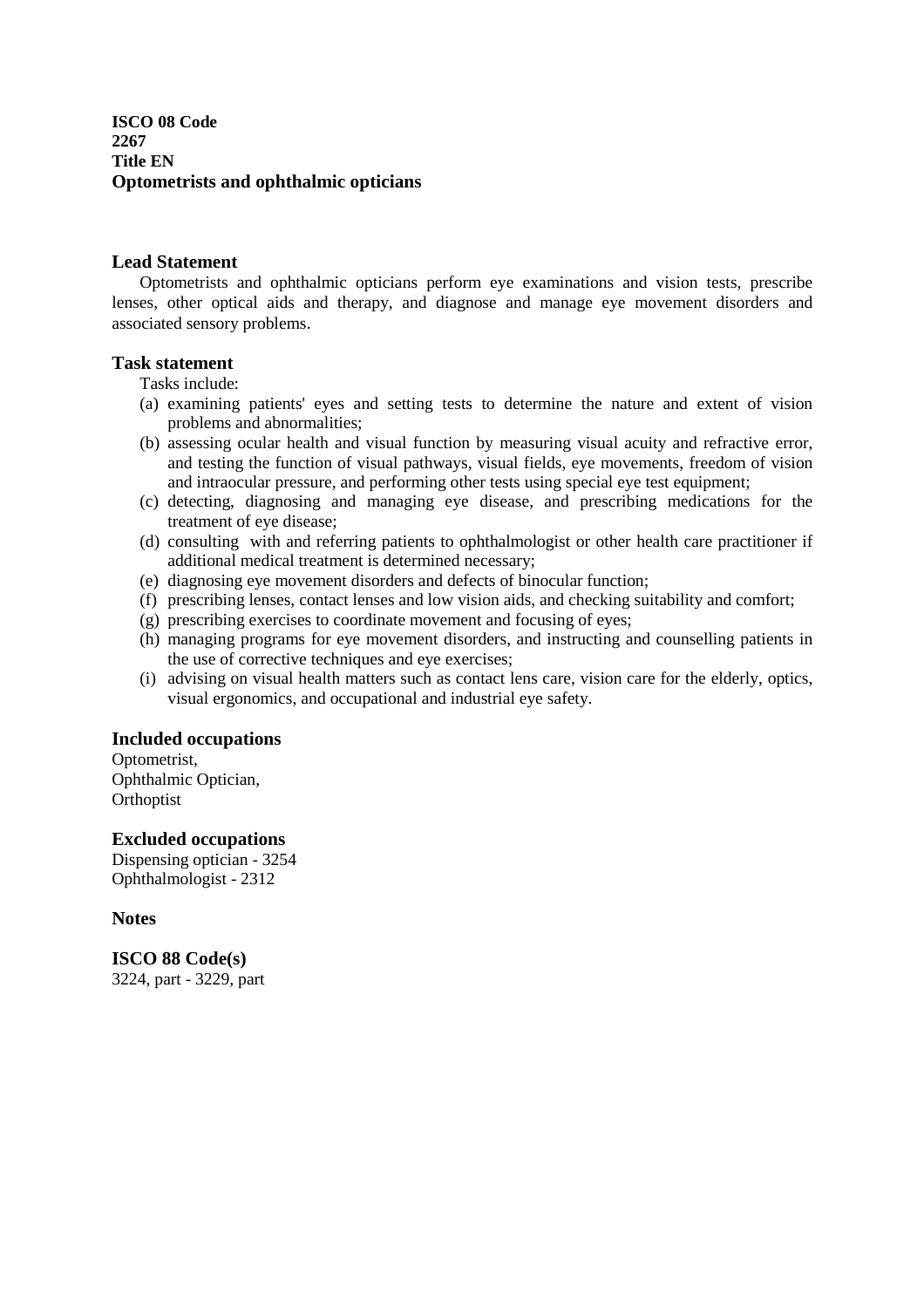## **ISCO 08 Code 2269 Title EN Health professionals not elsewhere classified**

## **Lead Statement**

 This unit group covers health professionals not classified elsewhere in Sub-major group 22, *Health professionals*. For instance the group includes occupations such as Podiatrist, Occupational therapist and other health professionals

## **Task statement**

In such cases tasks would include:

- (a) assessing patients or clients to determine the nature of the disorder, illness or problem by questioning, examining and observing;
- (b) developing and implementing treatment plans and evaluating and documenting patients' progress through treatment plans;
- (c) assessing functional limitations of people resulting from illnesses and disabilities, and providing therapy to enable people to perform their daily activities and occupations;
- (d) assessing clients' emotional, psychological, developmental and physical capabilities using clinical observations and standardised tests;
- (e) assessing clients' functional potential in their home, leisure, work and school environments, and recommending environmental adaptations to maximise their performance;
- (f) planning and directing programs through the use of vocational, recreational, remedial, social and educational activities on an individual and group basis;
- (g) examining and treating foot disabilities caused by diseases such as diabetes, peripheral vascular disorders, rheumatoid arthritis and other neuropathies;
- (h) prescribing and arranging the fabrication of footwear to correct foot abnormalities;
- (i) performing minor surgery to remove and improve abnormal conditions;
- (j) advising patients about continued treatment and care and providing or arranging rehabilitation services;
- (k) referring clients to or conferring with other health professionals or associate professionals if required.

#### **Included occupations**

Examples of the occupations classified here: Occupational therapist, Podiatrist,

## **Excluded occupations**

#### **Notes**

**ISCO 88 Code(s)**  2229, part - 3229, part - 3226 part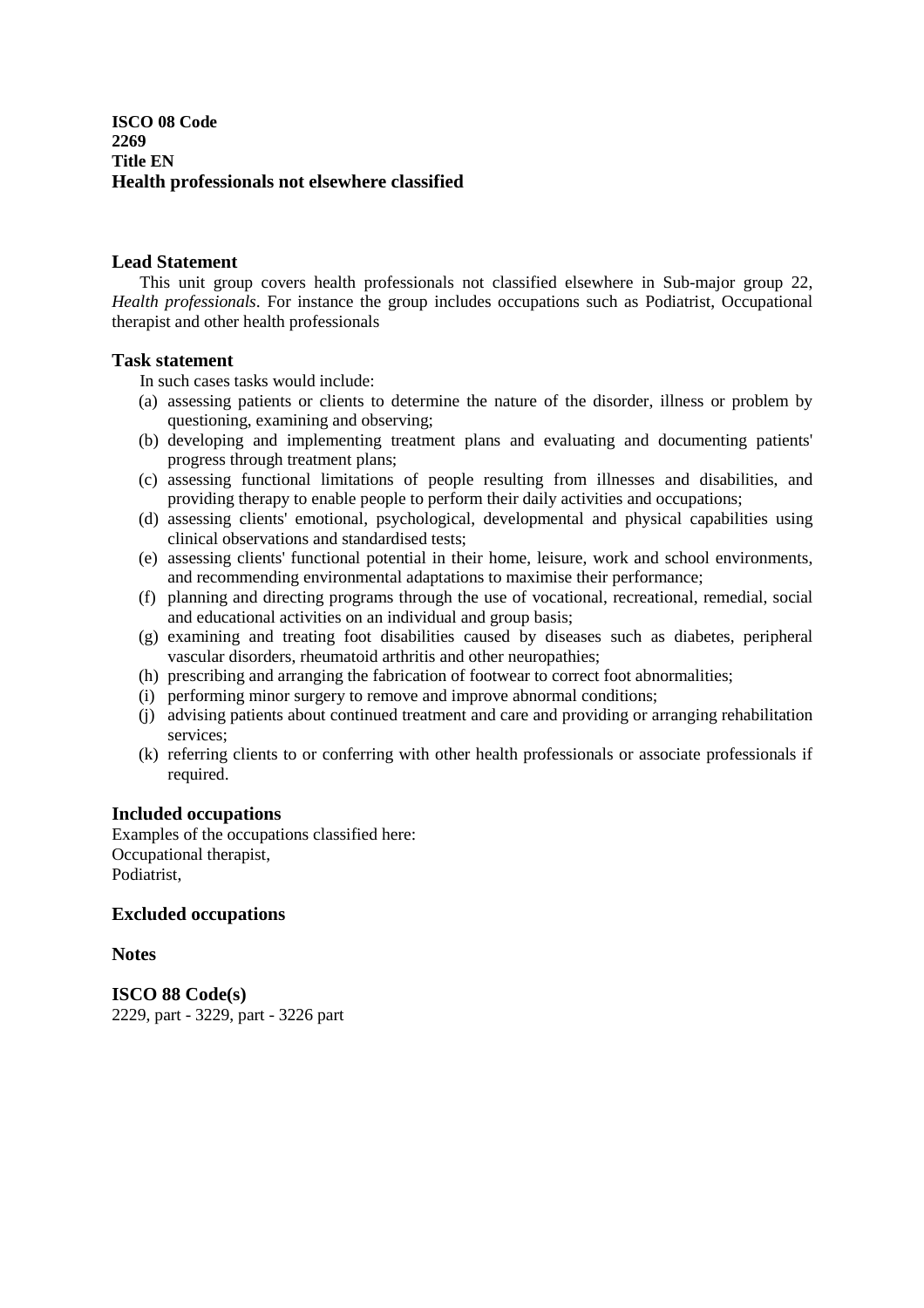**ISCO 08 Code 32 Title EN Health associate professionals**

**Lead Statement** 

**Task statement** 

**Included occupations** 

**Excluded occupations** 

**Notes**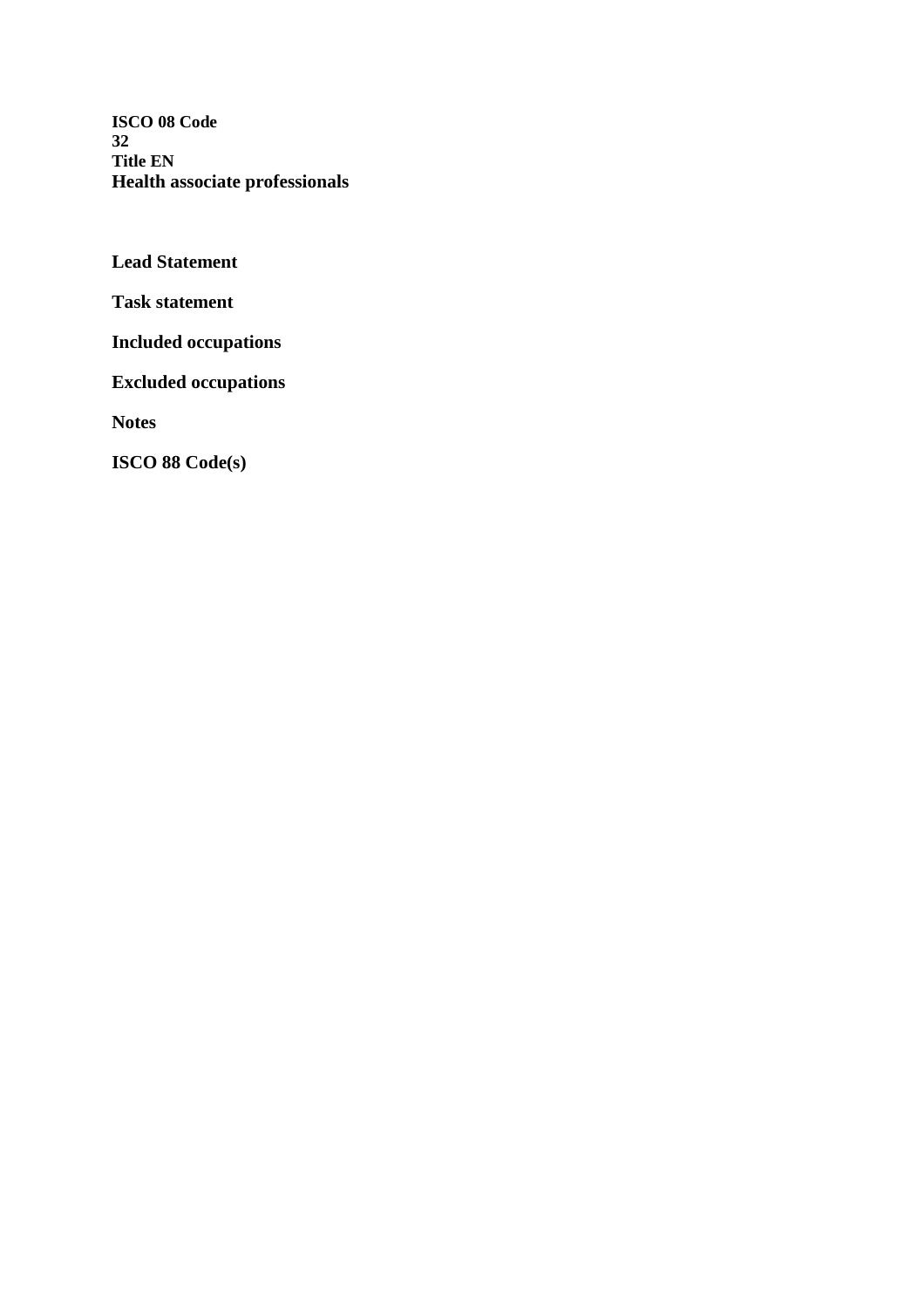## **ISCO 08 Code 321 Title EN Medical and pharmaceutical technicians**

## **Lead Statement**

Medical imaging and therapeutic equipment technicians operate radiographic, ultrasound and other medical imaging equipment to produce images of body structures for the diagnosis and treatment of injury and disease. They operate radiation therapy equipment to administer radiation treatment.

## **Task statement**

Tasks performed usually include: explaining procedures, observing and assisting patients to ensure safety and comfort during scan, or treatment; using radiation safety measures and protection devices to comply with and to ensure safety of patients and staff; positioning patients on examining table; position imaging or treatment equipment and adjusting controls to set exposure time and distance, according to specification; operating or overseeing operation of radiologic, ultrasound and magnetic imaging equipment to produce images of the body for diagnostic purposes; reviewing and evaluating developed x-rays, video tape, or computer generated information to determine if images are satisfactory for diagnostic purposes and recording results of procedures; monitoring video display of area being scanned and adjusting density or contrast to improve picture quality; monitoring patients' conditions and reactions, reporting abnormal signs to medical practitioner; calculating, measuring and recording radiation dosage or radiopharmaceuticals received, used and disposed, using computer and following prescription; detecting and mapping radiopharmaceuticals in patients' bodies, using a camera to produce photographic or computer images; administering radiopharmaceuticals or radiation to patients to detect or treat diseases, using radioisotope equipment; disposing of radioactive materials and storing radiopharmaceuticals, following radiation safety procedures.

## **Included occupations**

**Excluded occupations** 

**Notes**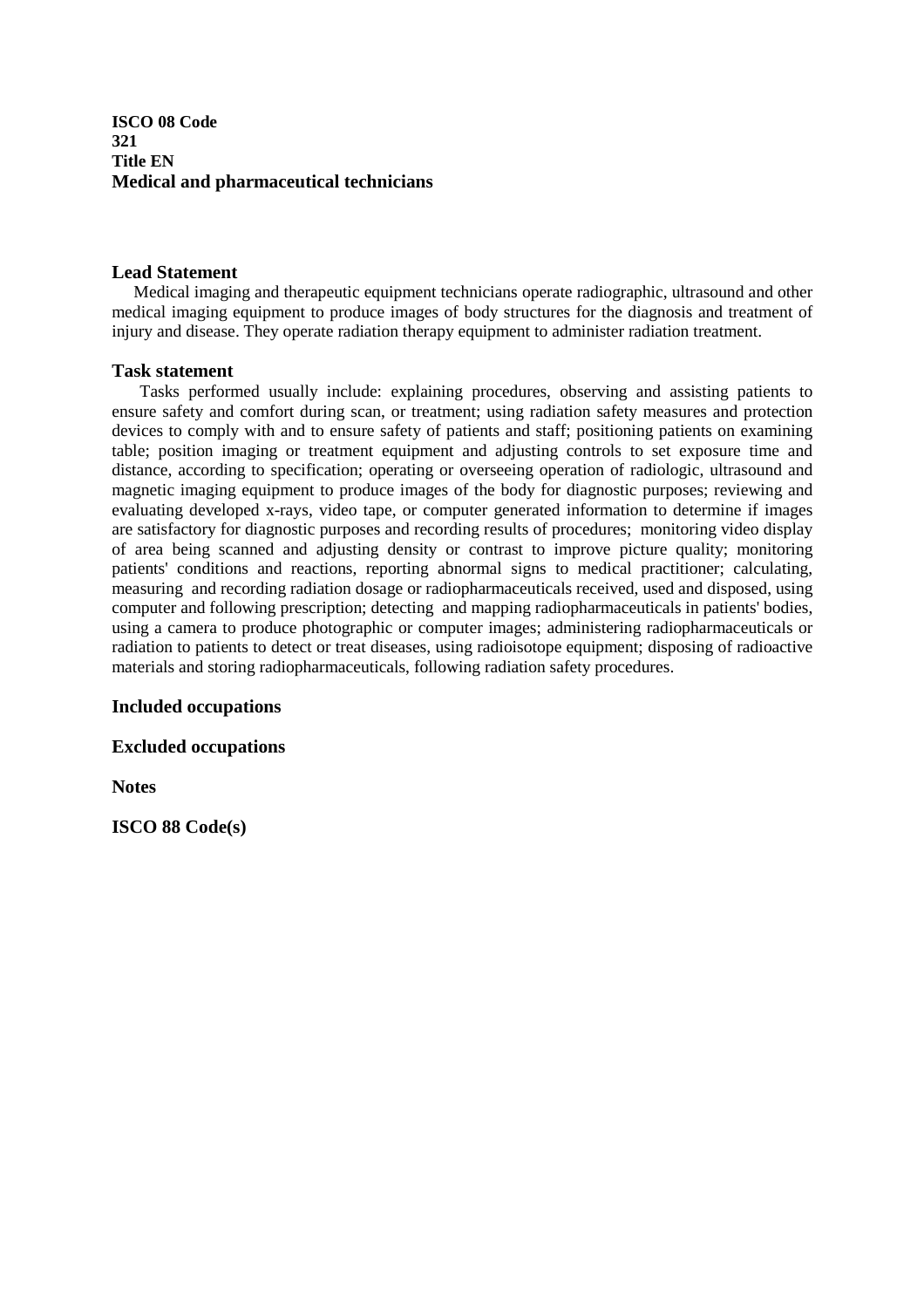## **Lead Statement**

Medical imaging and therapeutic equipment technicians operate radiographic, ultrasound and other medical imaging equipment to produce images of body structures for the diagnosis and treatment of injury and disease. They operate radiation therapy equipment to administer radiation treatment.

## **Task statement**

Tasks include:

- (a) explaining procedures, observing and assisting patients to ensure safety and comfort during scan, or treatment;
- (b) using radiation safety measures and protection devices to comply with and to ensure safety of patients and staff;
- (c) positioning patients on examining table;
- (d) position imaging or treatment equipment and adjusting controls to set exposure time and distance, according to specification;
- (e) operating or overseeing operation of radiologic, ultrasound and magnetic imaging equipment to produce images of the body for diagnostic purposes;
- (f) reviewing and evaluating developed x-rays, video tape, or computer generated information to determine if images are satisfactory for diagnostic purposes and recording results of procedures;
- (g) monitoring video display of area being scanned and adjusting density or contrast to improve picture quality;
- (h) monitoring patients' conditions and reactions, reporting abnormal signs to medical practitioner;
- (i) calculating, measuring and recording radiation dosage or radiopharmaceuticals received, used and disposed, using computer and following prescription;
- (j) detecting and mapping radiopharmaceuticals in patients' bodies, using a camera to produce photographic or computer images;
- (k) administering radiopharmaceuticals or radiation to patients to detect or treat diseases, using radioisotope equipment;
- (l) disposing of radioactive materials and storing radiopharmaceuticals, following radiation safety procedures.

## **Included occupations**

Examples of the occupations classified here: Medical Diagnostic Radiographer Medical Radiation Therapist Nuclear Medicine Technologist Sonographer Mammographer

#### **Excluded occupations**

Some related occupations classified elsewhere: Radiologist - 2212

**Notes**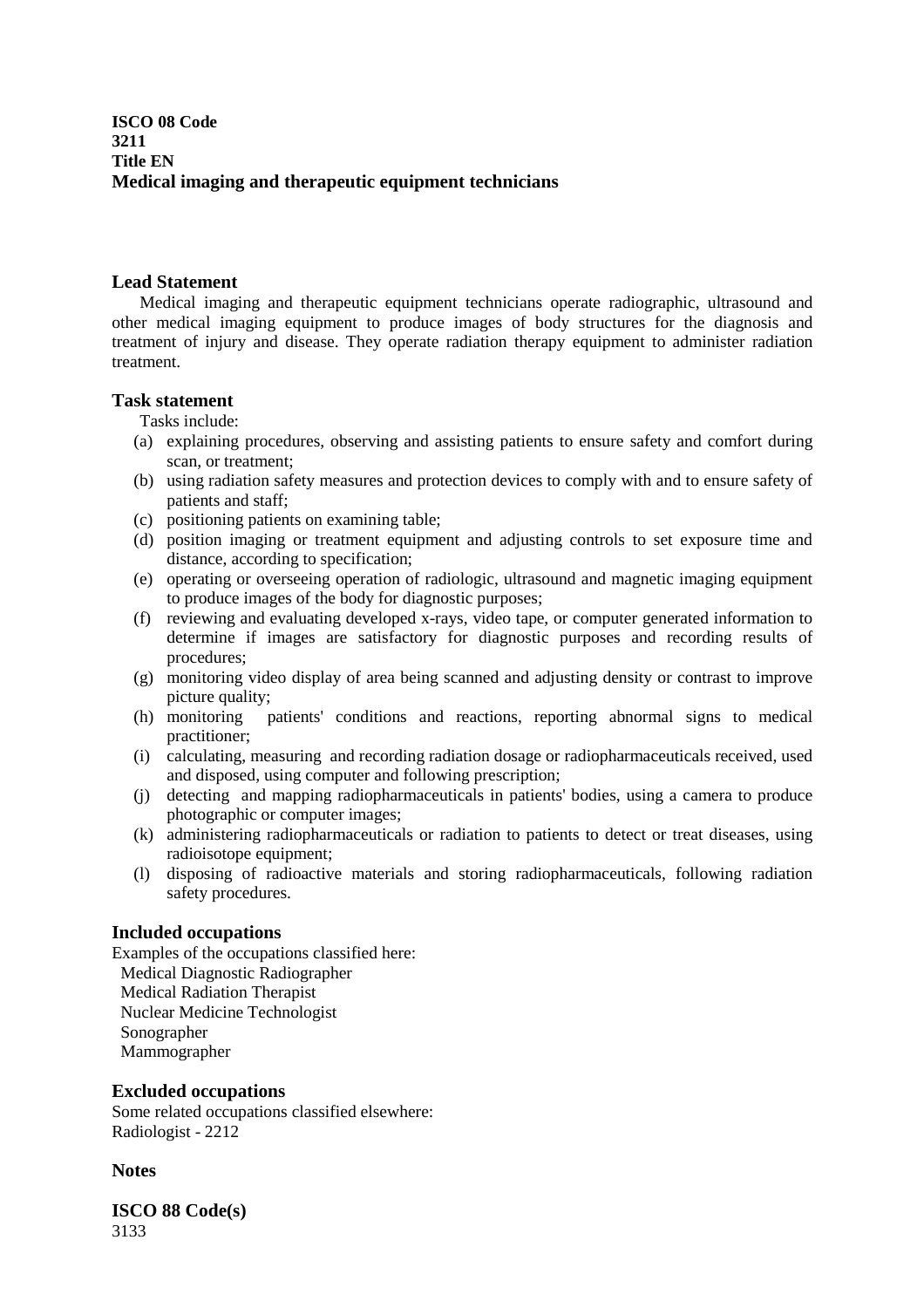## **ISCO 08 Code 3212 Title EN Medical and pathology laboratory technicians**

## **Lead Statement**

Medical and pathology laboratory technicians perform laboratory tests for the diagnosis, treatment and prevention of disease, and for forensic purposes.

## **Task statement**

Tasks include:

- (a) conducting chemical analysis of body fluids, including blood, urine, and spinal fluid, to determine presence of normal and abnormal components;
- (b) operating, calibrating and maintaining equipment used in quantitative and qualitative analysis, such as spectrophotometers, calorimeters, flame photometers, and computer-controlled analyzers;
- (c) entering data from analysis of medical tests and clinical results into computer for storage and and reporting results to medical practitioners and researchers;
- (d) analyzing samples of biological material for chemical content or reaction;
- (e) setting up, cleaning, and maintaining laboratory equipment;
- (f) analyzing laboratory findings to check the accuracy of the results;
- (g) establishing and monitoring programs to ensure the accuracy of laboratory results and developing, standardizing, evaluating, and modifying procedures, techniques and tests used in the analysis of specimens;
- (h) obtaining specimens, cultivating, isolating and identifying microorganisms for analysis;
- (i) examining cells stained with dye to locate abnormalities;
- (j) inoculating fertilized eggs, broths, or other bacteriological media with organisms.

## **Included occupations**

Examples of the occupations classified here:

- Technician, blood-bank
- Technician, pathology
- Technician, medical laboratory

## **Excluded occupations**

**Notes** 

**ISCO 88 Code(s)**  3211, part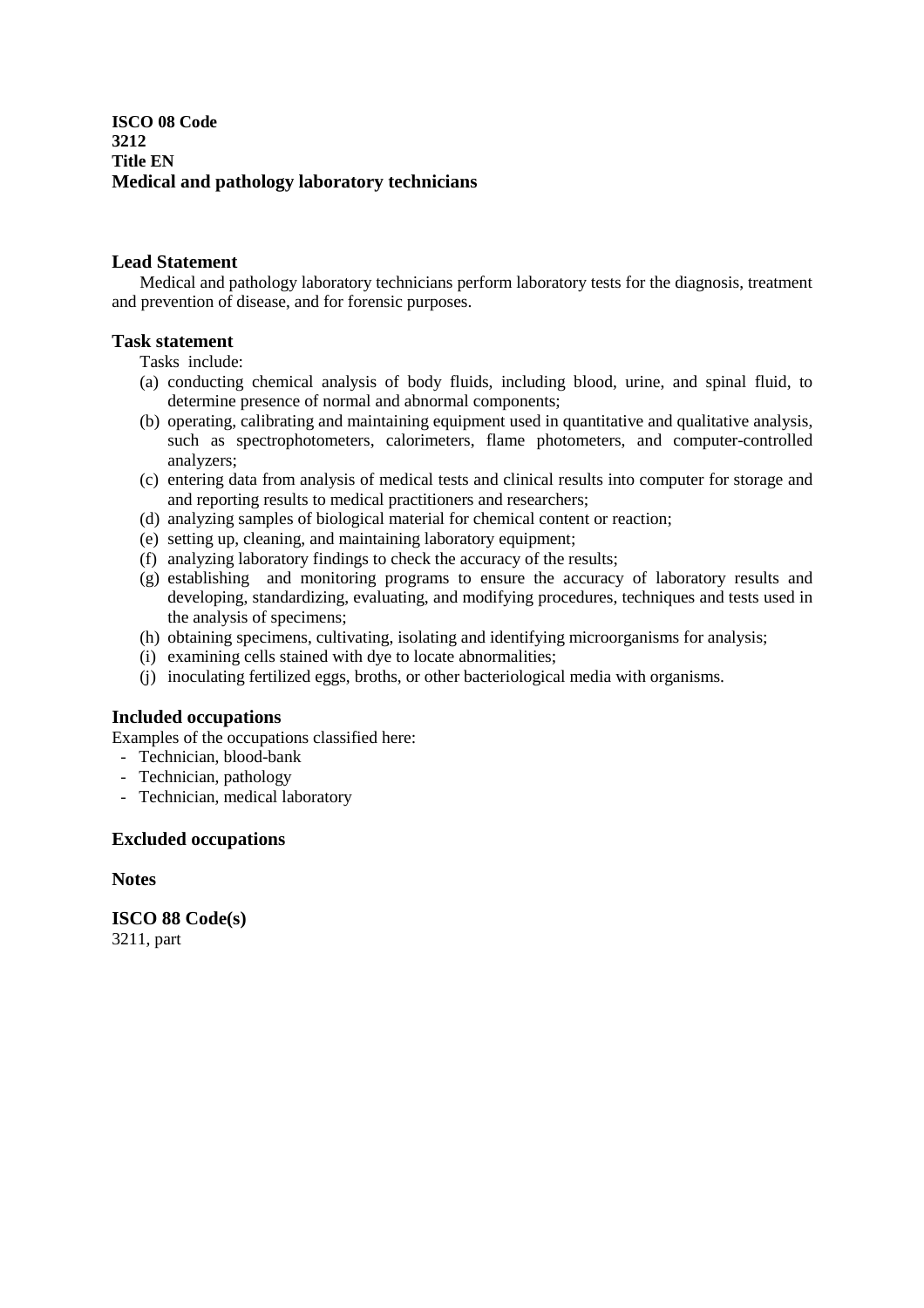**ISCO 08 Code 3213 Title EN Pharmaceutical technicians and assistants**

## **Lead Statement**

Pharmaceutical technicians and assistants dispense and prepare medications, lotions and mixtures under the guidance of pharmacists, in pharmacies, hospitals and dispensaries.

## **Task statement**

Tasks include:

- (a) preparing medications and other pharmaceutical compounds under the guidance of pharmacists;
- (b) dispensing medicines and drugs and giving written and oral instructions on their use, as prescribed by medical doctors, veterinarians or other authorised workers;
- (c) receiving written prescription or refill requests and verify that information is complete and accurate;
- (d) maintain proper storage and security conditions for drugs;
- (e) filling and labelling containers with prescribed medications;
- (f) assisting customers by answering questions, locating items or referring them to a pharmacist for medication information;
- (g) pricing and filing prescriptions that have been filled and establish and maintaining patient records, including lists of medications taken by individual patients;
- (h) ordering, labelling, and counting stock of medications, chemicals, and supplies, and entering inventory data into computer;
- (i) cleaning and preparing equipment and containers used to prepare and dispense medicines and pharmaceutical compounds.

#### **Included occupations**

Examples of the occupations classified here:

- Assistant, pharmaceutical
- Pharmaceutical technician

#### **Excluded occupations**

Some related occupations classified elsewhere: Pharmacy aid - 5329

**Notes**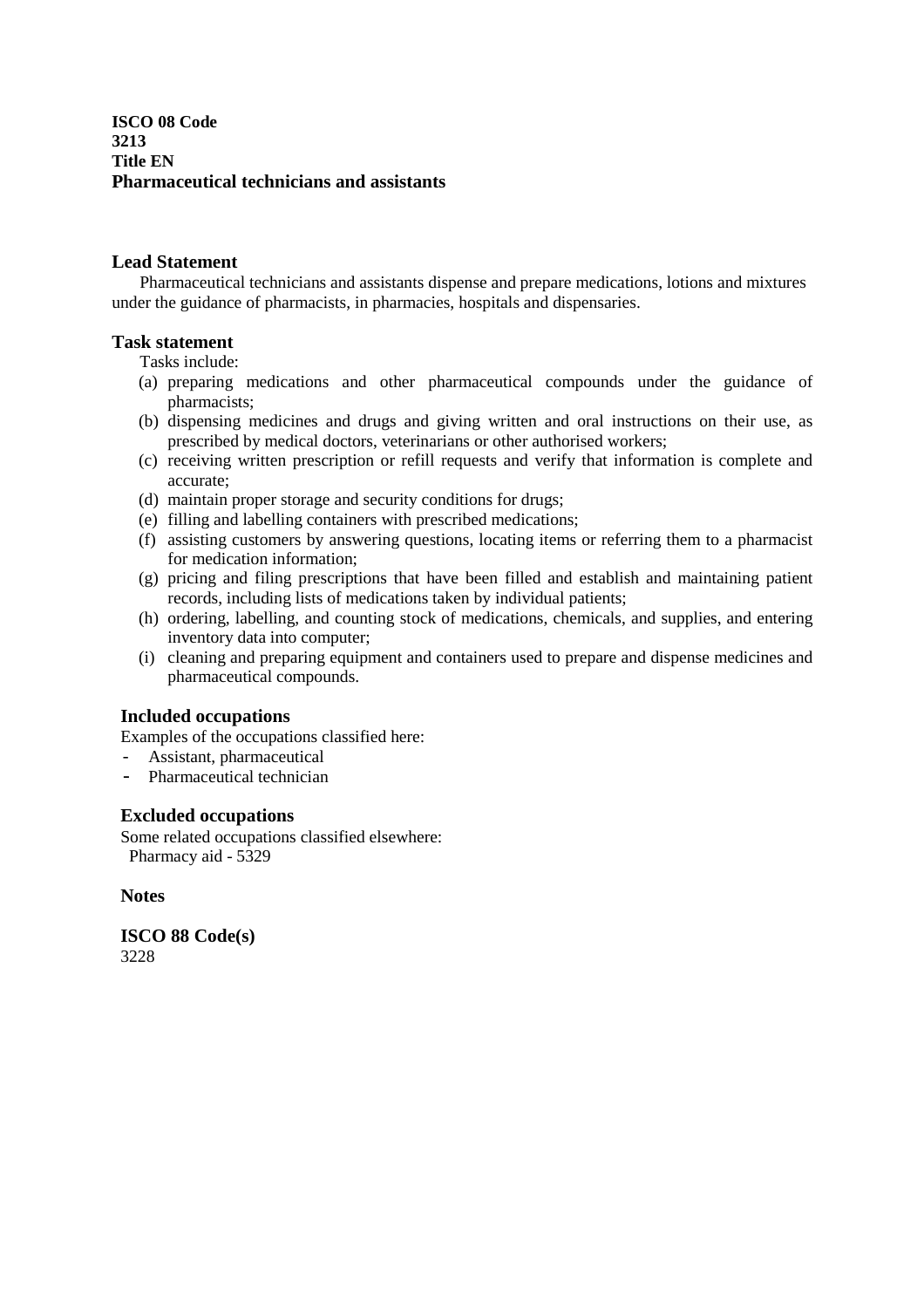**ISCO 08 Code 3214 Title EN Medical and dental prosthetic technicians**

## **Lead Statement**

 Medical and dental prosthetic technicians design, construct, fit, maintain, or repair medical and dental supportive devices and appliances, such as braces, splints, callipers, artificial limbs, joints, arch supports, dentures, dental crowns and bridges.

## **Task statement**

Tasks include:

- (a) examining, interviewing, and measuring patients in order to determine their appliance needs, and to identify factors that could affect appliance fit;
- (b) conferring with medical and dental practitioners in order to formulate specifications and prescriptions for devices and appliances;
- (c) interpreting prescriptions or specifications to determine the type of product or device to be fabricated, and the materials and tools that will be required;
- (d) making or receiving casts or impressions of patients' torsos, limbs, mouths or teeth for use as fabrication patterns;
- (e) designing and making orthotic and prosthetic devices using materials such as thermoplastic and thermosetting materials, metal alloys and leather, and hand and power tools;
- (f) fitting appliances and devices onto patients, testing and evaluating them, and making adjustments for proper fit, function, and comfort;
- (g) repairing, modifying, and maintaining medical and dental prosthetic and supportive devices, according to specifications;
- (h) bending, forming, and shaping fabric or material so that it conforms to prescribed contours needed to fabricate structural components;
- (i) fabricating full and partial dentures and constructing mouth guards, crowns, metal clasps, inlays, bridgework and other aids;
- (j) instructing patients in the use and care of prosthetic or orthotic devices.

#### **Included occupations**

Prosthetist **Orthotist** Prosthetic technician Orthotic technician Dental technician Denturist

#### **Excluded occupations**

**Notes** 

**ISCO 88 Code(s)**  7311 part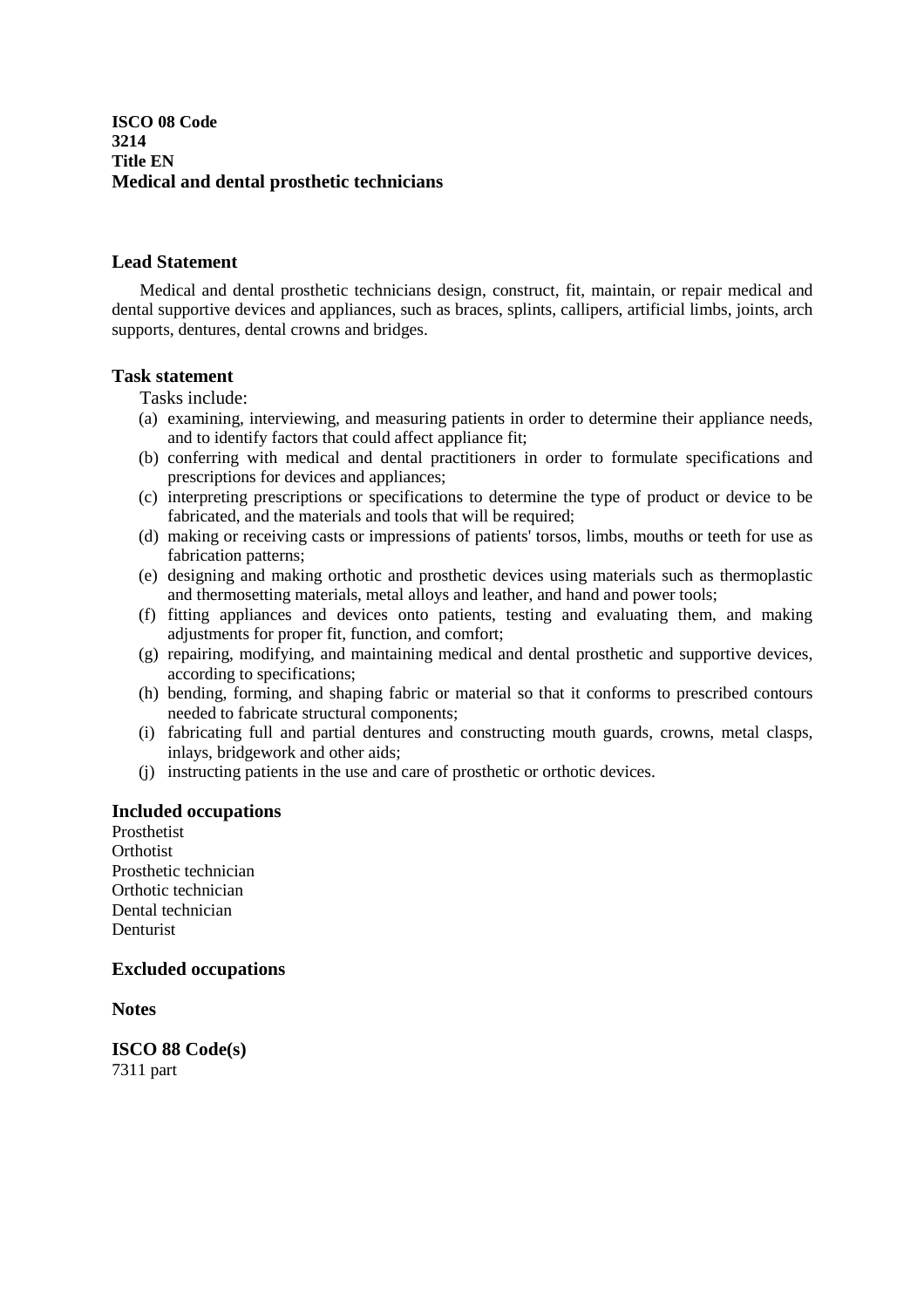## **ISCO 08 Code 322 Title EN Nursing and midwifery associate professionals**

## **Lead Statement**

Nursing and midwifery associate professionals provide nursing and personal care for the sick, injured and others in need of such care, deliver or assist in the delivery of babies, and provide antenatal and post-natal care and instruction. They usually work in support of nursing and midwifery professionals and medical doctors.

## **Task statement**

Tasks performed usually include: providing nursing care, treatment and advice to the ill, injured, disabled, and others in need of care; assisting professional nurses and medical doctors in administering medicine and drugs; applying surgical dressings and giving other forms of treatment under instructions under the guidance of professional nurses or physicians; assisting in giving firstaid treatment in emergencies; advising expectant mothers on appropriate diet, exercises and behaviour to ease pregnancy and child birth, and noting their general health and progress; delivering babies, or assisting midwifery professionals or doctors in deliveries; attending mothers in the post-natal period to supervise their recovery, to check on babies' progress, and to instruct parents in baby care; advising on and administering birth control methods.

**Notes**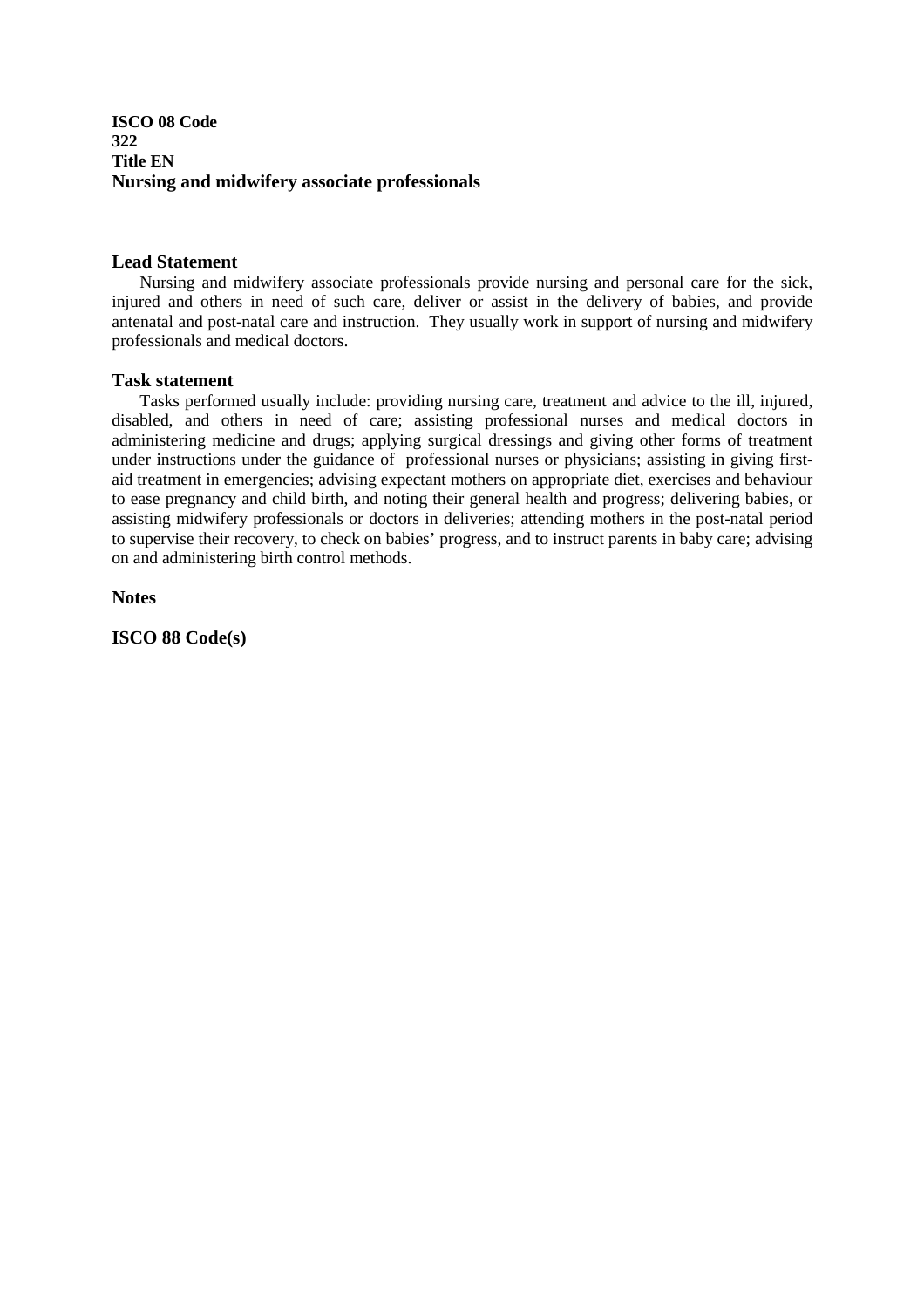**ISCO 08 Code 3221 Title EN Nursing associate professionals**

## **Lead Statement**

Nursing associate professionals provide care for the sick and injured, and those in need of nursing care due to disability or age. They usually work in support of nursing and midwifery professionals and medical doctors.

## **Task statement**

Tasks include:

- (a) assessing, planning and providing personal and nursing care, treatment and advice to the sick, injured, disabled, and others in need of care;
- (b) administering medications and other treatments and monitoring responses to treatment;
- (c) cleaning wounds and applying surgical dressings under the guidance of professional nurses or medical doctors;
- (d) monitoring and observing patients' condition and maintaining a record of observations and treatment;
- (e) assisting in planning and managing the care of individual patients;
- (f) assisting in giving first-aid treatment in emergencies.

## **Included occupations**

Examples of the occupations classified here:

- Nurse, associate professional - 3231

## **Excluded occupations**

Some related occupations classified elsewhere:

- Nurse, professional 2221
- Nursing sister/ professional 2221 Specialist nurse- 2221 Clinical nurse consultant - 2221 Nursing aid (hospital) - 5321
- Midwife, associate professional 3222 Midwife, professional - 2222
- Nurse, associate professional 3231

#### **Notes**

**ISCO 88 Code(s)**  3231, part - 2230, part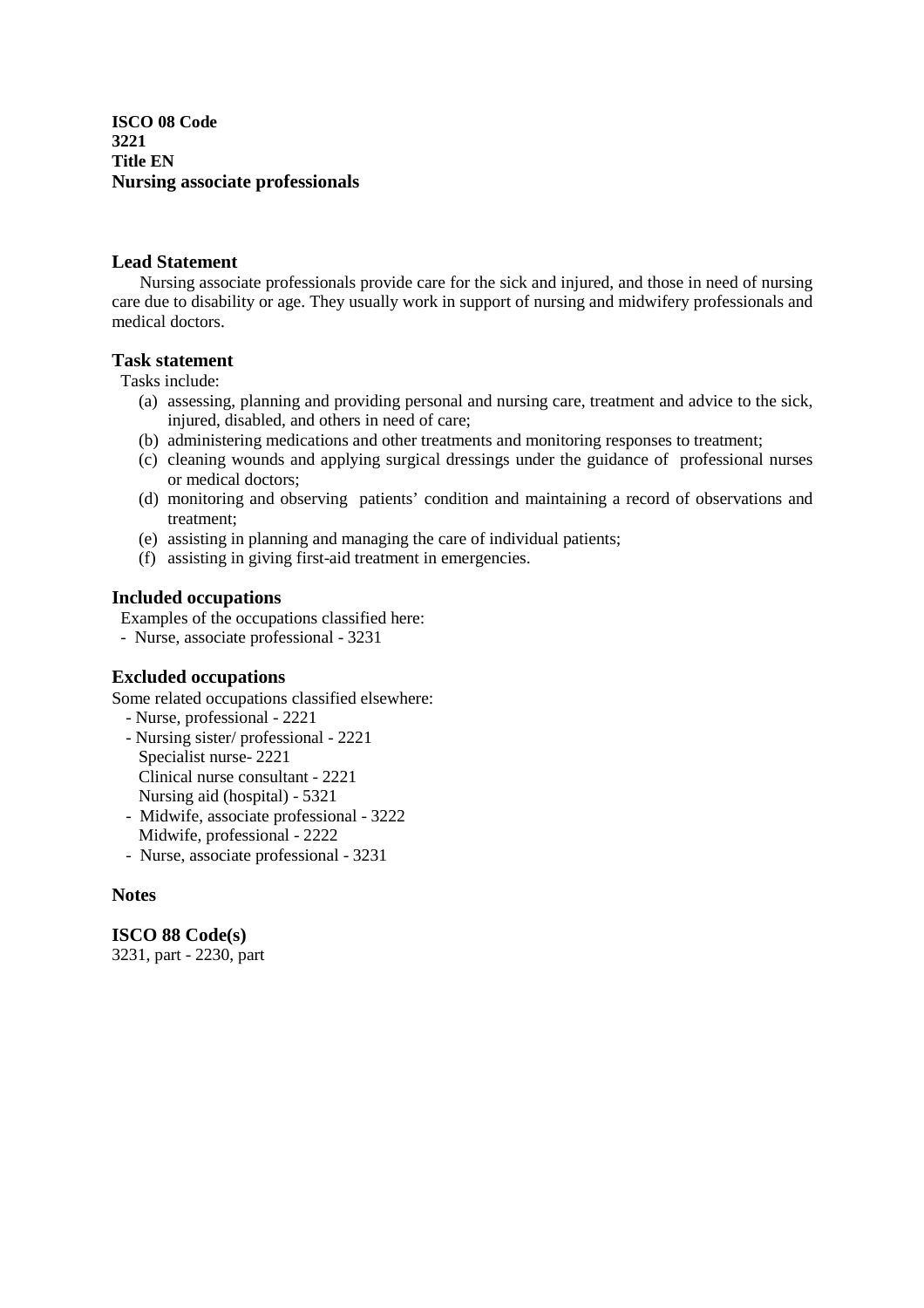**ISCO 08 Code 3222 Title EN Midwifery associate professionals**

## **Lead Statement**

Midwifery associate professionals deliver or assist doctors or midwifery professionals in the delivery of babies. They provide antenatal and post-natal care and instruct parents in baby care.

## **Task statement**

Tasks include:

- (a) advising expectant mothers on appropriate diet, exercises and behaviour to ease pregnancy and childbirth, and noting their general health and progress;
- (b) delivering babies, usually only in the case of normal delivery, or, assisting doctors or midwifery professionals in deliveries;
- (c) attending mothers in the post-natal period to supervise their recovery, to check on babies' progress, and to instruct parents in baby care;
- (d) caring for newborn babies and recognising signs and symptoms requiring intervention of medical doctors or midwifery professionals;
- (e) advising parents on matters of personal hygiene that may affect the health of babies, such as cleanliness of hands, skin and hair, and of environmental hygiene, such as cleanliness of household;
- (f) providing advice and training on infant care to parents of newborn babies;
- (g) advising on and administering birth control methods.

## **Included occupations**

Midwife, associate professional

#### **Excluded occupations**

Nurse, professional - 2221

- Nursing sister/ professional - 2221 Specialist nurse - 2221 Clinical nurse consultant - 2221 Nursing aid (hospital) - 5321 Midwife, professional - 2222 - Nurse, associate professional - 3231

#### **Notes**

**ISCO 88 Code(s)**  3232, part - 2230, part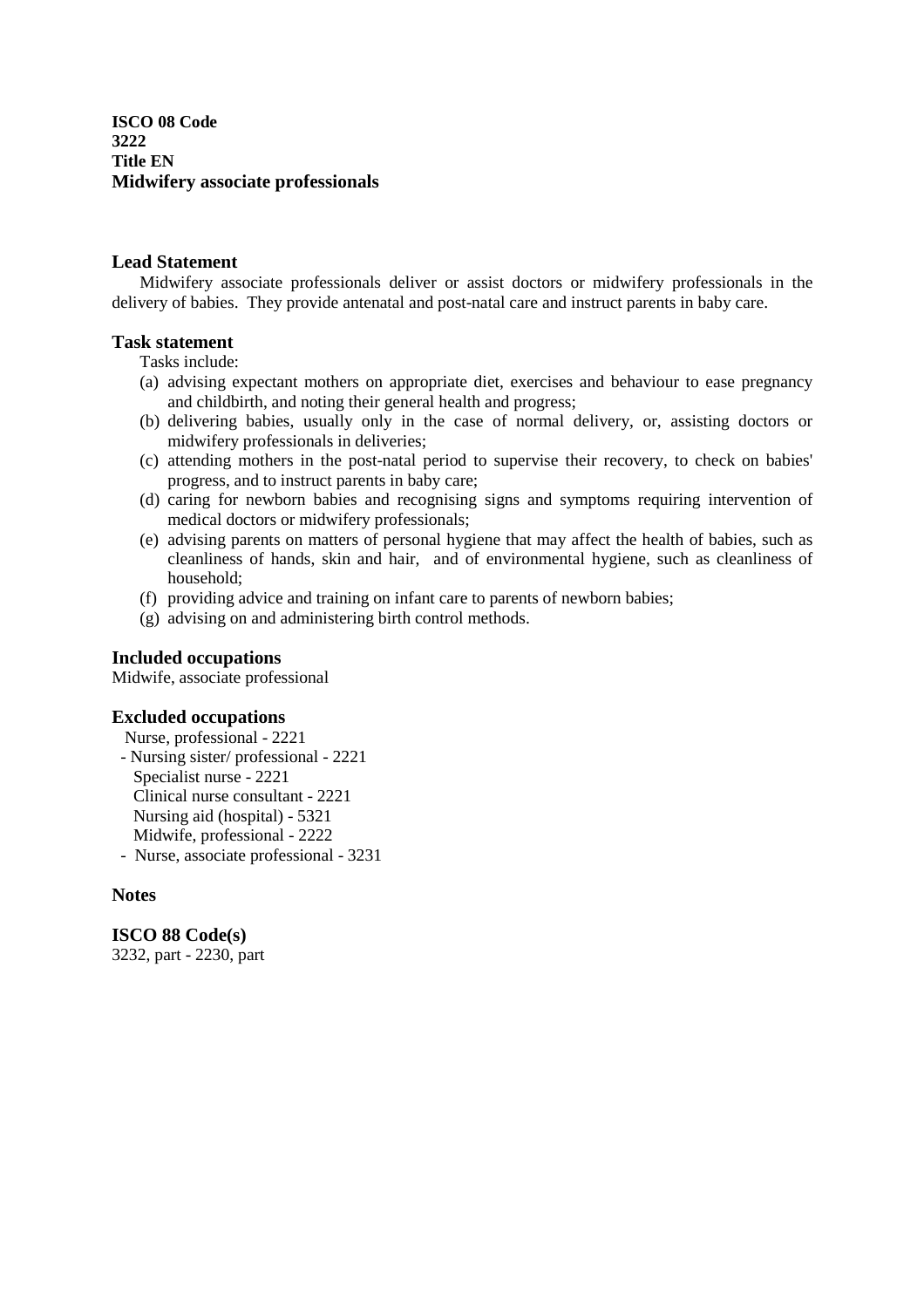## **ISCO 08 Code 323 Title EN Traditional and complementary medicine associate professionals**

## **Lead Statement**

 Traditional and complementary medicine associate professionals treat human physical and mental illnesses, disorders and injuries using methods based on knowledge of specific cultural traditions and approaches.

## **Task statement**

 Tasks performed usually include: examining and questioning patients to determine the nature of the illness or complaint and recommended course of treatment; treating sickness and injuries using herbs, medicinal plants, insects, animal extracts and other traditional techniques to cure and heal by stimulating nature; setting and healing fractured and dislocated bones using traditional methods of manipulation, herbal preparations and oils; advising the individuals and the community on proper diet and behaviour to preserve or improve health and well-being; drawing blood to the surface of the body or applying pressure to parts of the body using a variety of traditional techniques; referring patients to, and exchanging information with, other health and community workers.

## **Notes**

**ISCO 88 Code(s)**  3241, 3229 part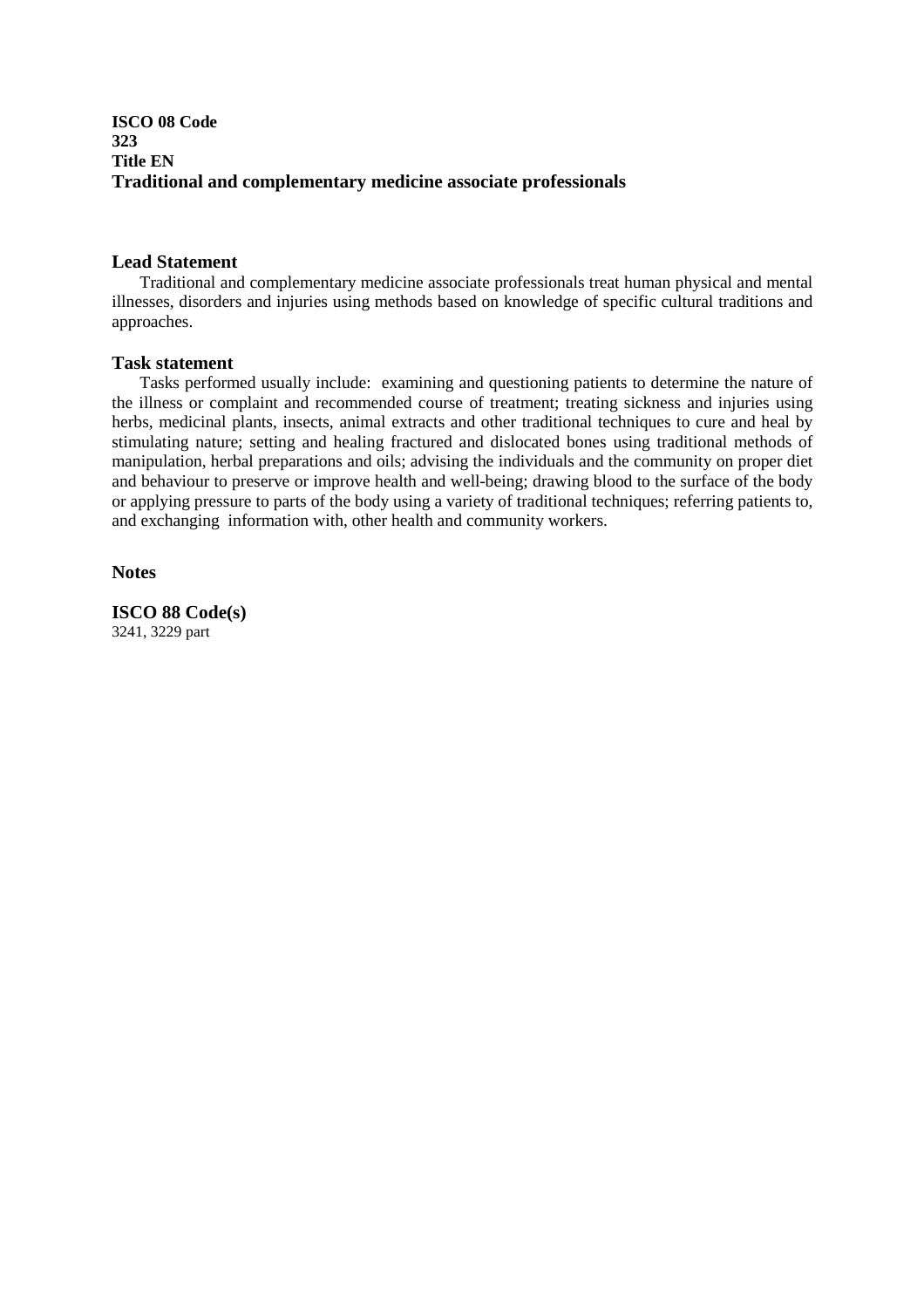## **ISCO 08 Code 3230 Title EN Traditional and complementary medicine associate professionals**

#### **Lead Statement**

 Traditional and complementary medicine associate professionals treat human physical and mental illnesses, disorders and injuries using methods based on knowledge of specific cultural traditions and approaches.

#### **Task statement**

Tasks include:

- (a) examining and questioning patients to determine the nature of the illness or complaint and recommended course of treatment;
- (b) treating sickness and injuries using herbs, medicinal plants, insects, animal extracts and other traditional techniques to cure and heal by stimulating nature;
- (c) setting and healing fractured and dislocated bones using traditional methods of manipulation, herbal preparations and oils;
- (d) advising the individuals and the community on proper diet and behaviour to preserve or improve health and well-being;
- (e) drawing blood to the surface of the body or applying pressure to parts of the body using a variety of traditional techniques;
- (f) referring patients to, and exchanging information with, other health and community workers.

#### **Included occupations**

Bonesetter Herbalist Witch doctor Village healer Scraping and cupping therapist

#### **Excluded occupations**

Acupuncturist - 2230 Chinese herbal medicine practitioner - 2230 Homeopath, - 2230 Naturopath - 2230 Ayuverdic practitioner - 2230 Acupressure therapist - 3255 Shiatsu therapist - 3255 Hydrotherapist - 3255 Chiropractor - 3259 Osteopath - 3259

#### **Notes**

 Occupations in traditional and complementary medicine whose practice requires an extensive understanding of the benefits and applications of traditional and complementary therapies, developed as the result of prolonged formal study of these techniques as well as human anatomy and elements of modern medicine, are classified in Unit group 2230, Traditional and complementary medicine professionals. Those whose practice requires a less extensive understanding based on relatively short periods of formal or informal education and training, or on knowledge passed on informally from generation to generation, are included in Unit group 3230, Traditional and complementary medicine associate professionals. Faith healers who treat human ailments through faith and the power of the mind, without using medication, herbal preparations or other physical interventions, are included in Unit group 5169, Personal service workers not elsewhere classified. Occupations that provide therapy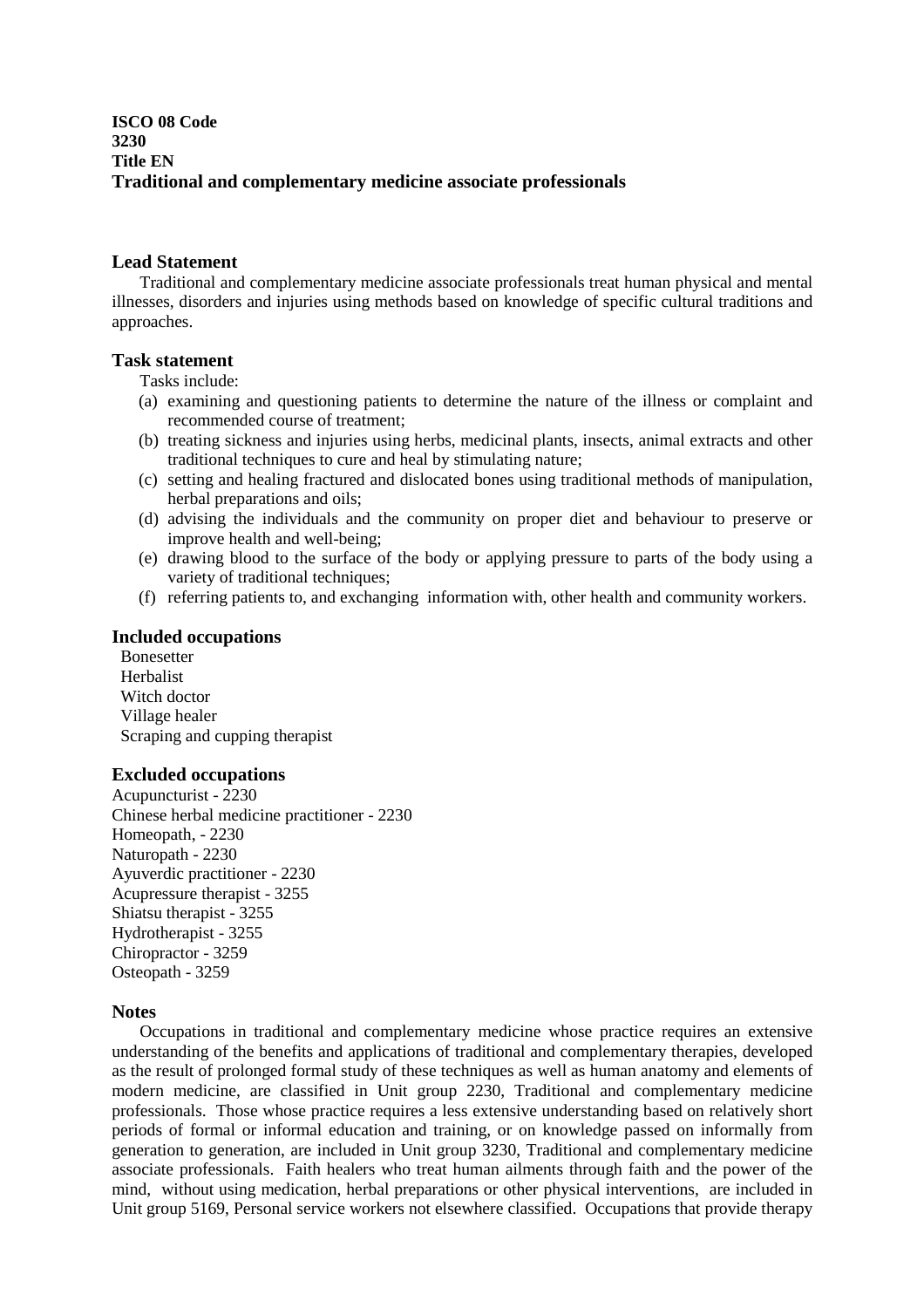using traditional forms of massage and the application of pressure, such as acupressure and shiatsu therapists are classified in Unit group 3255, Physiotherapy technicians and assistants.

**ISCO 88 Code(s)**  3241, 3229 part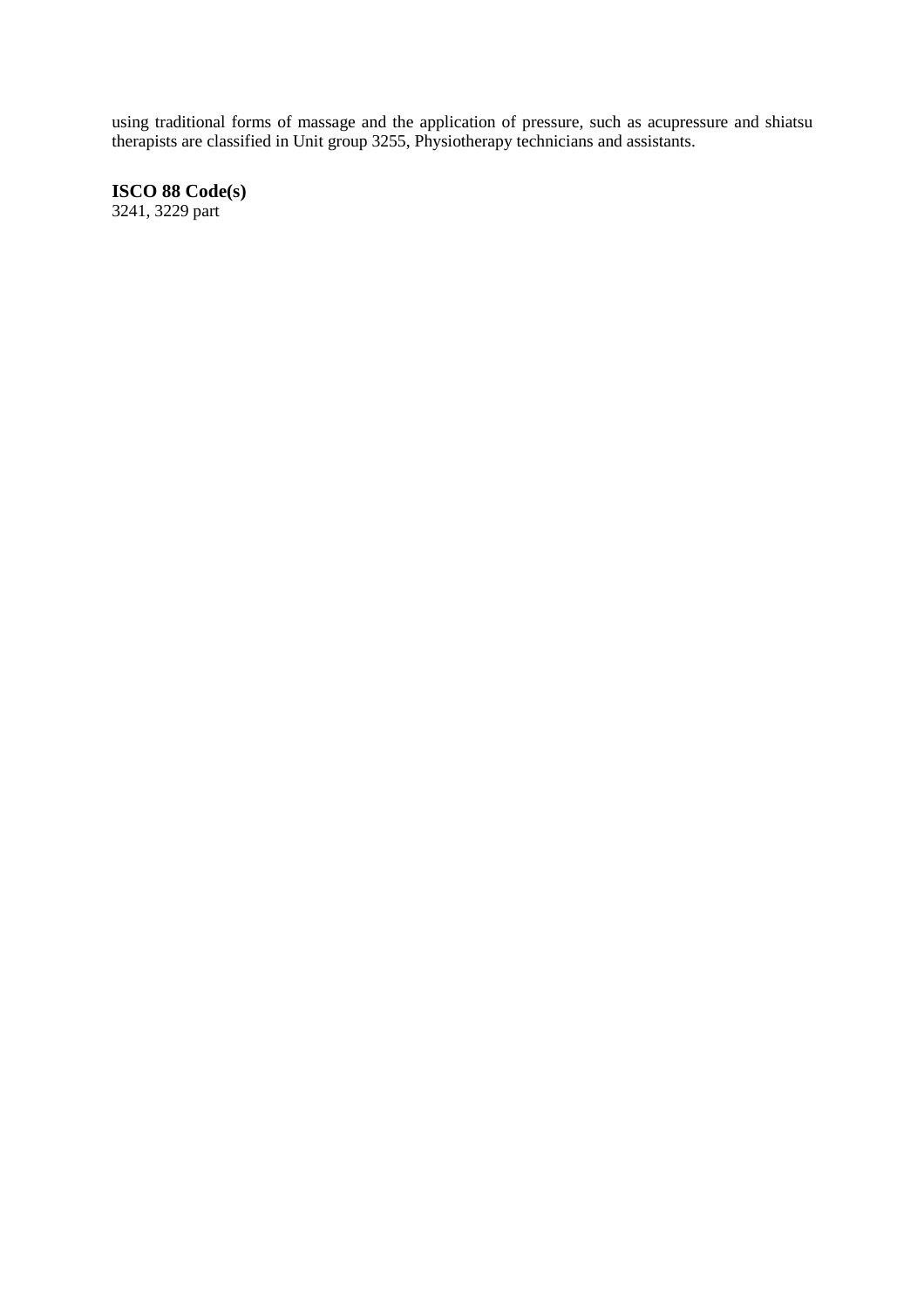**ISCO 08 Code 324 Title EN Veterinary technicians and assistants**

#### **Lead Statement**

Veterinary technicians and assistants carry out advisory, diagnostic, preventive and curative veterinary tasks, more limited in scope and complexity than those carried out by veterinarians. They care for animals under treatment and in temporary residence at veterinary facilities and assist veterinarians to perform procedures and operations.

#### **Task statement**

Tasks performed usually include: advising communities and individuals on the treatment of animals and their diseases and injuries; conducting examinations of animals to make diagnoses or refer more difficult cases to veterinarians when needed; treating ill or injured animals, especially for common diseases and disorders; cleaning and sterilising examination tables and instruments and preparing materials used in the examination and treatment of animals; carrying out technical tasks connected with artificial insemination of animals; getting animals ready for examination or treatment and restraining or holding them during treatment; assisting veterinarians to administer anaesthetics and oxygen during treatment; placing animals in cages for recovery form operations and monitoring their condition.

#### **Included occupations**

Examples of the occupations classified here:

- Veterinary assistant
- Artificial inseminator
- Veterinary vaccinator
- Veterinary nurse

## **Excluded occupations**

Some related occupations classified elsewhere: Animal attendant - 5164 Veterinarian - 2250

**Notes**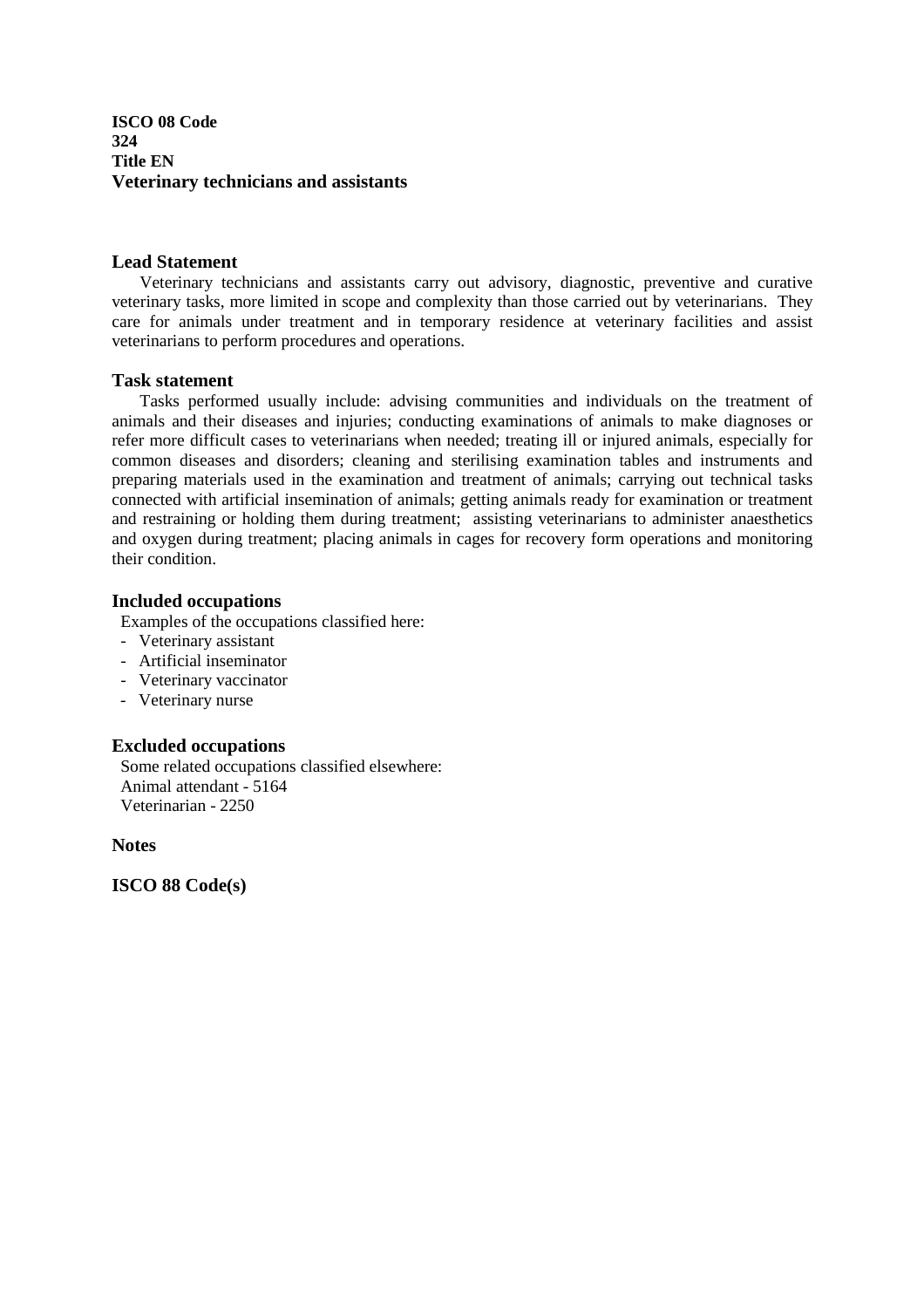**ISCO 08 Code 3240 Title EN Veterinary technicians and assistants**

## **Lead Statement**

Veterinary technicians and assistants carry out advisory, diagnostic, preventive and curative veterinary tasks, more limited in scope and complexity than those carried out by veterinarians. They care for animals under treatment and in temporary residence at veterinary facilities and assist veterinarians to perform procedures and operations.

## **Task statement**

- Tasks include:
- (a) advising communities and individuals on the treatment of animals and their diseases and injuries:
- (b) conducting examinations of animals to make diagnoses or refer more difficult cases to veterinarians when needed;
- (c) treating ill or injured animals, especially for common diseases and disorders;
- (d) cleaning and sterilising examination tables and instruments and preparing materials used in the examination and treatment of animals;
- (e) carrying out technical tasks connected with artificial insemination of animals;
- (f) getting animals ready for examination or treatment and restraining or holding them during treatment;
- (g) assisting veterinarians to administer anaesthetics and oxygen during treatment;
- (h) placing animals in cages for recovery form operations and monitoring their condition.

## **Included occupations**

Examples of the occupations classified here:

- Veterinary assistant
- Artificial inseminator
- Veterinary vaccinator
- Veterinary nurse

## **Excluded occupations**

Some related occupations classified elsewhere:

- Animal attendant 5164
- Veterinarian 2250

## **Notes**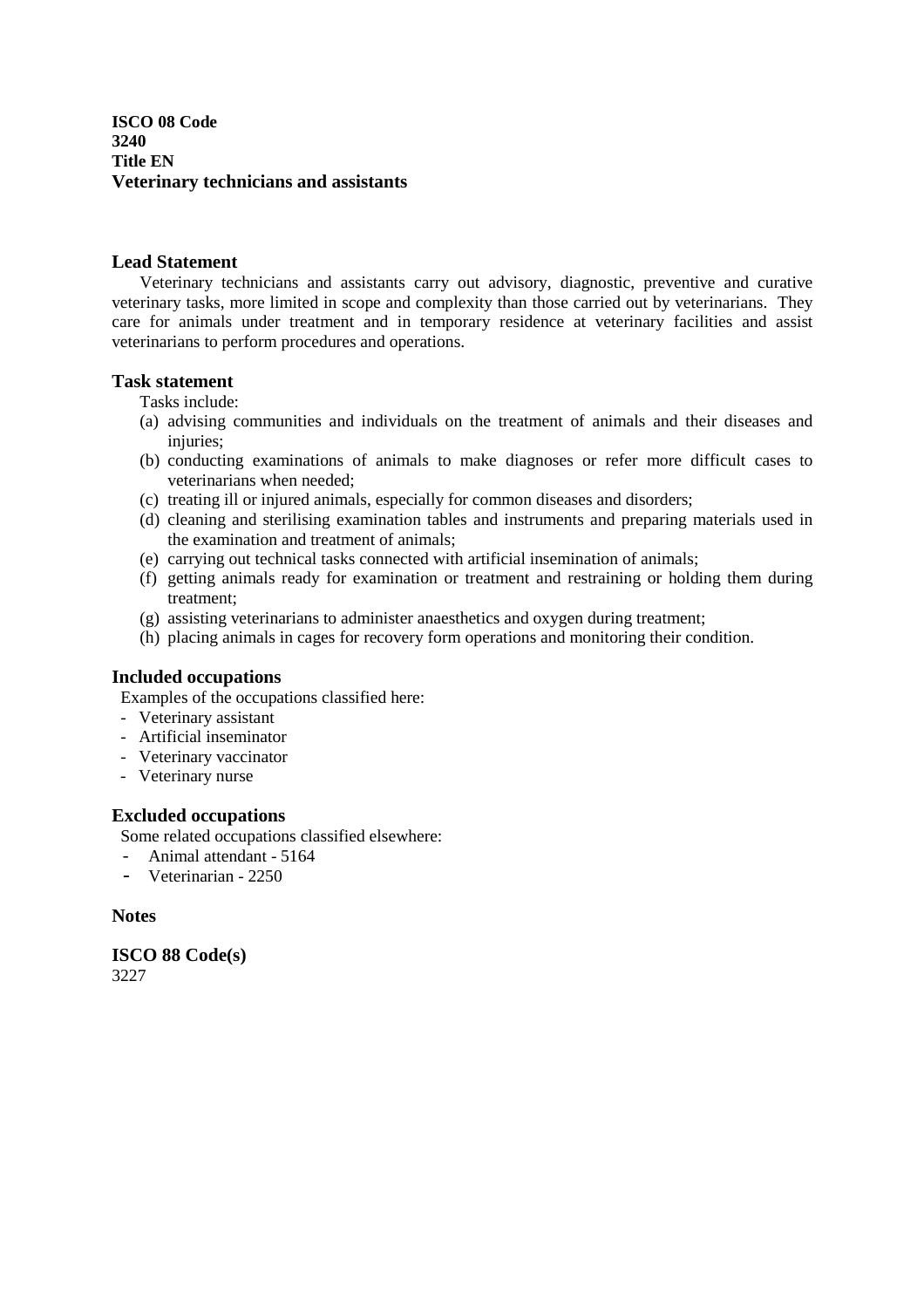**ISCO 08 Code 325 Title EN Other health associate professionals**

**Lead Statement** 

**Task statement** 

**Included occupations** 

**Excluded occupations** 

**Notes**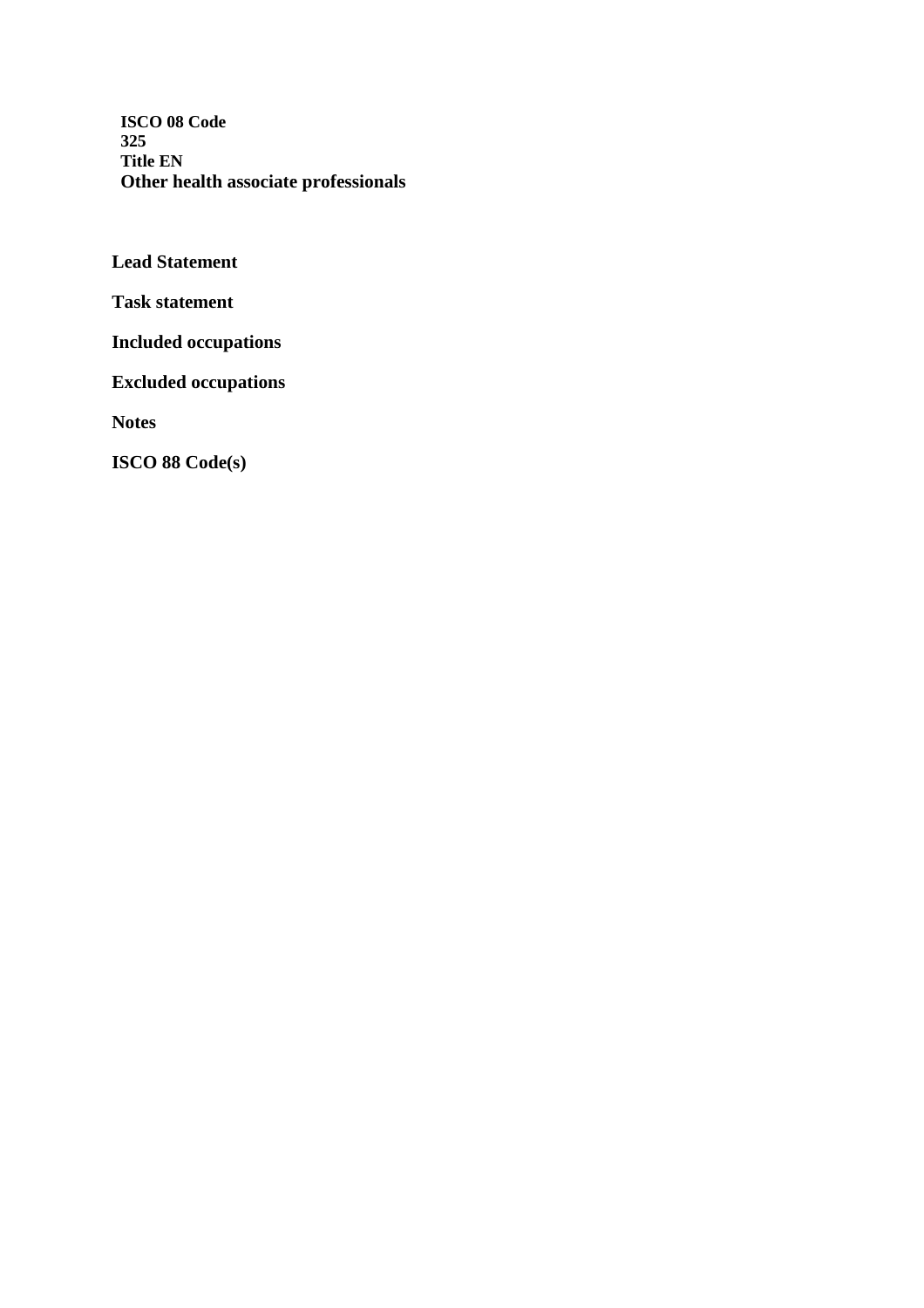**ISCO 08 Code 3251 Title EN Dental assistants and therapists**

#### **Lead Statement**

Dental assistants and therapists provide supportive dental services and perform advisory, diagnostic, preventive and curative dental tasks, more limited in scope than those performed by dentists. They assist dentists by preparing and taking care of instruments and other equipment, preparing materials and preparing patients for examination and treatment.

## **Task statement**

- Tasks include:
- (a) advising communities and individuals on dental hygiene, diet and other preventive dental measures;
- (b) conducting dental examinations to make diagnoses and referring more difficult cases to Dentists when needed
- (c) assisting dentists during dental procedures
- (d) cleaning and removing deposits from teeth, preparing cavities and placing fillings;
- (e) performing certain types of prosthetic work and some surgical procedures;
- (f) preparing and taking care of dental instruments, equipment and materials;
- (g) preparing patients for examination or treatment;
- (h) providing fluoride therapy by applying remineralising solutions and desensitising agents
- (i) removing deposits from teeth
- (j) taking impressions of the mouth
- (k) taking dental radiographs
- (l) administering local anaesthesia by infiltration and mandibular nerve block

## **Included occupations**

Examples of the occupations classified here:

- Dental assistant,
- Dental hygienist,
- Dental therapist

## **Excluded occupations**

Some related occupations classified elsewhere:

- Dental aid 5329
- Dental mechanic 3214
- Dental prosthetist 3214
- Dental technician 3214
- Dentist 2261

## **Notes**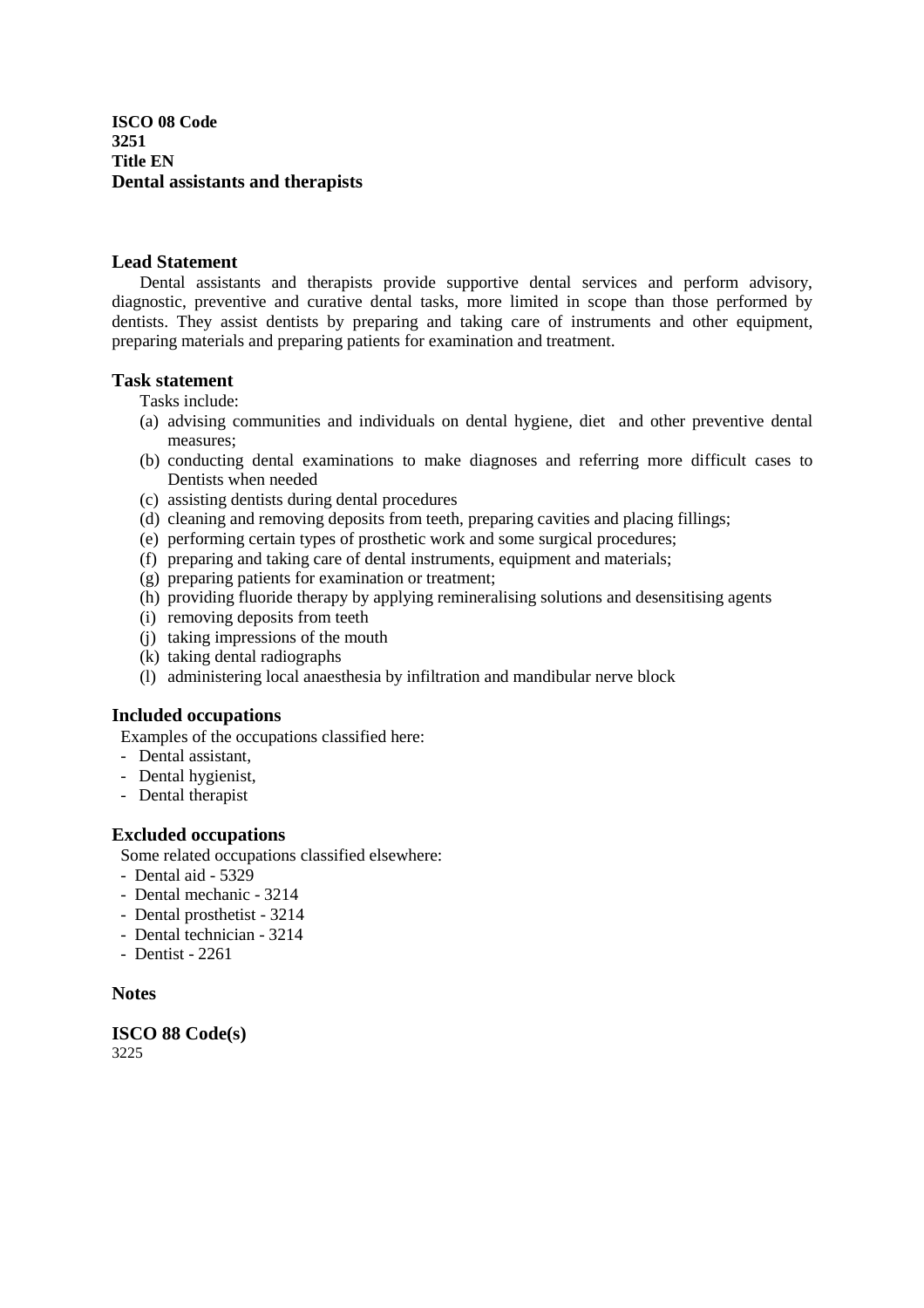## **ISCO 08 Code 3252 Title EN Medical records and health information technicians**

## **Lead Statement**

Medical records and health information technicians compile, process, and maintain medical records of patients in hospitals clinics and other health care institutions to meet the medical, legal, ethical and administrative requirements of health care delivery.

## **Task statement**

Tasks include:

- (a) Planning, developing, maintaining and operating a variety of health record indexes and storage and retrieval systems to collect, classify, store and analyze information;
- (b) Processing patient admission and discharge documents;
- (c) Reviewing records for completeness, accuracy and compliance with regulations;
- (d) Compiling and maintain patients' medical records to document condition and treatment and to provide data for research, billing, cost control and care improvement;
- (e) Transcribing medical reports and entering data, such as demographic characteristics, history and extent of disease, diagnostic procedures and treatment into computer;
- (f) Translating narrative descriptions and numeric information about patients' characteristics, conditions and procedures performed into codes associated with standard classification systems;
- (g) Protecting the security of medical records to ensure that confidentiality is maintained and releasing information to authorised persons and agencies;
- (h) Supervising clerical and administrative workers involved in the maintenance of medical records.

## **Included occupations**

Medical Records Clerk, Medical Records Technician, Health Information Clerk, Medical Records Analyst, Clinical Coder Health Information Systems Technician

## **Excluded occupations**

**Notes** 

**ISCO 88 Code(s)**  4143, part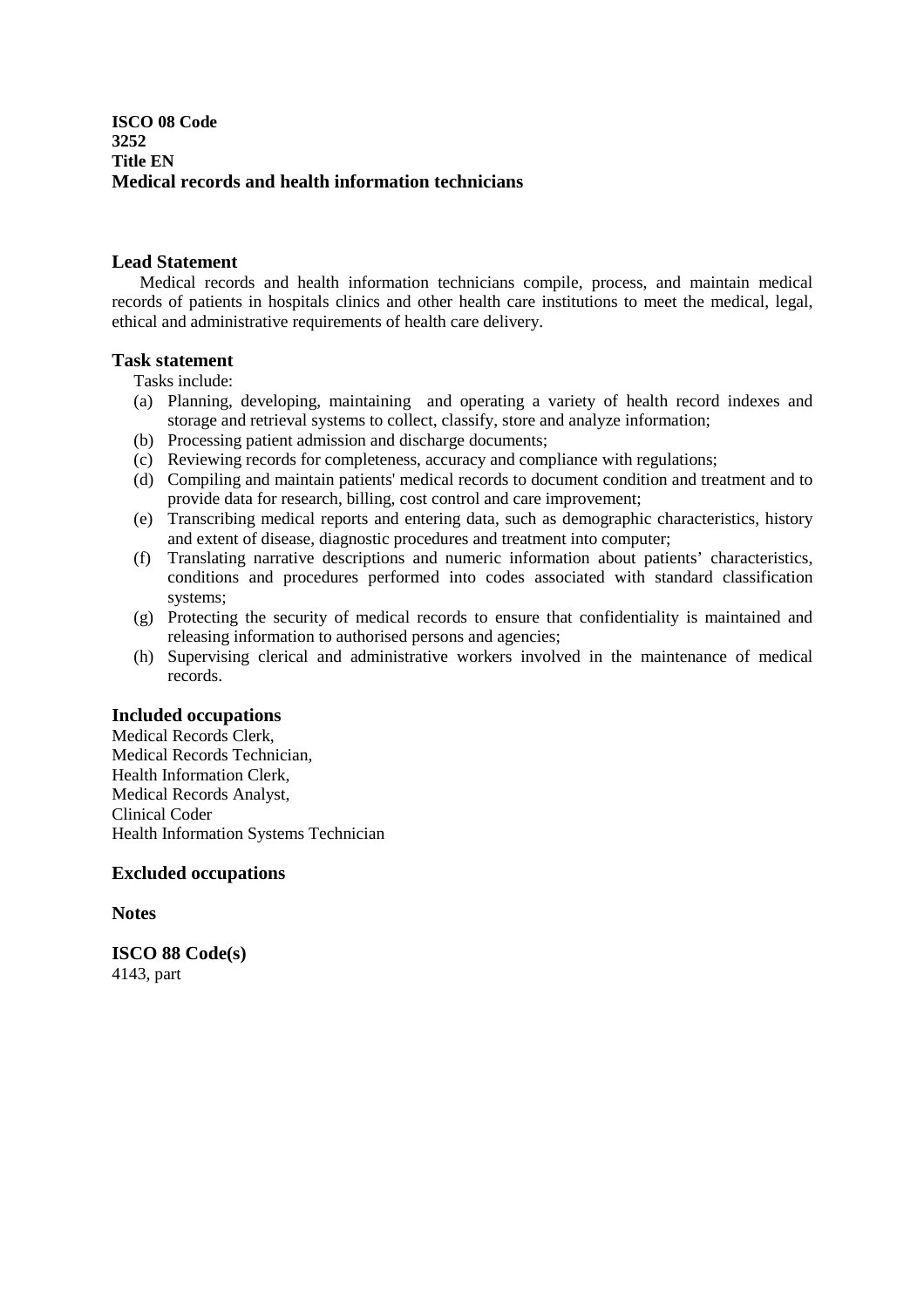**ISCO 08 Code 3253 Title EN Community health workers**

#### **Lead Statement**

Community health workers provide health education and referrals for a wide range of services, and provide support and assistance to communities, families and individuals with preventive health measures and gaining access to appropriate curative health and social services. They create a bridge between providers of health, social and community services and communities that may have difficulty in accessing these services.

## **Task statement**

Tasks include:

- (a) providing education to communities and families on a range of health issues including family planning, control and treatment of infectious diseases, poisoning prevention, HIV risk factors and measures to prevent transmission, risk factors associated with substance abuse, domestic violence, breastfeeding and other topics;
- (b) assisting families to develop the necessary skills and resources to improve their health status, family functioning and self-sufficiency;
- (c) conducting outreach efforts to pregnant women, including those who are not involved in prenatal, health or other community services, and other high risk populations living to help them with access to prenatal and other health care services;
- (d) ensuring parents understand the need for children to receive immunizations and regular health care;
- (e) working with parents in their homes to improve parent-child interaction and to promote their understanding of normal child development;
- (f) providing advice and education on sanitation and hygiene to limit the spread of infectious diseases;
- (g) storing and distributing medical supplies for the prevention and cure of endemic diseases such as malaria and tuberculosis and instructing members of the community in the use of these products;
- (h) assisting families in gaining access to medical and other health services.

#### **Included occupations**

Examples of the occupations classified here:

- Community health worker

## **Excluded occupations**

**Notes** 

**ISCO 88 Code(s)**  3221, part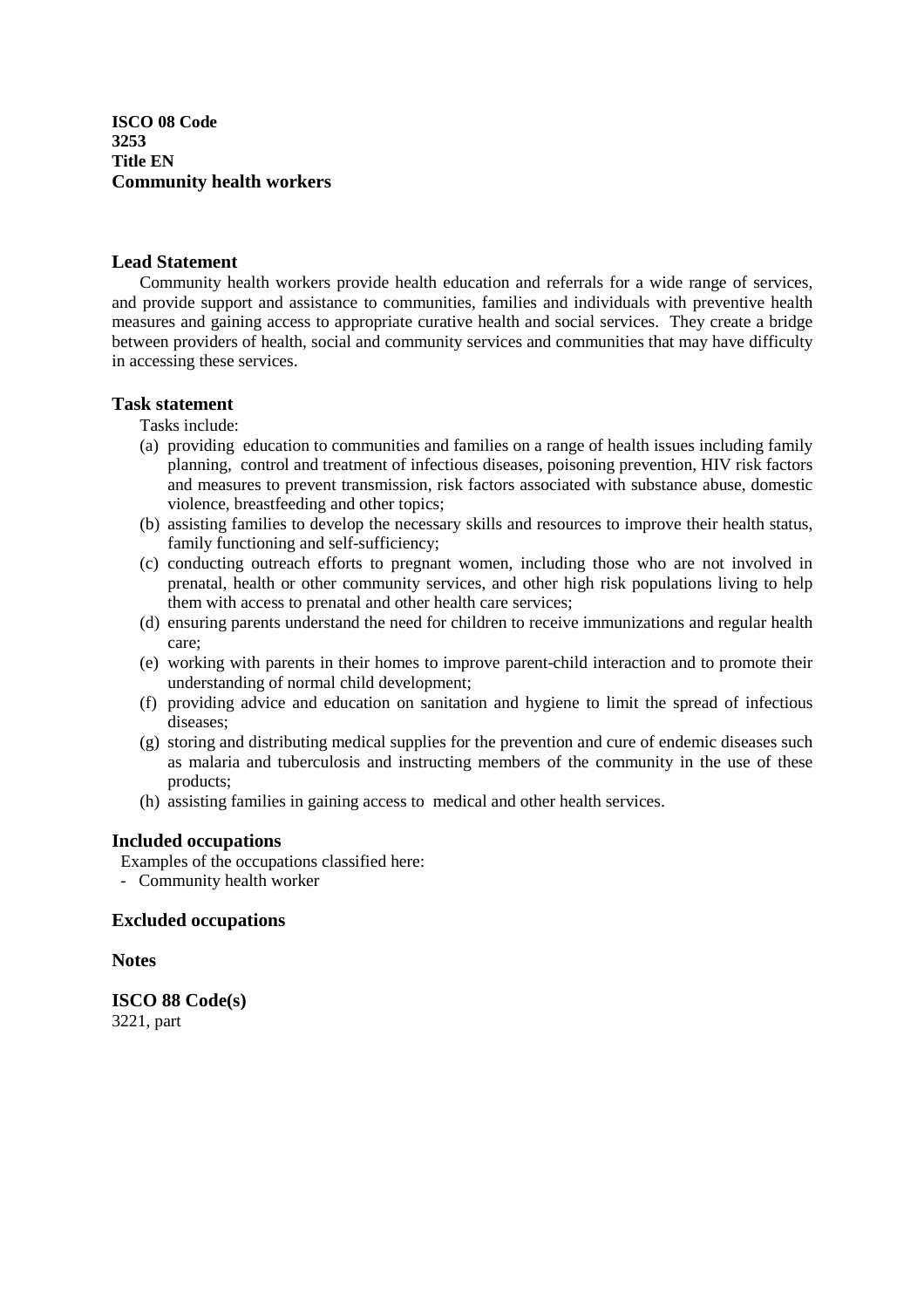**ISCO 08 Code 3254 Title EN Dispensing opticians**

## **Lead Statement**

 Dispensing opticians design, measure, fit, and adapt lenses and frames for clients according to written optical prescription or specification.

## **Task statement**

Tasks include:

- (a) Measuring customers for size of eyeglasses and coordinating frames with facial and eye measurements and optical prescription;
- (b) Assisting clients with selecting frames;
- (c) Interpreting optical prescriptions and preparing work order for optical laboratory containing instructions for grinding and mounting lenses in frames;
- (d) Verifying exactness of finished lens spectacles;
- (e) Fitting and servicing optical appliances such as spectacle frames and lenses and adjusting frames and lens position to fit clients.

## **Included occupations**

Examples of the occupations classified here:

- Optician, dispensing

## **Excluded occupations**

Some related occupations classified elsewhere:

- Ophthalmologist – 2221 Optometrist – 2267 Ophthalmic Optician – 2267 Orthoptist – 2267

## **Notes**

**ISCO 88 Code(s)** 

3224, part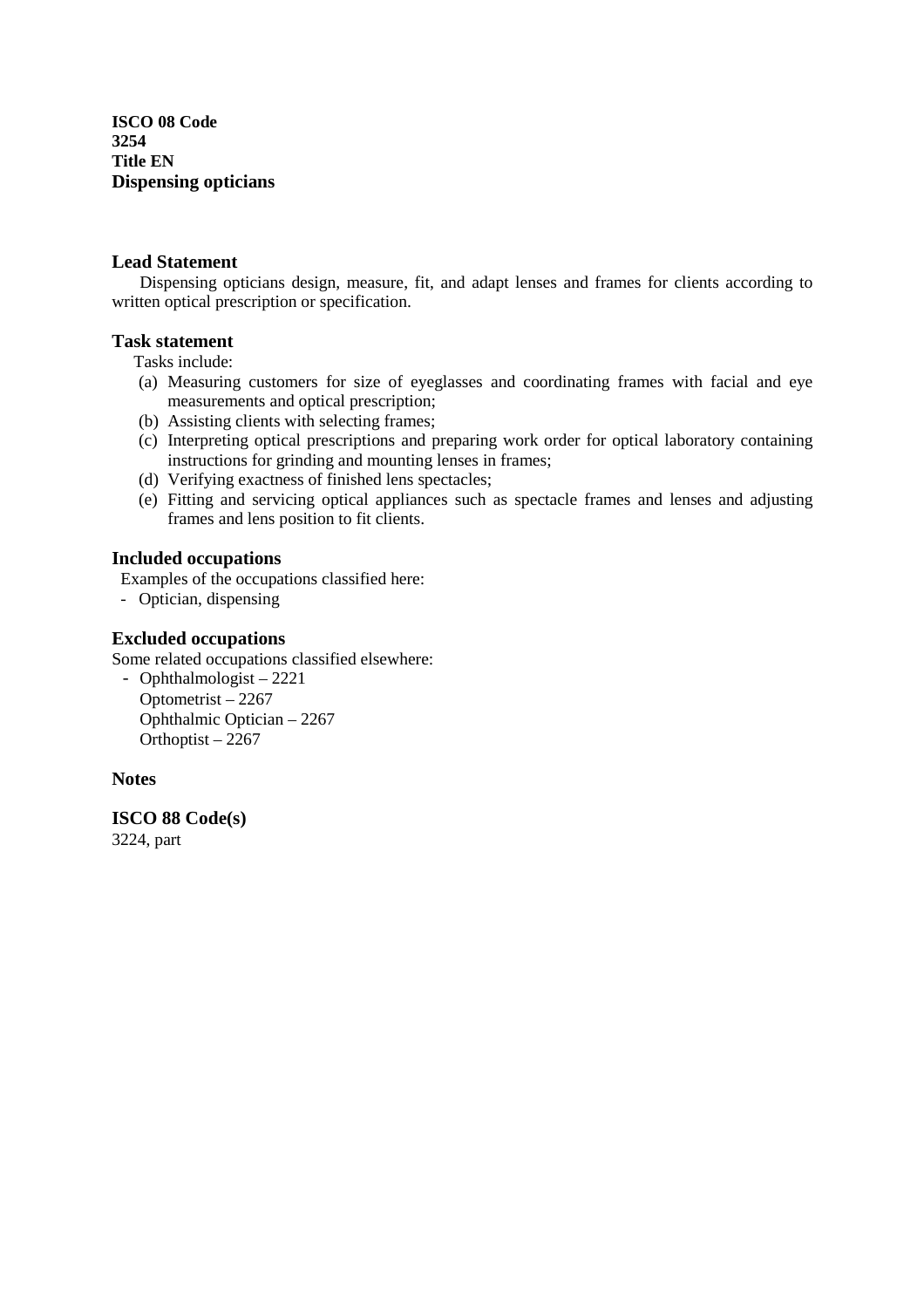## **ISCO 08 Code 3255 Title EN Physiotherapy technicians and assistants**

## **Lead Statement**

Physiotherapists technicians and assistants provide massage and other physical therapy treatments for health, fitness and rehabilitation purposes. Treatment is usually provided within the scope of treatment plans established by a physiotherapist or other health professional

## **Task statement**

Tasks include:

- (a) massaging the soft tissues of the body, such as muscles, tendons and ligaments, to assist healing;
- (b) instructing, motivating, safeguarding and assisting patients as they practice exercises and functional activities;
- (c) conferring physiotherapists or others to discuss and evaluate patient information for planning, modifying, and coordinating treatment;
- (d) administering active and passive manual therapeutic exercises and heat, light, sound, water, and electrical modality treatments, such as ultrasound;.
- (e) observing patients during treatments and measuring patients' range-of-joint motion, body parts, and vital signs to determine effects of treatments to compile and evaluate data on patients' responses and progress;
- (f) fitting patients for orthopedic braces, prostheses, and supportive devices, such as crutches and training patients in the use of such devices;
- (g) employing techniques, such as acupressure or Shiatsu, and complementary aids, such as infrared lamps, wet compresses, ice, essential oils and herbal and mineral therapies, to assist recovery;
- (h) assessing client's physical condition and case history and advising on stretching exercises and relaxation techniques.

## **Included occupations**

Examples of the occupations classified here: Massage therapist Electrotherapist Acupressure therapist

Shiatsu therapist

Hydrotherapist

## **Excluded occupations**

Some related occupations classified elsewhere:

- Occupational therapist 3229
- Chiropractor 3259
- Physiotherapist 2264
- **-** Podiatrist 2269

### **Notes**

**ISCO 88 Code(s)**  3226, part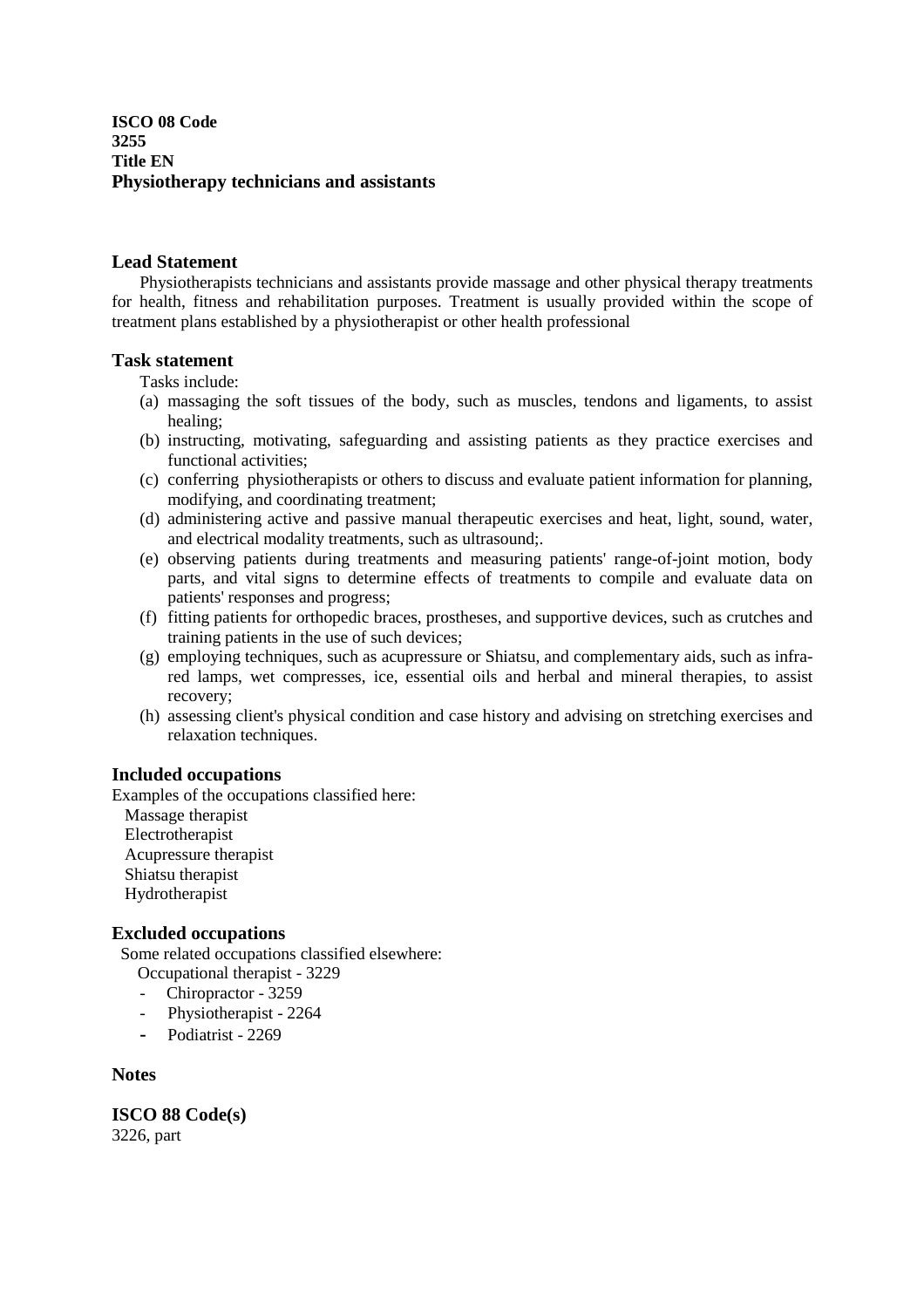**ISCO 08 Code 3256 Title EN Medical assistants**

#### **Lead Statement**

 Medical assistants prepare patients for examination, take their vital signs and record their medical histories, administer medications and perform other clinical tasks under the direction of a medical doctor or other health professional. They may also perform administrative duties such as scheduling appointments, maintaining medical records, billing, and medical coding for insurance and reporting purposes.

#### **Task statement**

Tasks include:

- (a) Interviewing and observing patients to obtain medical information and measure their vital signs, weight, and height;
- (b) Showing patients to examination rooms and preparing them for examination;
- (c) Preparing and administering medications as directed by a physician;
- (d) Collecting blood, tissue or other laboratory specimens, logging the specimens, and prepare them for testing;
- (e) Explaining treatment procedures, medications, diets and physicians' instructions to patients;
- (f) Helping medical doctors and other health professionals to examine and treat patients, handing them instruments and materials or performing such tasks as giving injections and removing sutures;
- (g) Authorizing drug refills and providing prescription information to pharmacies;
- (h) Preparing treatment rooms for patient examinations, keeping the rooms neat and clean;
- (i) Cleaning and sterilizing instruments and disposing of contaminated supplies;
- (j) Recording patients' medical history, vital statistics and information such as test results, medical condition and procedure codes in medical records;
- (k) Arranging and scheduling appointments and preparing documentation required for billing, reporting and insurance purposes.

#### **Included occupations**

Medical assistant Clinical assistant Ophthalmic assistant

#### **Excluded occupations**

Clinical officer - 2240 Dental assistant - 3251 Physiotherapy assistant - 3255 Medical imaging assistant - 5321? 5329?

#### **Notes**

**ISCO 88 Code(s)**  3221 part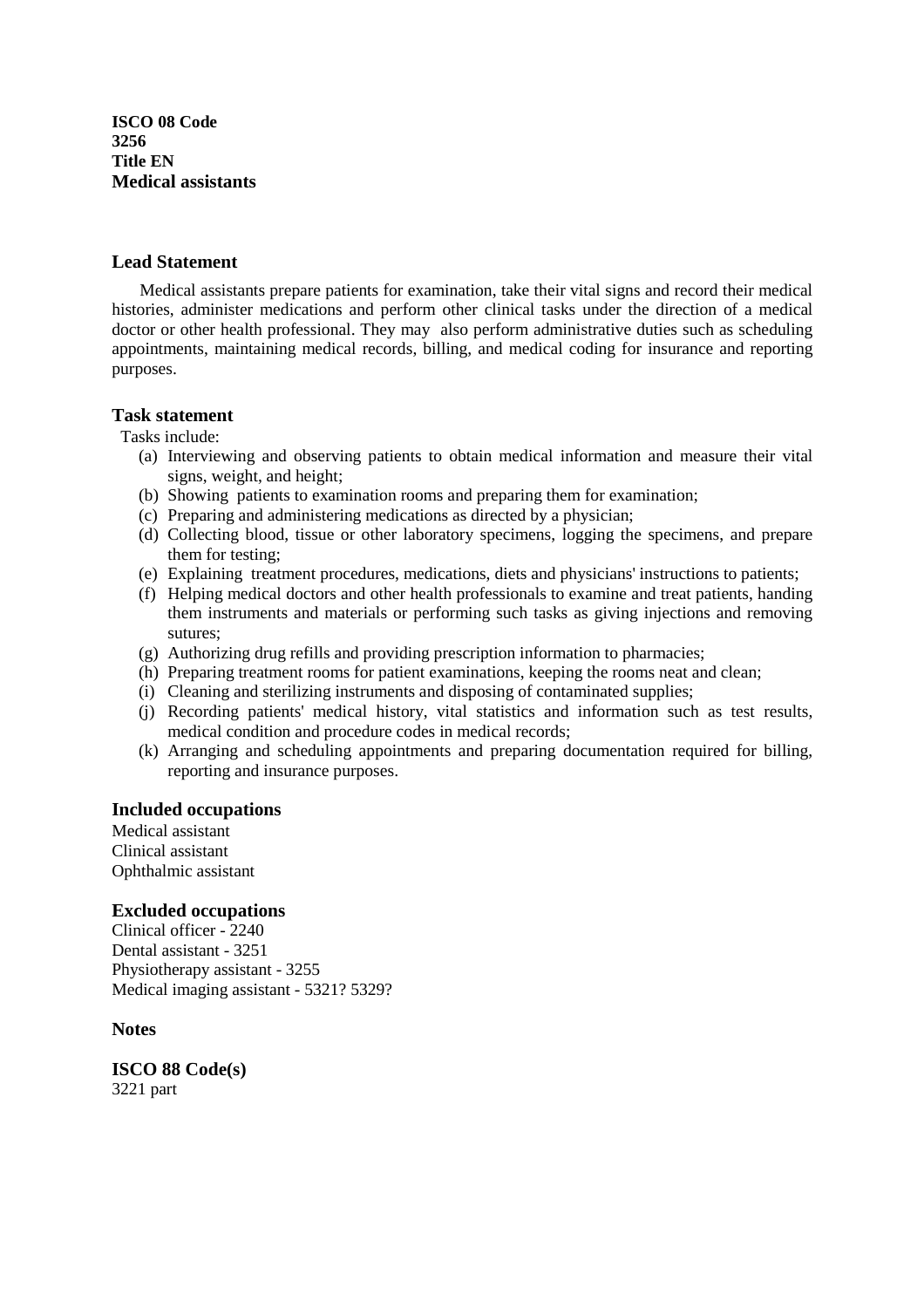## **ISCO 08 Code 3257 Title EN Environmental and occupational health inspectors and associates**

## **Lead Statement**

 Environmental and occupational health inspectors and associates, examine the implementation of rules and regulations relating to occupational safety, sanitary conditions, protection of health and the environment, safety of production processes, and goods and services produced, used or sold. They may provide technical assistance and advice on measures to restore or improve safety and sanitary conditions, and supervise their implementation.

## **Task statement**

Tasks include:

- (a) advising employers' and workers' representatives on the implementation of government and other rules and regulations concerning occupational safety and the working environment;
- (b) inspecting places of work to ensure that the working environment, machinery and equipment conform to government and other rules, regulations and standards related to sanitation and /or occupational and environmental health and safety;
- (c) giving advice on environmental sanitary problems and techniques;
- (d) inspecting places of work and, by interviews, observations and other means, obtaining facts about work practices and accidents to determine compliance with safety rules and regulations;
- (e) inspecting areas of production, processing, transport, handling, storage and sale of products to ensure conformity with government and other rules, regulations and standards;
- (f) advising enterprises and the general public on the implementation of government and other rules and regulations concerning hygiene, sanitation, purity and grading of primary products, food, drugs, cosmetics and similar goods;
- (g) inspecting establishments to ensure that they conform to government and other rules and regulations concerning emission of pollutants and disposal of dangerous wastes
- (h) initiating action to maintain or improve hygiene and prevent pollution of water, air, food or soil;
- **(i)** promoting preventive and corrective measures such as control of disease carrying organisms and of harmful substances in the air, hygienic food handling, proper disposal of waste and cleaning of public places;
- **(j)** estimating quantities and costs of materials and labour required for health, safety and sanitation remediation projects;

## **Included occupations**

- Occupational Health and Safety Inspector
- Sanitary inspector
- Health inspector
- Sanitarian

## **Excluded occupations**

- Environmental Health Officer 2263
- Occupational Health and Safety Adviser 2263
- Occupational Hygienist 2263
- Radiation Protection Expert 2263

## **Notes**

**ISCO 88 Code(s)**  3152 part, 3222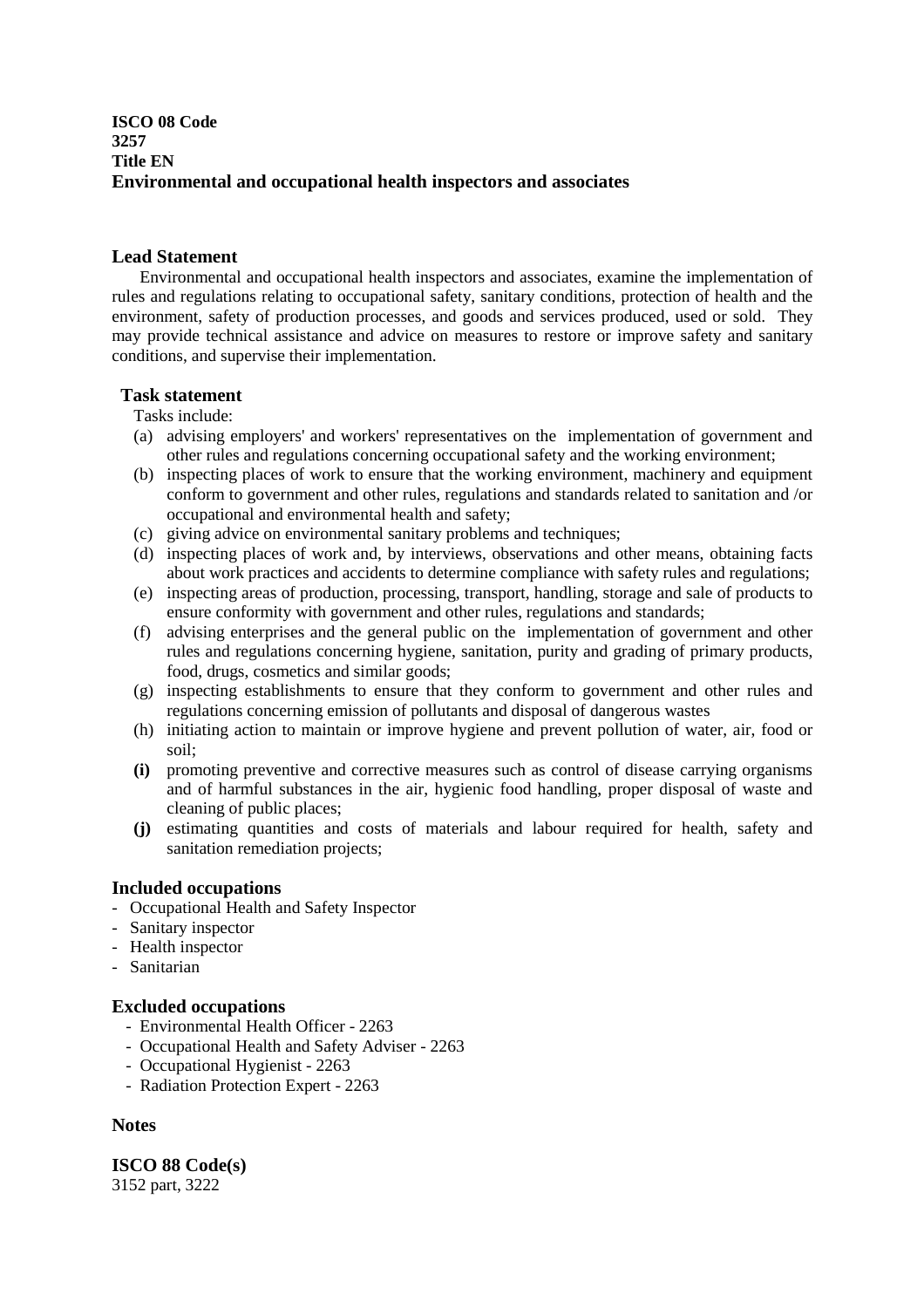**ISCO 08 Code 3258 Title EN Ambulance workers**

## **Lead Statement**

Ambulance workers provide emergency health care and transport for injured, sick, infirm and aged persons to medical facilities.

## **Task statement**

Tasks include:

- (a) attending accidents, emergencies and requests for medical assistance;
- (b) assessing health of patients, determining need for assistance, and assessing specialised needs and factors affecting patients' conditions;
- (c) performing therapies and administering drugs according to protocol;
- (d) resuscitating and defibrillating patients and operating life-support equipment;
- (e) transporting accident victims to medical facilities;
- (f) transporting sick and disabled persons to and from medical facilities for specialised treatment and rehabilitation;
- (g) instructing community groups and essential service workers in first aid;
- (h) attending public gatherings and sporting events where accidents and other health emergencies may occur;
- (i) preparing written reports on the state of patients' injuries and treatment provided.

## **Included occupations**

Examples of the occupations classified here:

- Ambulance officer
- Emergency paramedic
- Ambulance paramedic
- Intensive care paramedic

#### **Excluded occupations**

Some related occupations classified elsewhere:

**Notes** 

**ISCO 88 Code(s)**  5132 part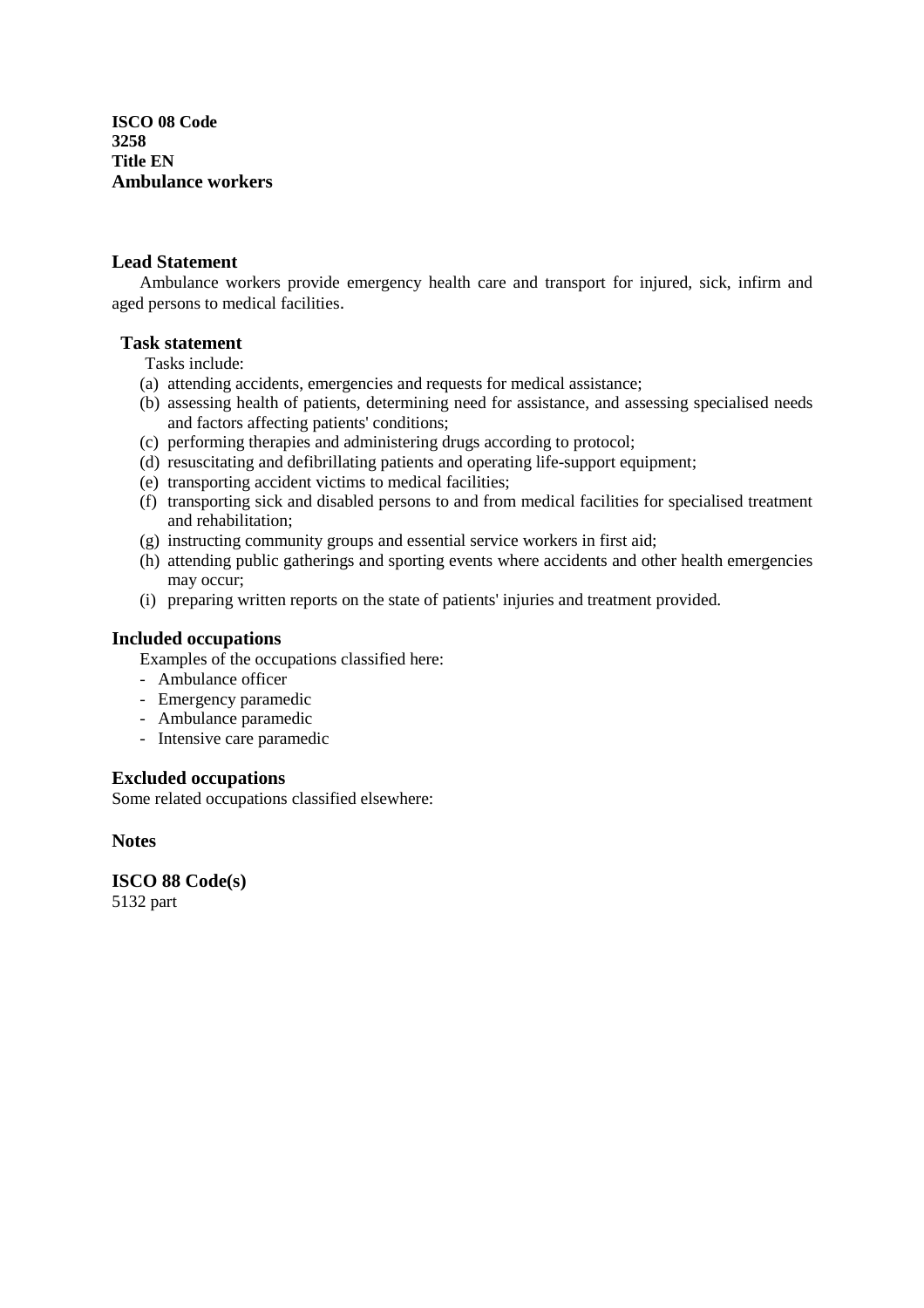**ISCO 08 Code 3259 Title EN Health associate professionals not elsewhere classified**

**Lead Statement** 

**Task statement** 

**Included occupations**  Examples of the occupations classified here: Chiropractor, Osteopath

## **Excluded occupations**

**Notes** 

**ISCO 88 Code(s)**  3229 part, 3226 part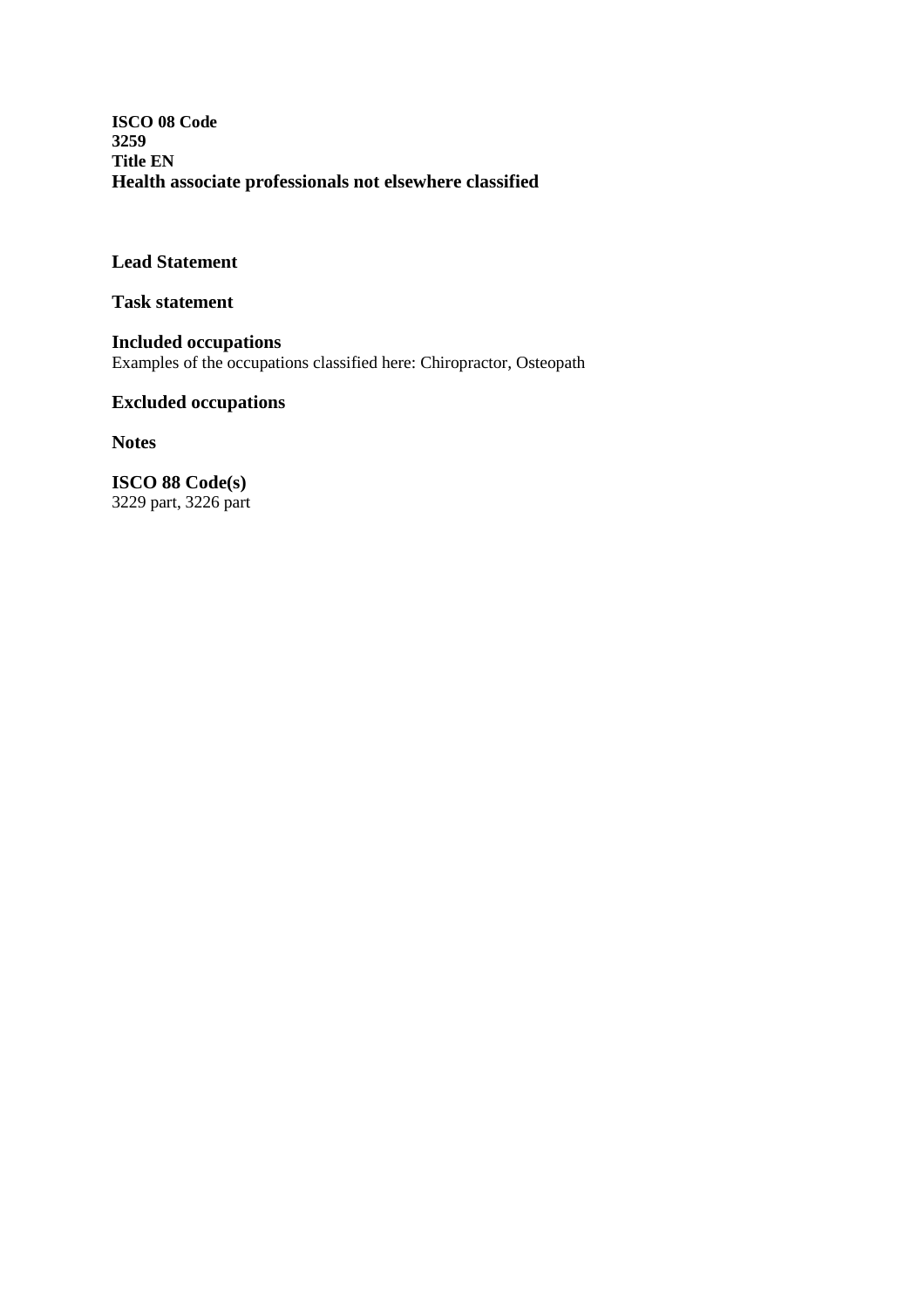**ISCO 08 Code 532 Title EN Personal care workers in health services**

**Lead Statement** 

**Task statement** 

**Included occupations** 

**Excluded occupations** 

**Notes**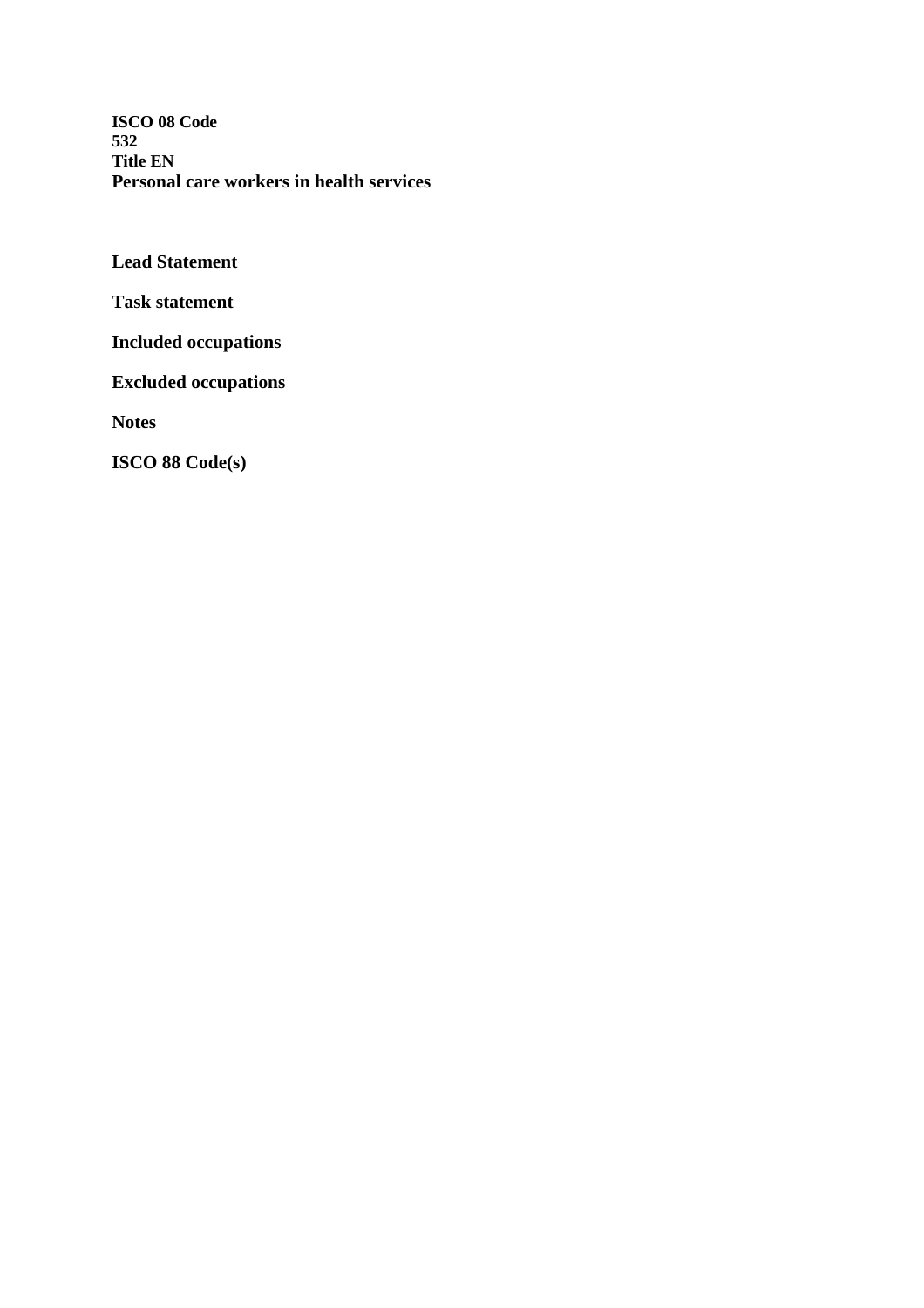**ISCO 08 Code 5321 Title EN Health care assistants**

#### **Lead Statement**

Health care assistants provide assistance, support and direct personal care to patients and residents in a variety of institutional settings such as hospitals, clinics, nursing homes and aged care facilities. They generally work in support of health professionals or associate professionals.

#### **Task statement**

Tasks include:

- (a) assisting patients with personal care needs such as showering, toilet and dressing;
- (b) assisting patients with mobility and communication needs;
- (c) lifting and turning patients and transporting them in wheelchairs or on movable beds;
- (d) changing bed-linen and ensuring facilities are kept clean and tidy;
- (e) observing and reporting changes in patients' condition or behaviour;
- (f) serving and collection food trays and assisting patients needing help with eating and drinking;
- (g) participating in planning the care of individuals;
- (h) following therapy plans and assisting with rehabilitation exercises, basic treatment and delivery of medications;
- (i) sterilising surgical and other instruments and equipment.

#### **Included occupations**

Examples of the occupations classified here:

- Hospital orderly
- Nursing aid (clinic or hospital)
- Medical imaging assistant
- Midwifery attendant
- Psychiatric aid

#### **Excluded occupations**

Some related occupations classified elsewhere:

- Nursing aid (home) 5133
- Nurse (associate professional) 3231
- Nurse (professional) 2230
- Ambulance worker 3258

#### **Notes**

 Workers who provide personal care to residents of institutions and facilities that have permanent medical or nursing supervision (such as in hospitals and nursing homes) and therefore work under the direct supervision of nurses or doctors, should be classified in Unit group 5321, Health care assistants. Workers who provide personal care to residents of independent living units (such as those found in retirement villages), generally without permanent medical or nursing supervision, should be classified in Unit Group 5322, Home-based personal care workers. In general, workers classified in Minor group 532, Personal care workers in health services, do not perform tasks requiring extensive medical knowledge or training, such as administering medications and cleaning and dressing wounds: where tasks of this type are performed they are of a simple and routine nature.

#### **ISCO 88 Code(s)**

5132, part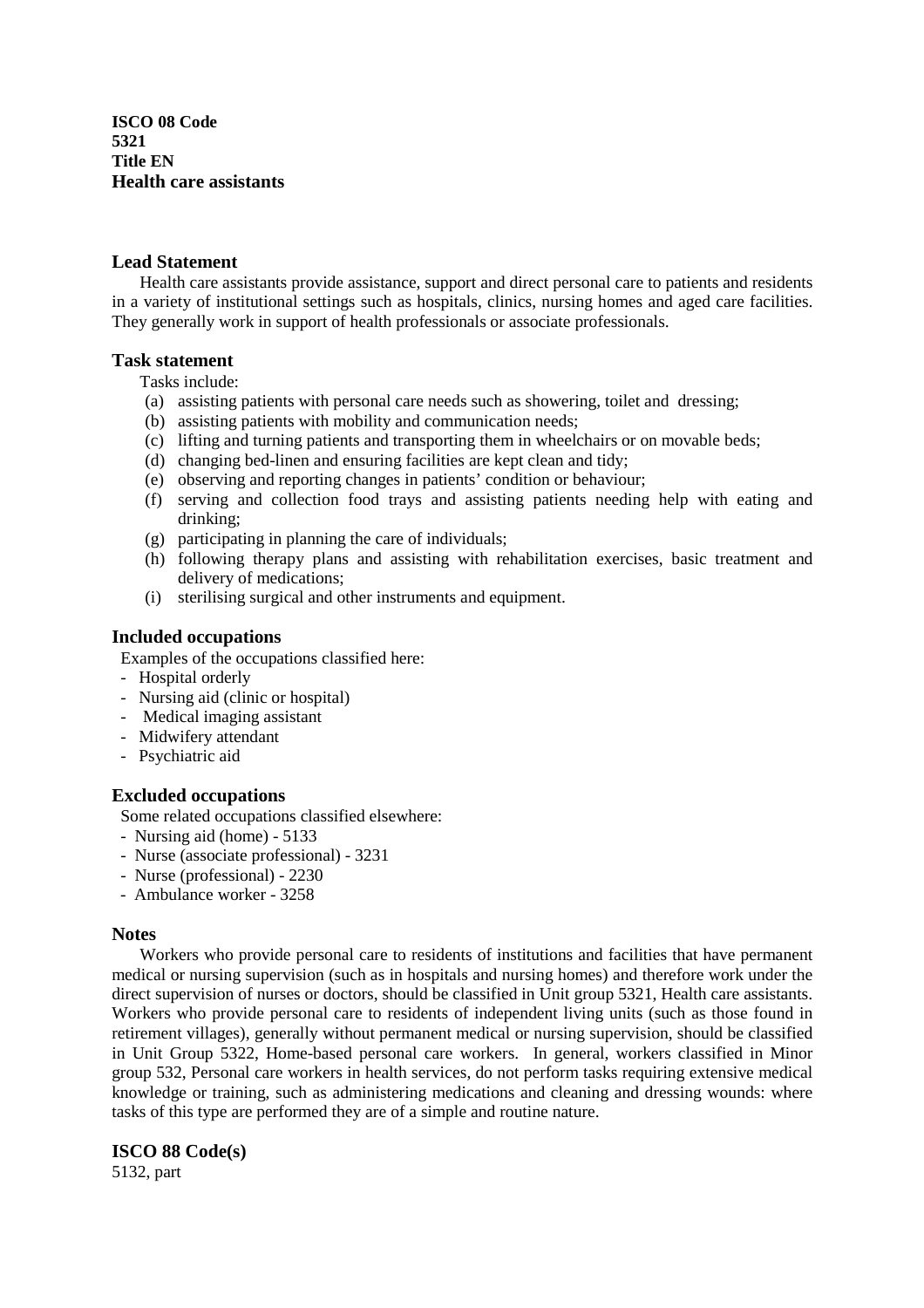**ISCO 08 Code 5322 Title EN Home-based personal care workers**

#### **Lead Statement**

 Home-based personal care workers provide routine personal care, such as bathing, dressing, or grooming, to elderly, convalescent, or disabled persons in their own homes or in an independent residential care facility.

#### **Task statement**

Tasks include:

- (a) Maintaining records of client care, condition, progress, or problems, reporting and discuss observations with supervisor, or referring concerns to appropriate nursing, medical or social service workers;
- (b) Helping clients to move in and out of beds, wheelchairs or vehicles, and with bathing, toilet, dressing and grooming;
- (c) Providing patients and families with emotional support and instruction in areas such as caring for infants, preparing healthy meals, living independently, or adaptng to disability or illness;
- (d) Changing bed linen, washing and ironing patients' laundry, and cleaning patients' quarters;
- (e) Entertaining, conversing with, or reading aloud to patients to keep them mentally healthy and alert;
- (f) Planning, purchasing, preparing, or serving meals to patients or other family members, according to prescribed diets;
- (g) Ensuring that persons take prescribed medication at the right times and assisting them with their medication if required.

#### **Included occupations**

Examples of the occupations classified here:

- Aid, nursing/home

## **Excluded occupations**

Some related occupations classified elsewhere:

- Aid, nursing/clinic 5132
- Nurse, associate professional 3231
- Nurse, professional 2230
- Social worker, associate professional 3460
- Social worker, professional 2446

#### **Notes**

 Workers who provide personal care to residents of institutions and facilities that have permanent medical or nursing supervision (such as in hospitals and nursing homes) and therefore work under the direct supervision of nurses or doctors, should be classified in Unit group 5321, Health care assistants. Workers who provide personal care to residents of independent living units (such as those found in retirement villages), generally without permanent medical or nursing supervision, should be classified in Unit Group 5322, Home-based personal care workers. In general, workers classified in Minor group 532, Personal care workers in health services, do not perform tasks requiring extensive medical knowledge or training, such as administering medications and cleaning and dressing wounds: where tasks of this type are performed they are of a simple and routine nature.

**ISCO 88 Code(s)** 

5133